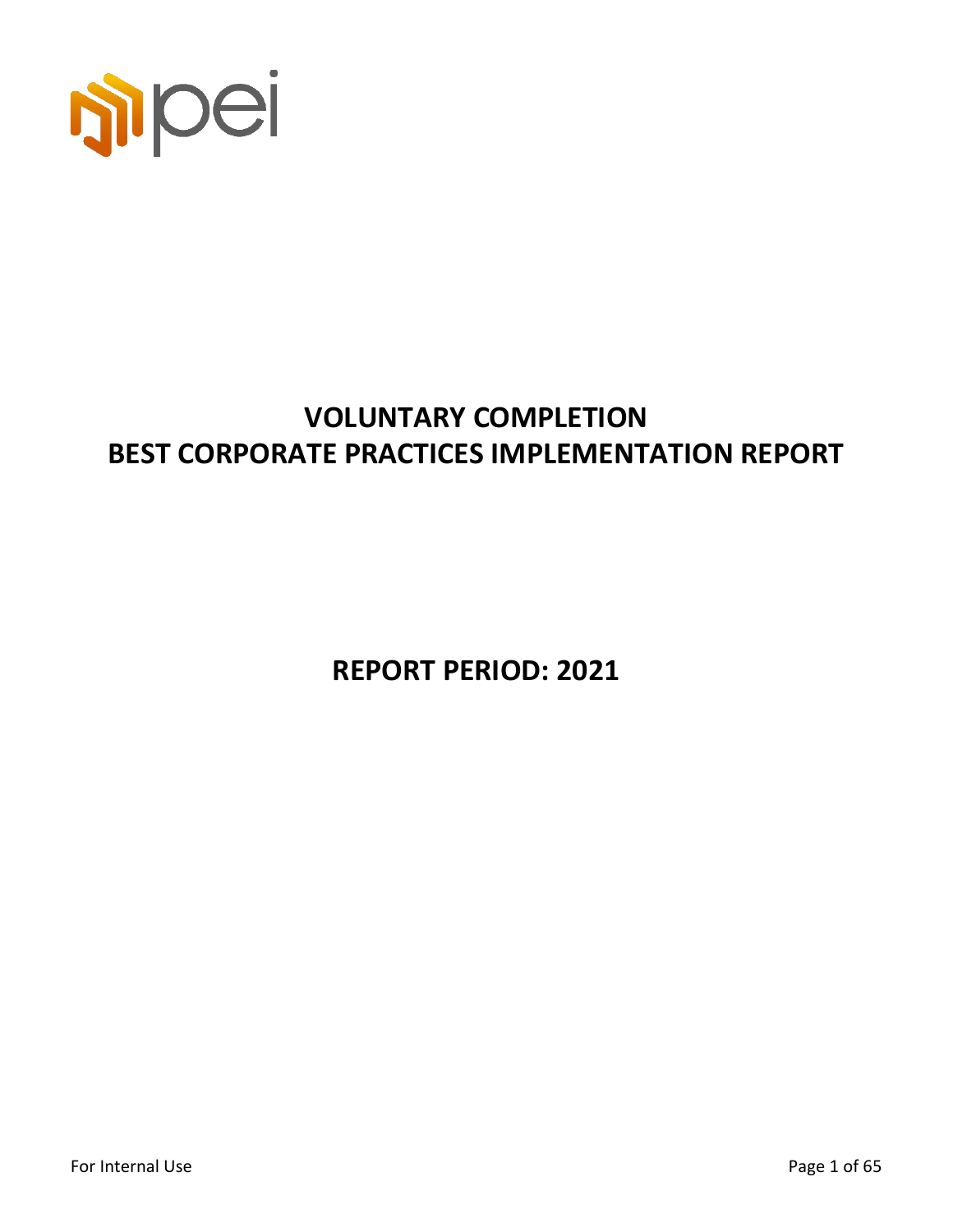

This document is the voluntary completion of the Country Code - Best Corporate Practices Code questionnaire (the "Survey") by PEI, following the instructions included in Annex 1, Part 3, Title I, Chapter V of Circular 029 of  $2014<sup>1</sup>$ 

PEI is a real estate investment vehicle that enables TEIS Investors to take part in a diversified income-generating real estate portfolio, through the acquisition of fungible securities that grant to Investor equal rights to the portfolio's income, pro rata to their interest, and regardless of the tranche under which they acquired the TEIS.

PEI incorporates in its structure the main characteristics of the *Real Estate Investment Trusts* ("REITs"), as investment vehicles whose purpose is to purchase, administer, and professionally manage a diversified portfolio of income-generating real estate properties. Thus, PEI is a vehicle mainly created to diversify real estate investments and enable the Investors' direct exposure to the sector. It is a vehicle permanently administered by a real estate professional manager and its income mainly originates from lease agreements and the portfolio's assets appreciation.

PEI was legally created under an irrevocable business trust agreement to structure a dynamic and growing real estate securitization program that will incorporate the REITs' features. As a result thereof, PEI has an equity securities issuance program registered with the *Registro Nacional de Valores y Emisores* [Securities and Issuers National Registry] since 2006; these securities are offered and traded in the primary market through the Colombian Stock Exchange (the "Equity Securities Program"). PEI has also structured an ordinary bonds, green bonds, and commercial papers issuance and placement program registered with the Securities and Issuers National Registry since 2015, which is being listed with the Colombian Stock Exchange for the securities offering and trade in the primary market.

Given its legal nature as a trust, PEI does not have a Shareholders General Assembly or a board of directors, nor any bylaws. Therefore, in connection with those questions referring to the Shareholders General Assembly, changing whatever needs to be changed, such questions will be answered consistently with PEI's Shareholders General Assembly. Likewise, whenever the questions refer to the board of directors, changing whatever needs to be changed, such questions will be answered consistently with PEI's Advisory Committee. Also, whenever the questions refer to the bylaws, changing whatever needs to be changed, such questions will be answered in accordance with the provisions of the trust agreement through which PEI was created (the "Trust Agreement"). Finally, whenever the questions refer to the top management, changing whatever needs to be changed, such questions will be answered consistently with PEI Asset Management S.A.S.'s role as PEI's real estate manager (the "Real Estate Manager") and Fiduciaria Corficolombiana S.A.'s role as PEI's management agent (the "Management Agent"). The purpose of these modifications is to provide higher levels of information to Investors and the market in general, on its governing bodies' structure and operation.

However, PEI emphatically clarifies that PEI's Investors General Assembly does not have the nature, structure, or legal duties of a business company's shareholders general assembly. PEI's Advisory Committee does not

<sup>&</sup>lt;sup>1</sup> It is clarified to Investors and the market in general, that PEI is not required to complete the Survey, as this is not within the scope of application provided for in the rules regulating the Survey; therefore, it is not part of the group of entities required to complete the Survey.

PEI's completion of the Survey is voluntary and its purpose is to provide Investors and the general market, more information on PEI's governance structure and good governance standards, using the Survey as a reference that is already known in the market.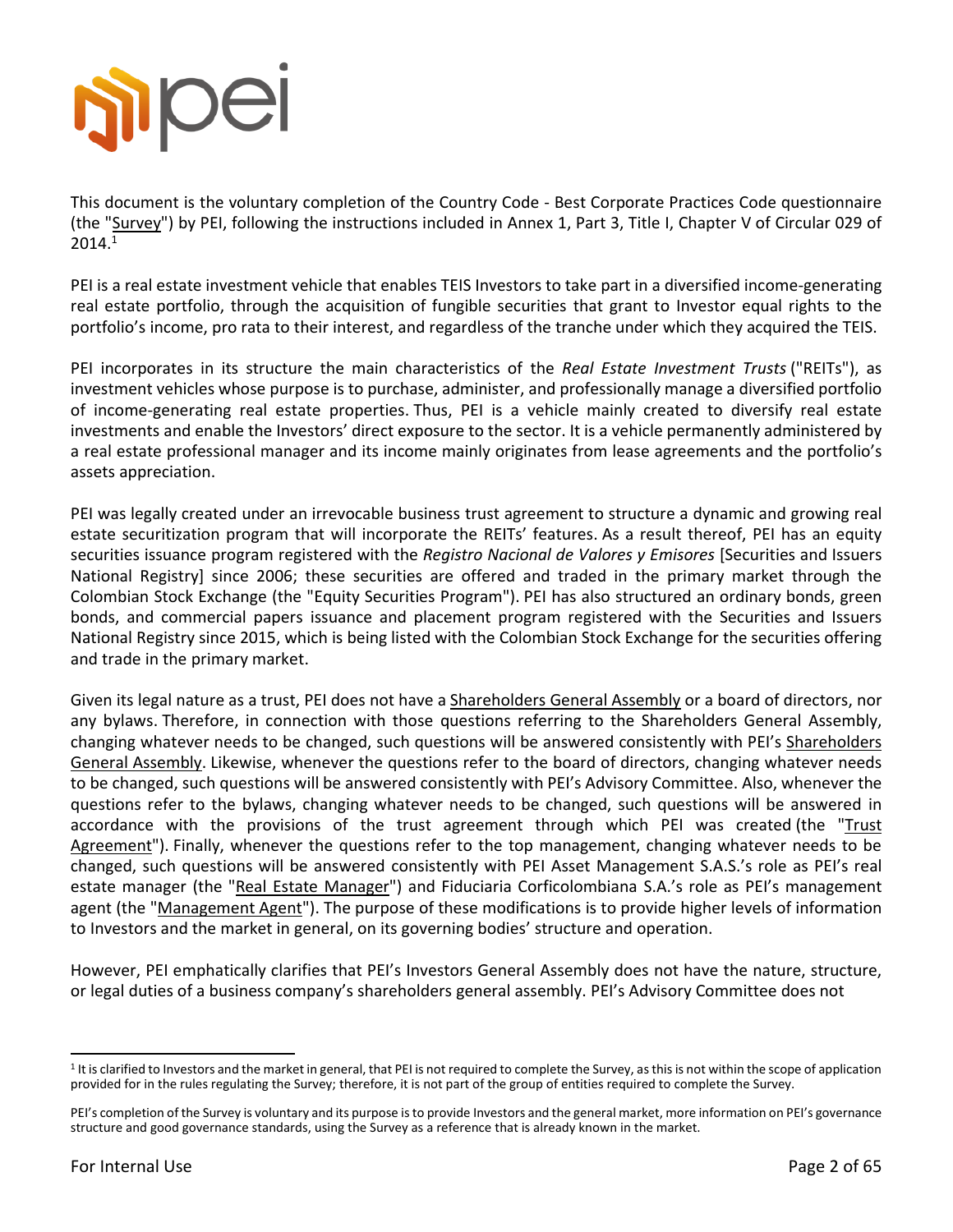

have the nature, structure, or functions of a business company's board of directors. The Trust Agreement does not have the nature or structure of, nor fulfills the purpose of the Bylaws of a business company; and neither the Real Estate Manager nor the Management Agent share the nature, structure, or duties of a business company's Top Management.

Finally, PEI clarifies that the equity securities (hereinafter "TEIS") under its issuance and placement program (the "TEIS IPP") are equity securities from the real estate securitization processes and not shares. Accordingly, in connection with those questions referring to shares, changing whatever needs to be changed, such questions will be answered consistently with PEI's equity securities.

#### **I. SHAREHOLDERS RIGHTS AND EQUITABLE TREATMENT**

#### **Measure No. 1: Principle of Equal Treatment.**

**1.1. The Company provides equal treatment** to all shareholders that, within the same class of shares are subject to the same conditions, without this entailing any access to other shareholders' privileged information.

# **1.1 Implements the Measure**  $YES \cap NO \times N/A$

### **YES. Briefly state:** Because of the fungible nature of the TEIS, each security provides

the exact same rights to its Investors. PEI ensures that all of them are afforded an equal treatment, which implies transparent practices in the information's disclosure to prevent any access to the privileged information of other Investors.

| <b>Implementation Date</b> | 2007 |
|----------------------------|------|
| <b>Modification Dates</b>  |      |

**1.2. The Board of Directors has approved a specific procedure** defining the practices of the company to **interact with any shareholders subject to different conditions**, in matters such as, for example, access to information, the resolution of information requests, communication channels, forms of interaction between shareholders and the company, its Board of Directors, and other Managers.

**1.2 Implements the Measure 6 MPL YES** 

| IXL.<br>:S | NΟ | $\overline{\mathsf{N}}$ N/A |  |
|------------|----|-----------------------------|--|
|            |    |                             |  |

# **YES. Briefly state:**

PEI has an Investors Relations Policy approved by the Advisory Committee, whose purpose is "to provide Investors the information necessary for decision-making purposes in connection with their investments with Pei".

#### **Implementation Date** 2016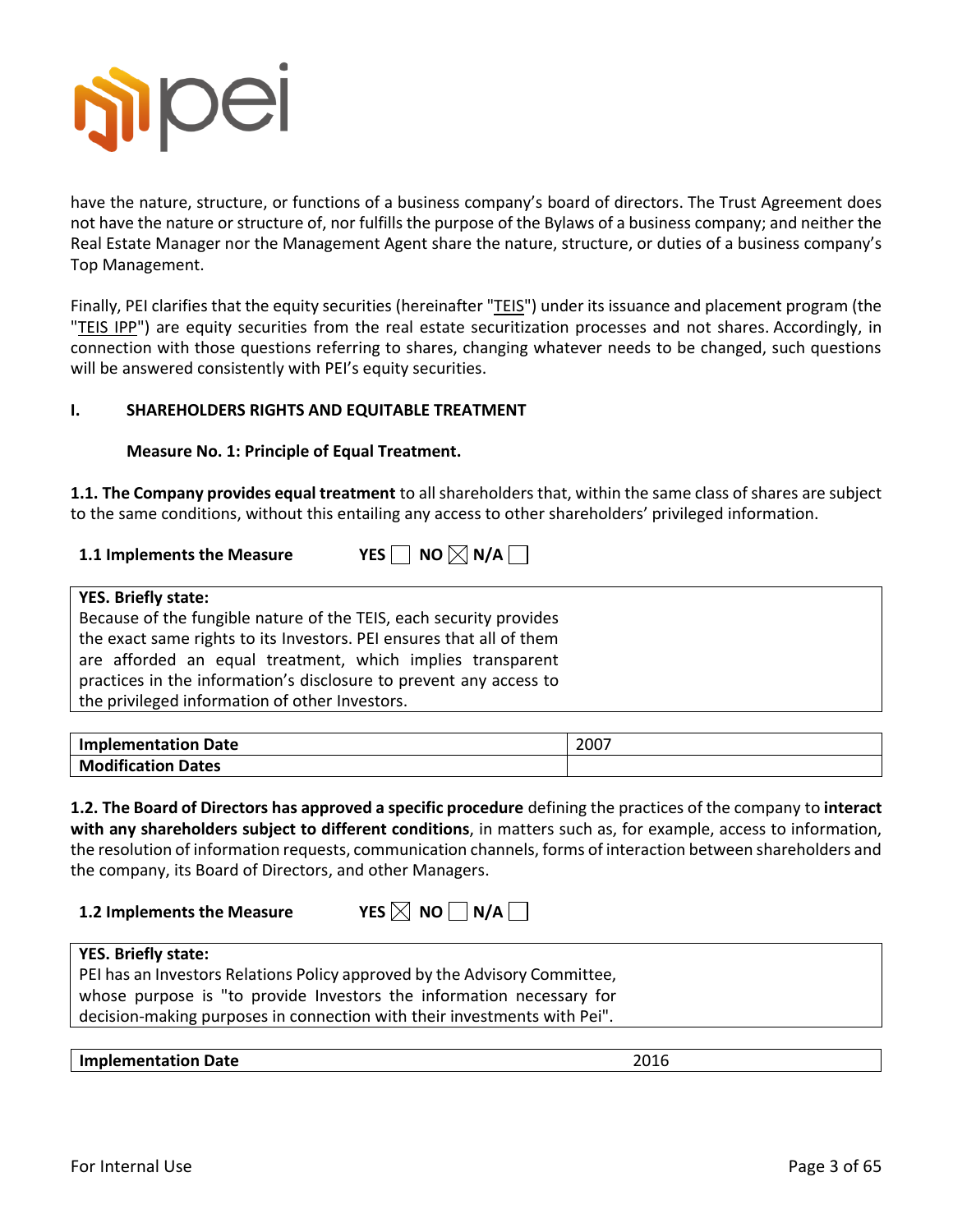

#### **Modification Dates**

**Measure No. 2: Information on the shares.**

**2.1.** Through its website, **the company** clearly, accurately, and comprehensively **informs to the public**, the **different kinds of shares issued** by the company, the number of shares issued per class, and the number of treasury shares, as well as the rights and obligations inherent to each class of shares.

#### **2.1 Implements the Measure YES**  $\boxtimes$  NO  $\Box$  N/A  $\Box$

# **YES. Briefly state:**

In PEI's reports, available to Investors and the general market , the number of TEIS outstanding is informed, as well as the available limit under the TEIS IPP.

Also, in the TEIS IPP's information prospectus and the ordinary bonds, green bonds, and commercial papers issuance and placement program's information prospectus ("PEI's Debt Securities IPP"), available in the website, PEI informs about the TEIS Investors', bondholders', and commercial papers holders' rights and obligations, respectively, consistently with the amendment to the Debt Securities IPP's authorized by the FSC.

| <b>Implementation Date</b> | 2017 |
|----------------------------|------|
| <b>Modification Dates</b>  | 2020 |

#### **Measure No. 3: No dilution of capital.**

3.1. In those **transactions that may lead to the dilution of the minority shareholders' capital** (such as a capital increases with waivers of any preemption rights, mergers, spin-offs, or segregations, among others), in a previous report of the Board of Directors, along with a *fairness opinion* issued by a reputed independent outside counsel appointed by the Board of Directors, **the company explains in detail the terms of the transaction to the shareholders**. These reports are made available to shareholders prior to the relevant Assembly, within the term to exercise any inspection rights.

#### **3.1 Implements the Measure YES NO N/A**  $\boxtimes$

#### **N/A. Specify the rules preventing the adoption of the recommendation:**

The corporate rules on inspection rights do not apply to PEI. However, any transactions involving a waiver to the preemption rights must be submitted to PEI's Investors Assembly , where the Investors Legal Representative's independent outsidel opinion is also made available to the Investors from the publication date of the Investors General Assembly's call.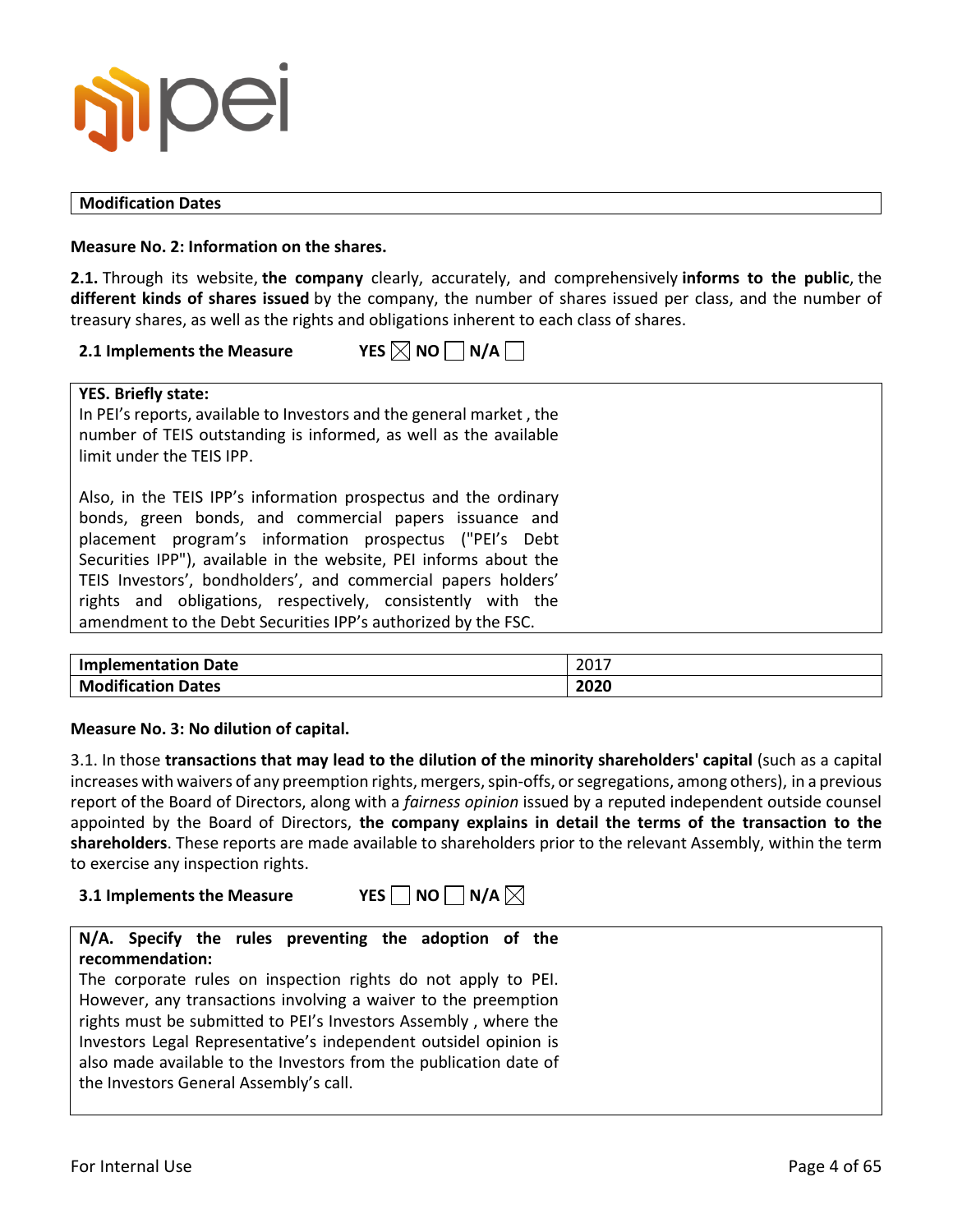

On the other hand, the possibility of making payments in kind was approved by the Investors General Assembly and backed by the - Investors Legal Representative's independent outside opinion, which was made available from the relevant call's publication.

by the Investors Legal Representative, which is made available from the call's publication date.

| <b>Implementation Date</b> | 2007 |
|----------------------------|------|
| <b>Modification Dates</b>  |      |

#### **Measure No. 4: Information to and communication with shareholders.**

**4.1. The company has a corporate website**, in both Spanish and English, with a Corporate Governance or equivalent shareholders and Investors relations link, which includes the financial and non-financial information in the terms proposed in recommendations 32.3 and 33.3, that in no case may include confidential information of the company or refer to industrial secrets, or whose disclosure may be detrimental to the company.

| 4.2 Implements the Measure          | YES $\boxtimes$ NO $\parallel$ N/A $\parallel$                                                                                                                                                                                                       |
|-------------------------------------|------------------------------------------------------------------------------------------------------------------------------------------------------------------------------------------------------------------------------------------------------|
| <b>YES. Briefly state:</b><br>33.3. | PEI has a website in both Spanish and English, with a Corporate Governance or<br>shareholders and Investors relations equivalent link, which includes some of the<br>financial and non-financial information referred to in recommendations 32.3 and |

| <b>Implementation Date</b> | 2010<br>∠∪⊥∪ |
|----------------------------|--------------|
| <b>Modification Dates</b>  | 2019         |

**4.2. The company has permanent access and use mechanisms, exclusively addressed to the shareholders**, such as a shareholders-exclusive access link in the website or a shareholders and Investors relations or assistance office, periodic information meetings, among others, for shareholder to express their opinions, concerns, or suggestions on the company's activity or their status as shareholders.

| 4.2 Implements the Measure | YES $\boxtimes$ NO $\Box$ N/A $\Box$ |
|----------------------------|--------------------------------------|
|                            |                                      |

| <b>YES. Briefly state:</b> |  |  |
|----------------------------|--|--|
| PEI has:                   |  |  |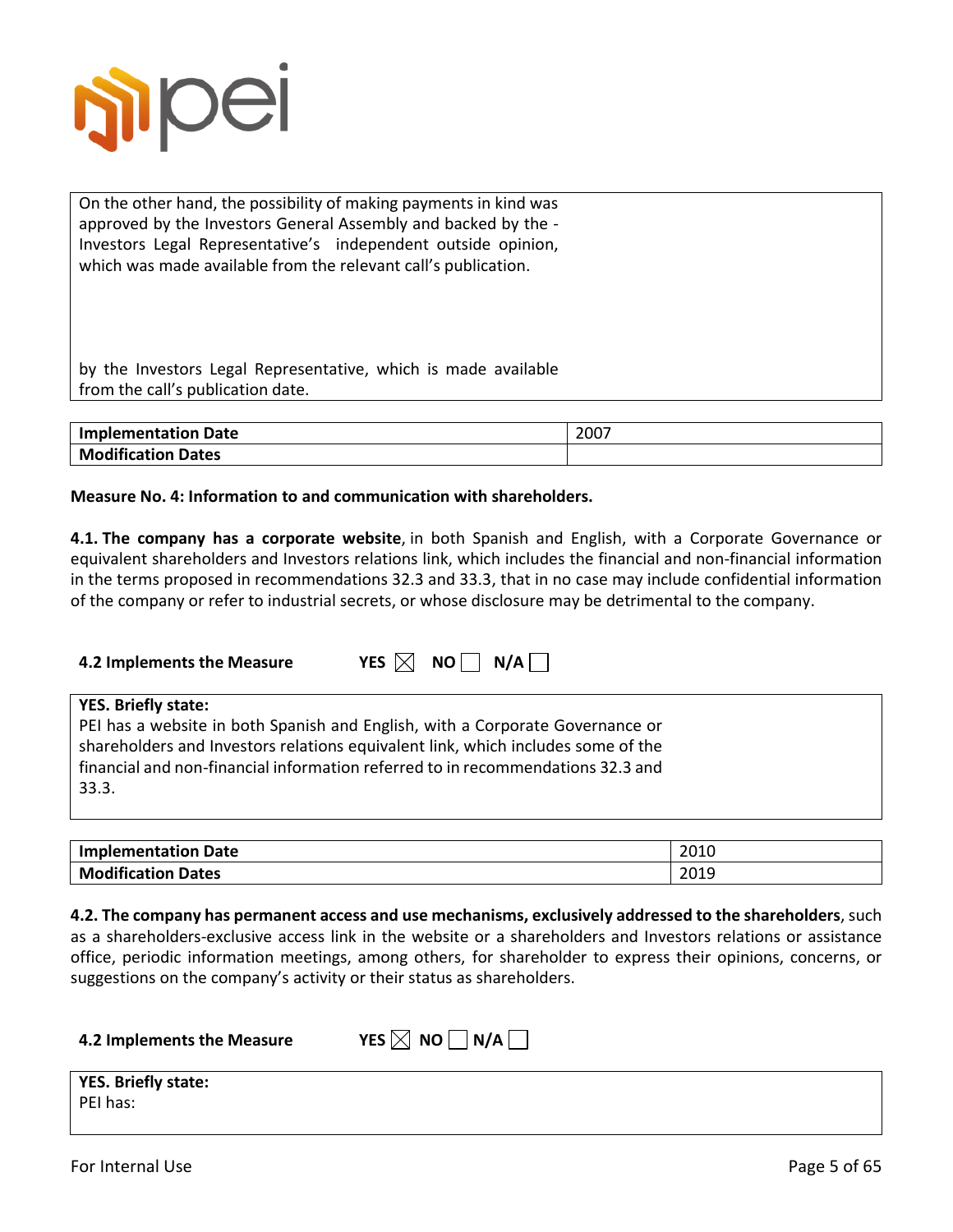

(i) An Investors Legal Representative

(ii) A Real Estate Manager with a management office exclusively in charge of the relations with Investors.

(iii) Quarterly teleconferences on the vehicle's performance.

(iv) Monthly follow-up reports on the vehicle's main performance metrics, posted on PEI's website.

(v) An annual management report prepared by the Real Estate Manager, which is submitted to the Investors General Assembly's approval.

(vi) Monthly informative statements and annual investment certificates issued by the Management Agent.

(vii) A mailbox to attend the Investors' requests to both the Real Estate Manager and the Management Agent, through the following email addresses: Investors@pei.com.co

Investors.pei@fiduciariacorficolombiana.com.

| <b>Implementation Date</b> | 2007  |
|----------------------------|-------|
| <b>Modification Dates</b>  | -2017 |

**4.3. The company organizes events where it presents the quarterly results,** addressed to its shareholders and market analysts, which may take place face-to-face or through distance communication means (conferences, videoconferences, etc.)

**YES**  $\boxtimes$  **NO**  $\Box$  **N/A** $\Box$ 

|  | 4.1 Implements the Measure |  |
|--|----------------------------|--|
|--|----------------------------|--|

#### **YES. Briefly state:**

On a quarterly basis, PEI holds remote events to present its results to the Investors and different market analysts.

| <b>Implementation Date</b> | 2012         |
|----------------------------|--------------|
| <b>Modification Dates</b>  | 2010<br>2018 |

**4.4. The company organizes or participates in fixed-income instruments presentations, events, or forums** mainly addressed to **debt instruments Investors and market analysts**, where the issuer's business metrics, liabilities management, financial policies, ratings, and behavior with respect to any *covenants*, etc., are updated.

**4.4 Implements the Measure YES**  $\boxtimes$  **NO**  $\Box$  **N/A** $\Box$ 

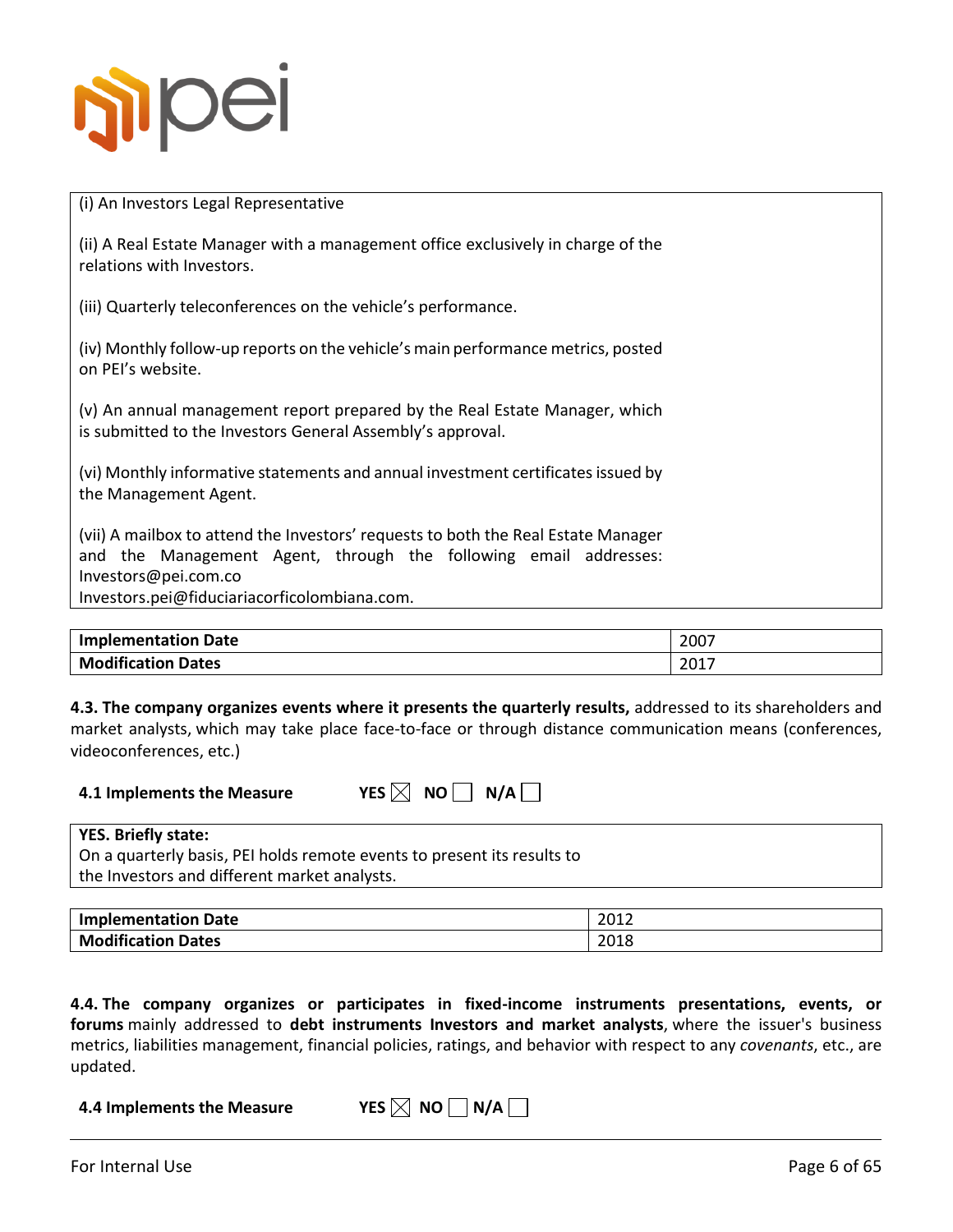

#### **YES. Briefly state:**

PEI has conducted and organizes these types of events. Also, during the quarterly results teleconferences organized by the Real Estate Manager, PEI's Debt Securities Issuance and Placement Program's metrics, management, and ratings are discussed.

| <b>Implementation Date</b> | 2007   |
|----------------------------|--------|
| <b>Modification</b>        | $2017$ |
| <b>Dates</b>               | ZUI7   |

**4.5. The bylaws of the company provide that a shareholder or group of shareholders representing at least five percent (5%) of the equity may request Specialized Audits** on matters other than those audited by the Statutory Auditor of the company. Depending on its equity structure, the company may establish a percentage below five percent (5%).

**4.5 Implements the Measure YES NO**  $\boxtimes$  **N/A** 

| NO. Explain:                                                                                   |
|------------------------------------------------------------------------------------------------|
| PEI's Trust Agreement does not provide for a plural number of Investors                        |
| representing at least five percent (5%) of the equity to request<br><b>Specialized Audits.</b> |
|                                                                                                |
| However, since PEI's creation, any Investor or group of Investors may                          |
| address any concerns and comments through the Investors Legal                                  |
| Representative, the Real Estate Manager, and/or the Management                                 |
| Agent.                                                                                         |
| Also, as of 2017, Investors have a channel exclusively dedicated to assist                     |
| them with their requests and concerns: The Real Estate Manager's                               |
| Investors Relations Management Office.                                                         |
|                                                                                                |

| <b>Implementation Date</b> | 2007 |
|----------------------------|------|
| <b>Modification Dates</b>  | 2017 |

4.6. To exercise this right, **the company has a written procedure** that includes that provided for in recommendation 4.6.

**4.6 Implements the Measure**  $YES \Box NO \Box N/A \boxtimes$ 

| N/A. Specify the rules preventing the recommendation's adoption:     |
|----------------------------------------------------------------------|
| The exercise of this right, as provided for in section 4.6., is not  |
| foreseen. However, for any Investor or group of Investors' exercise  |
| of their right to make requests, such as the contracting an external |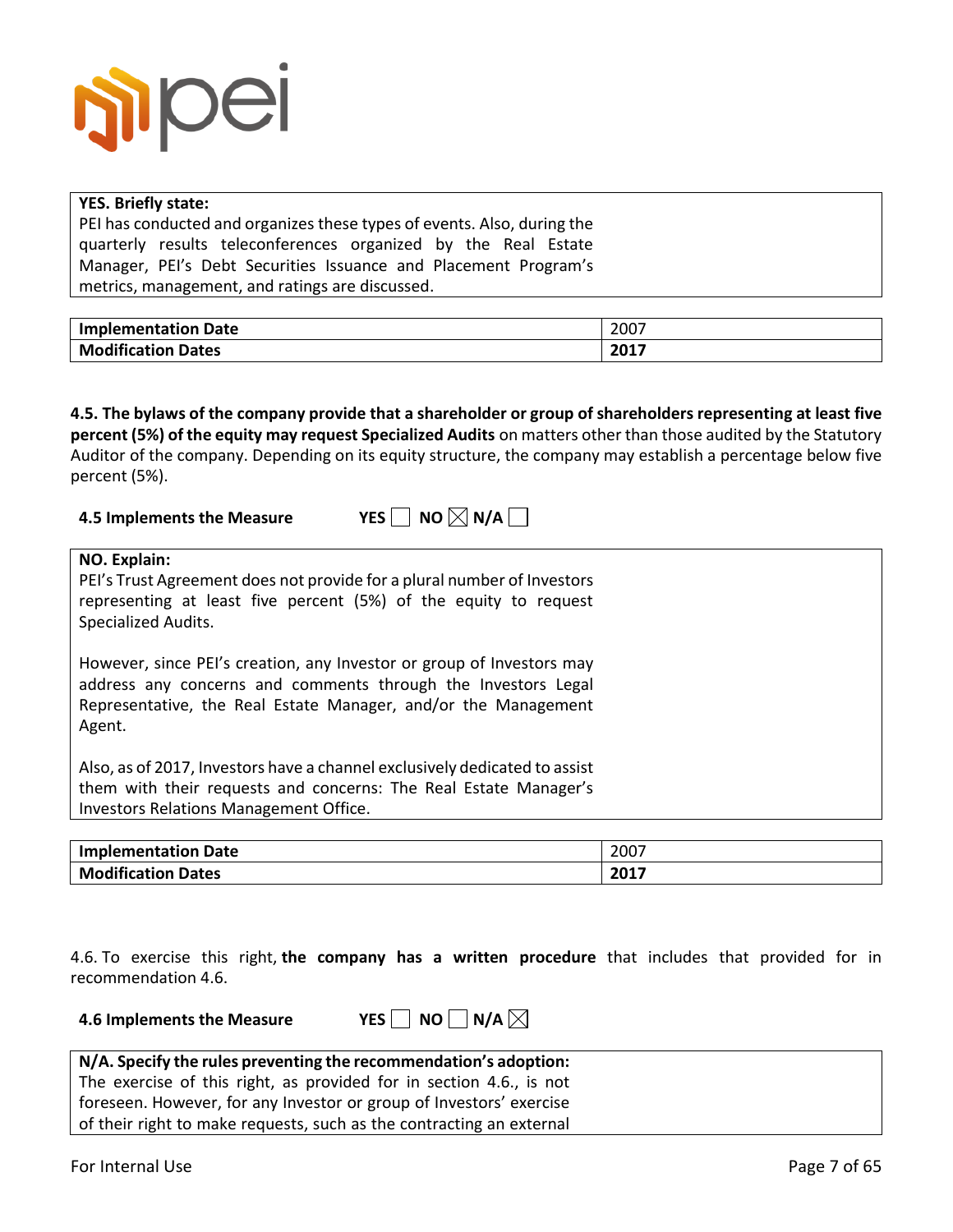

audit, PEI has an Investors relations policy that describes in writing the procedure to follow in order to make consultations, and raise grievances and complaints.

| <b>Implementation Date</b> | 2016 |
|----------------------------|------|
| <b>Modification Dates</b>  |      |

#### **Measure No. 5: Managers' action in light of the company's transformation or takeover transactions.**

5.1. The members of the Board of Directors and the Top Management have expressly stated in their Letters of Acceptance or contracts that, upon becoming aware of the POS or other relevant transactions such as mergers or spin-offs, there will be periods during which they shall agree not to negotiate company shares, either directly or indirectly through a third party.

# **5.1** Implements the Measure YES  $\Box$  NO  $\boxtimes$  N/A  $\Box$

#### **NO. Explain:**

PEI does not establish an express commitment by the Advisory Committee's members, the Manager and/or its members, or the Management Agent and/or its members, not to negotiate TEIS, whether directly or indirectly through a third party, in the event of transformations or takeovers.

However, the Advisory Committee's Internal Rules, available to any Investor, regulate the requirements for the Advisory Committee's members and the Manager and/or Management Agent's employees to acquire or dispose of the TEIS.

These rules include requirements, such as the authorization by at least 2/3 of the Advisory Committee, to perform the transaction, the reasons for the purchase (which may never be speculative), the disclosure of situations that may give rise to conflicts of interest, the obligation to carry out the transaction in arms' length, the maximum number of TEIS that may be acquired or disposed of, the special care to be taken in the use of insider information, and the relevant transaction's disclosure to the market.

| <b>Implementation Date</b> | 2011 |
|----------------------------|------|
| <b>Modification Dates</b>  |      |

#### **Measure No. 6: Listing of companies integrated in Conglomerates.**

For Internal Use Page 8 of 65 **6.1.** Regardless of the independence of each individual company integrated in the Conglomerate and its management bodies' responsibilities, the Conglomerate **has an organizational structure** for the three (3) levels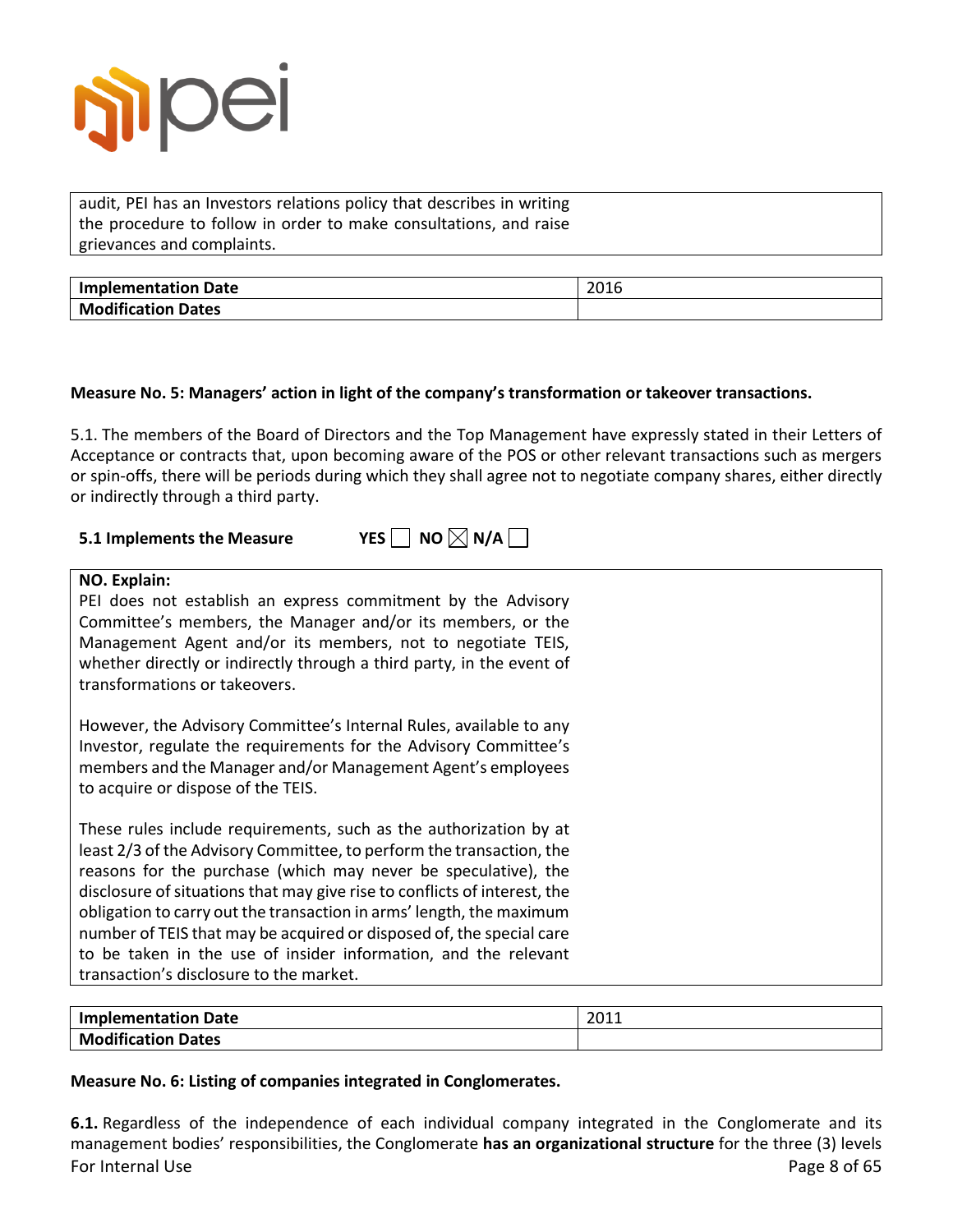

of Government --Shareholders Assembly, Board of Directors, and Top Management--, key bodies, and individual positions, as well as the relations among them, which is public, clear, transparent, allows determining clear responsibilities and communication lines, and facilitates the strategic direction, supervision, control, and effective management of the Conglomerate.

**6.1 Implements the Measure YES NO N/A** $\boxtimes$ 

| N/A. Specify the rules that prevent the recommendation's adoption: |  |
|--------------------------------------------------------------------|--|
| PEI is neither a company, nor part of a Conglomerate.              |  |

| <b>Implementation Date</b> |  |
|----------------------------|--|
| <b>Modification Dates</b>  |  |

**6.2. The Parent Company and its most important Subordinates have established a reference framework for institutional relations,** through the execution of a public accord, approved by the Board of Directors of each of these companies, that regulates the topics referred to in recommendation 6.2.

| YES $\Box$ NO $\Box$ N/A |
|--------------------------|

#### **N/A. Specify the rules preventing the recommendation's adoption:**

PEI is not a company; therefore, it neither has a parent company, nor subordinate companies.

| <b>Implementation Date</b> | N/A |
|----------------------------|-----|
| <b>Modification Dates</b>  |     |

**Measure No. 7: Dispute Resolution.**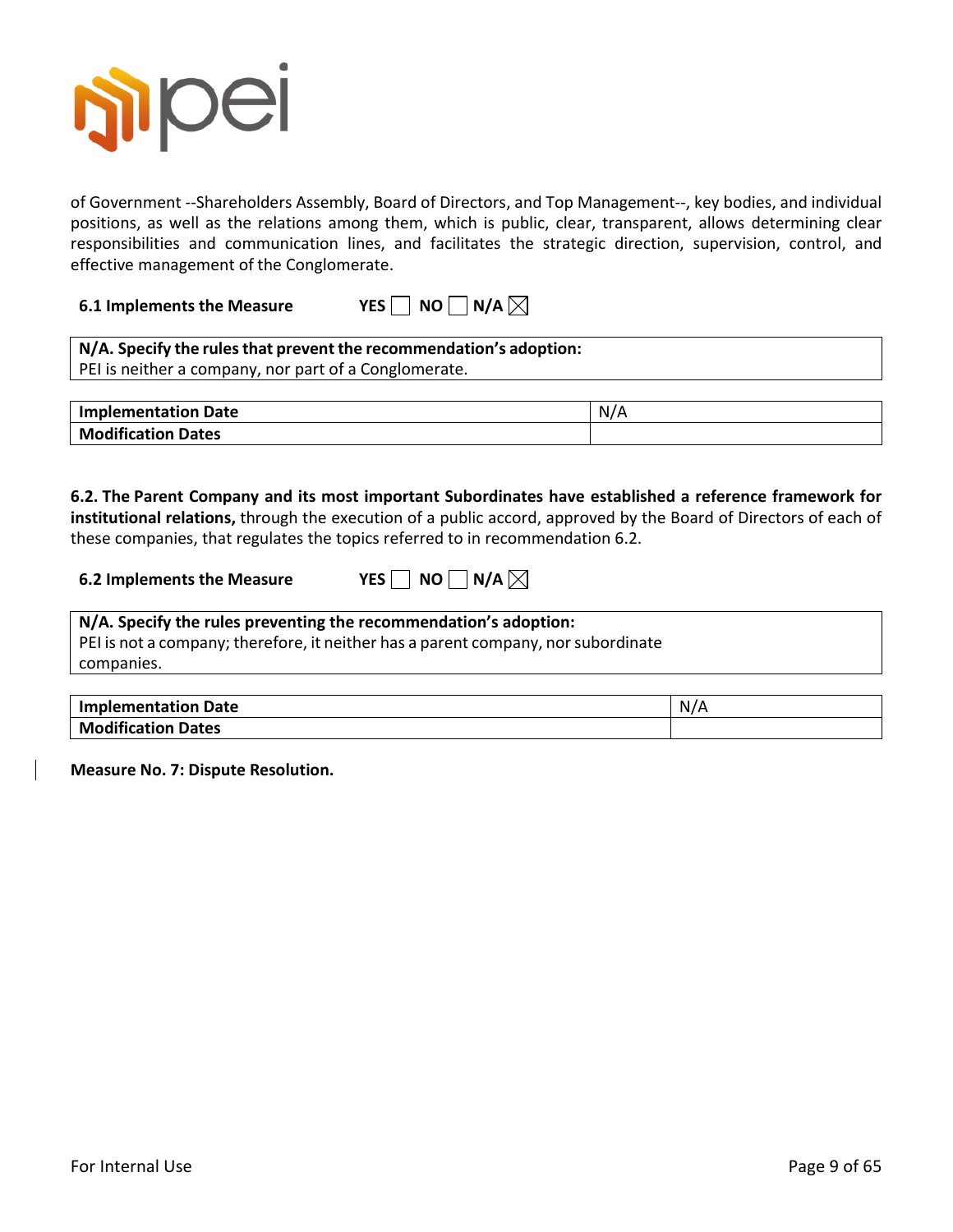

**7.1.** Except for the disputes between shareholders, or the shareholders and the company or its Board of Directors, which under the law must be solved by the ordinary justice, the Company's **Bylaws include mechanisms for the resolution of disputes such as direct agreement, amicable composition, conciliation, or arbitration.**

**7.1** Implements the Measure YES  $\times$  NO  $\cap$  N/A  $\cap$ 

| <b>YES. Briefly state:</b>                                          |
|---------------------------------------------------------------------|
| Because PEI is not a company, the Trust Agreement through which     |
| PEI was created establishes mechanisms for the resolution of        |
| conflicts, such as direct agreement and arbitration to settle any   |
| differences between the parties or the parties and PEI's Investors. |

| <b>Implementation Date</b> | 2007 |
|----------------------------|------|
| <b>Modification Dates</b>  |      |

#### **I. SHAREHOLDERS GENERAL ASSEMBLY**

#### **Measure No. 8: Duties and Competence.**

**8.1.** In addition to any other duties assigned to the Shareholders General Assembly under the law, **the Bylaws expressly include the Shareholders General Assembly's duties referred to in recommendation 8.1.** and emphasize their exclusive and non-delegable character.

**8.1 Implements the Measure YES NO N/A** $\boxtimes$ 

| N/A. Specify the rules preventing the recommendation's adoption: |
|------------------------------------------------------------------|
|                                                                  |
| PEI's Investors General Assembly does not have the nature,       |
| structure, or legal duties of a business company's shareholders  |
| general assembly. Under Decree 2555 of 2010, the Investors       |
| General Assembly's rules are those foreseen in the issuance and  |
| placement rules. On the other hand, the internal rules governing |
| PEI's Investors General Assembly's operation were approved in    |
| 2020.                                                            |

| <b>Implementation Date</b> | N/A |
|----------------------------|-----|
| <b>Modification Dates</b>  |     |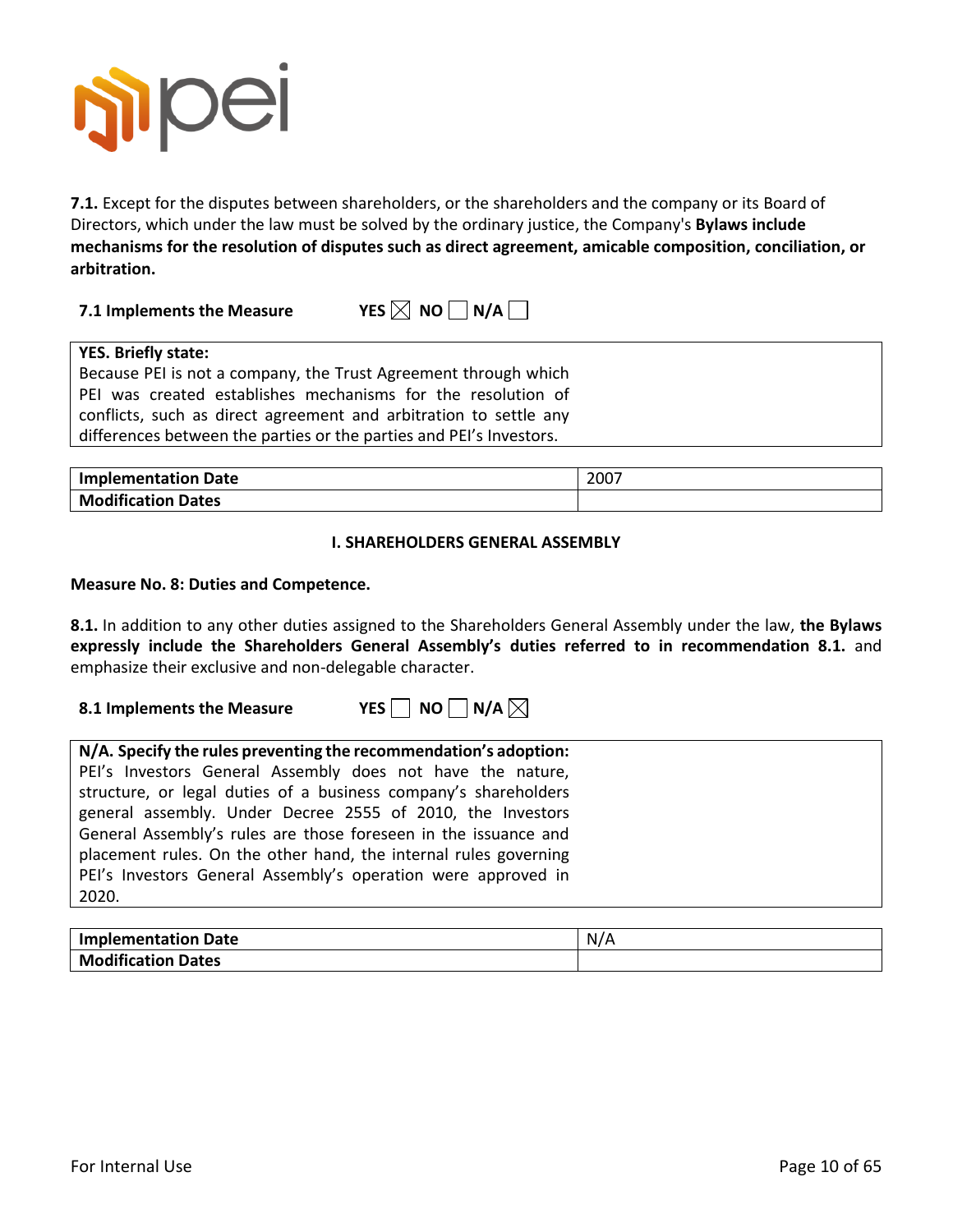

**Measure No. 9: Rules of the Shareholders General Assembly.**

**9.1. The company has Shareholders General Assembly's rules**, regulating all the matters that the same is in charge of, from its call to the preparation of the information that the shareholders must receive, the assistance with, development, and exercise of the shareholders' political rights, so that they are fully informed as to the whole Assembly's sessions development rules.

**9.1 Implements the Measure COMP AT A** 

|  |  |  |  | N/A |  |  |
|--|--|--|--|-----|--|--|
|--|--|--|--|-----|--|--|

| N/A. Specify the rules preventing the recommendation's adoption:<br>PEI's Investors General Assembly does not have the nature,<br>structure, or legal duties of a business company's shareholders<br>general assembly. Under Decree 2555 of 2010, the Investors<br>General Assembly's rules are those foreseen in the issuance and<br>placement rules and the trust agreement. |  |
|--------------------------------------------------------------------------------------------------------------------------------------------------------------------------------------------------------------------------------------------------------------------------------------------------------------------------------------------------------------------------------|--|
| However, during the Investors Ordinary General Assembly of 2020,<br>the Investors approved the internal rules governing PEI's Investors<br>General Assembly's operation. These rules address the call, the<br>assistance to the assemblies, the Investors' political rights and the<br>exercise of said political rights.                                                      |  |

| <b>Implementation Date</b> | 2020 |
|----------------------------|------|
| <b>Modification Dates</b>  |      |

**Measure No. 10: Call to the Assembly.**

**10.1.** To facilitate the exercise of the shareholders' information right, **the Bylaws establish that the Shareholders Ordinary General Assembly must be called at least thirty (30) calendar days in advance and that extraordinary assemblies must be called at least fifteen (15) calendar days in advance**. This, notwithstanding the legal terms established for business reorganizations (for example mergers, spin-offs, or transformations).

| N/A<br>NO<br>YES  <br>10.1 Implements the Measure                                                                                                                                                                                                                                                  |  |
|----------------------------------------------------------------------------------------------------------------------------------------------------------------------------------------------------------------------------------------------------------------------------------------------------|--|
| NO. Explain:<br>PEI's Investors General Assembly does not have the nature,<br>structure, or legal duties of a business company's shareholders<br>general assembly. Under Decree 2555 of 2010, the Investors<br>General Assembly's rules are those foreseen in the issuance and<br>placement rules. |  |
| In PEI's case, the calls to the ordinary assemblies are made at least<br>8 business days in advance and the calls to extraordinary assemblies<br>at least 5 calendar days in advance, pursuant to that provided for in<br>the issuance and placement rules.                                        |  |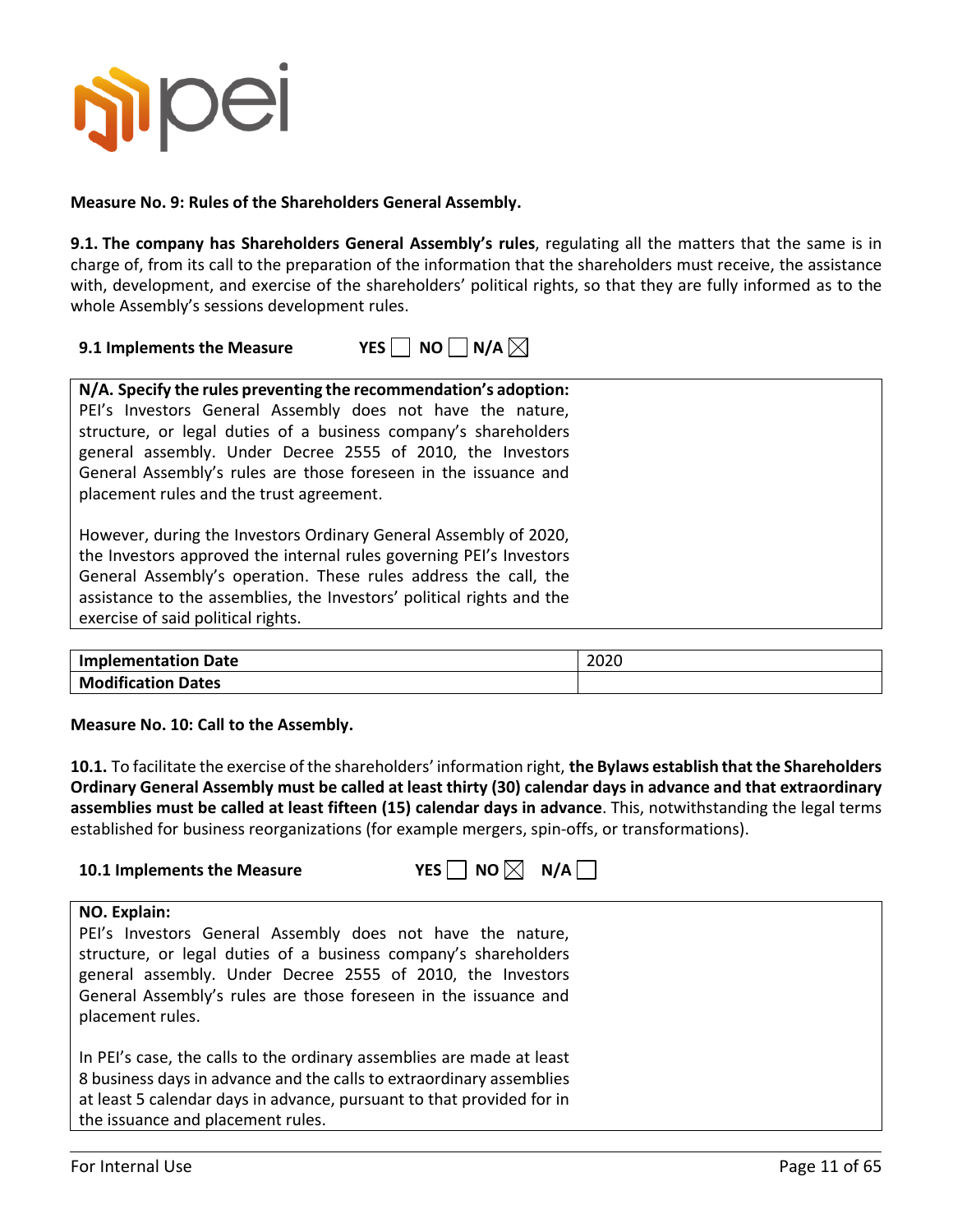

| <b>Implementation Date</b> | 2007 |
|----------------------------|------|
| <b>Modification Dates</b>  | 2012 |

**10.2.** In addition to the traditional and mandatory means provided for under the law, **the company ensures the maximum dissemination and promotion of the call** through electronic means such as the corporate website, alert messages delivered through the individual e-mails and, even if deemed appropriate, social media.

| 10.2 Implements the Measure | YES $\boxtimes$ NO $\Box$ N/A |
|-----------------------------|-------------------------------|
|-----------------------------|-------------------------------|

| $\prime$ es $\boxtimes$ l no l |  | $\vert N/A \vert$ |
|--------------------------------|--|-------------------|
|--------------------------------|--|-------------------|

**YES. Briefly state:**

Calls to the Investors' assemblies are published in a nationwide daily circulation newspaper and posted in PEI's, the management agent's, and the Investors Legal Representative's websites.

Also, in compliance with the provisions under the Trust Agreement and the TEIS IPP's information prospectus, an email is delivered to the addresses registered under the management agent's list of Investors .

| <b>Implementation Date</b> | 2007 |
|----------------------------|------|
| <b>Modification Dates</b>  |      |

**10.3.** In order to increase the transparency of the decision-making process during the General Assembly, in addition to the meeting's agenda, listing point by point the topics subject to discussion, **the company has foreseen that simultaneously with the call or, at least fifteen (15) calendar days in advance thereto,** the Board of Directors **shall make available** to the shareholders **the Proposals subject to Agreement**, corresponding to each point of the Agenda.

| 10.3 Implements the Measure                                              | YES $\Box$ NO $\Box$ N/A $\boxtimes$ |  |
|--------------------------------------------------------------------------|--------------------------------------|--|
| $\vert$ N/A. Specify the rules preventing the recommendation's adoption: |                                      |  |
| l PEI's Investors General Assembly does not have the same nature.        |                                      |  |

| PEI's Investors General Assembly does not have the same nature, |
|-----------------------------------------------------------------|
| structure, or legal duties of a business company's shareholders |
| general assembly.                                               |

Notwithstanding the above, whenever PEI intends to propose amendments to the Trust Agreement and the TEIS IPP's information prospectus, it simultaneously publishes a report for its Investors - prepared by the management agent--, where the amendment proposals are explained in detail and their possible implications analyzed, as well as a reasoned opinion by the Risk Rating Agency in connection with any amendment proposals made.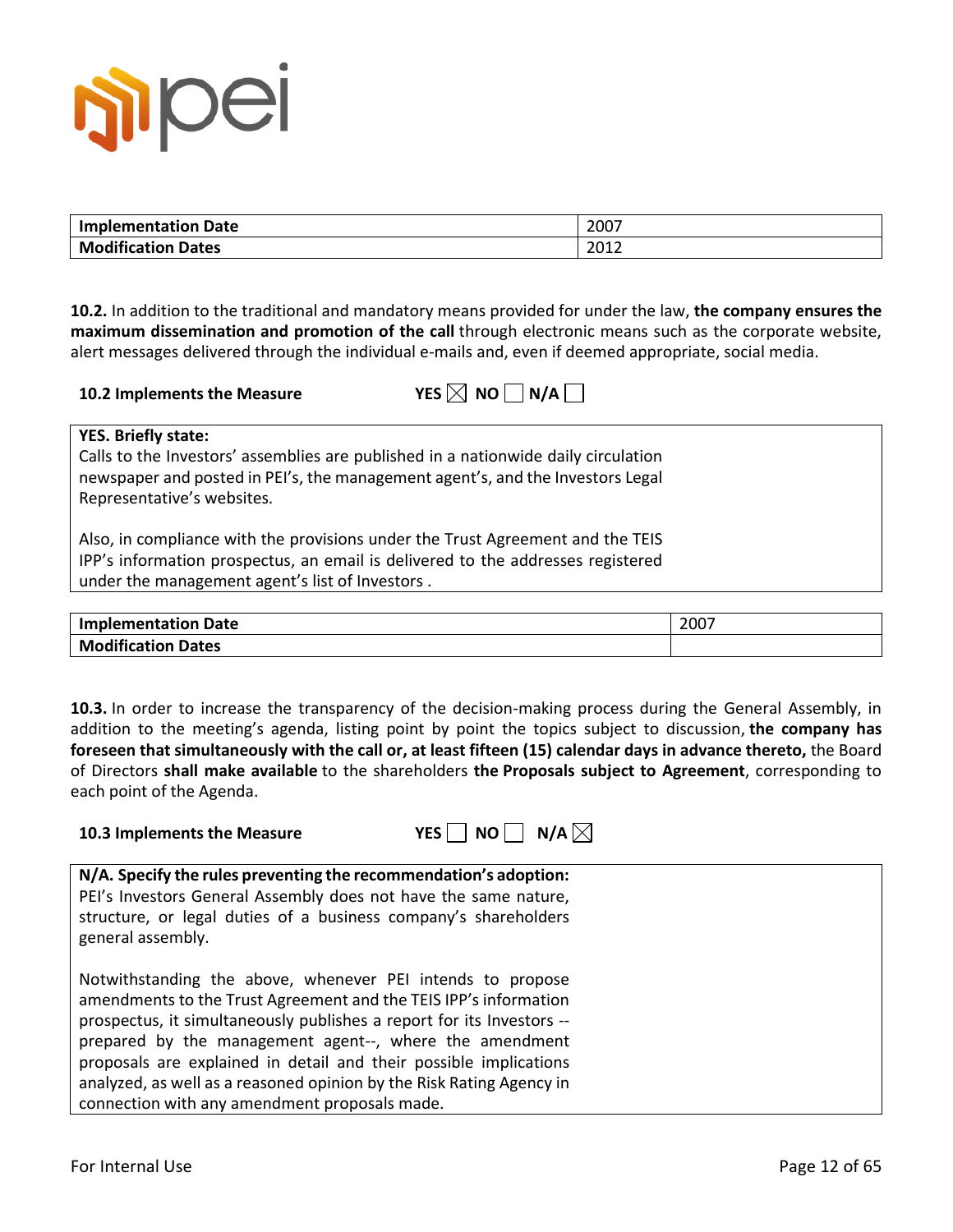

These documents are made available to Investors in the Management Agent's, Manager, and Investors Legal Representative's web pages, as of PEI's Investors General Assembly's call, to guarantee the symmetry and accessibility of the information to the Investors and the market in general.

| <b>Implementation Date</b> | N<br>$\sqrt{2}$ |
|----------------------------|-----------------|
| <b>Modification Dates</b>  |                 |

**10.4. Partial spin-offs can only be assessed and approved by the Shareholders General Assembly**, whenever their discussion is included in the relevant call to the meeting.

| 10.4 Implements the Measure | YES $\Box$ NO $\Box$ N/A $\boxtimes$ |  |  |
|-----------------------------|--------------------------------------|--|--|
|                             |                                      |  |  |

| <b>Implementation Date</b> | N/ |
|----------------------------|----|
| <b>Modification Dates</b>  |    |

**10.5. The Agenda proposed by the Board of Directors contains with precise detail the contents of the topics subject to discussion**, thus avoiding any material topics from being concealed or veiled under inaccurate, generic, too broad, or general references such as "*Others*" or "*propositions and miscellaneous*".

**10.5 Implements the Measure YES**  $\boxtimes$  **NO**  $\Box$  **N/A** $\Box$ 

### **YES. Briefly state:**

Though PEI has no board of directors and its Advisory Committee's duties do not include establishing the Investors General Assembly's agenda, the Investors General Assemblies do have an agenda that accurately refers to and breaks down the relevant matters subject to discussion. The Investors General Assembly's agenda is included in the call published in the mass media and the FSC's relevant information system on the subject.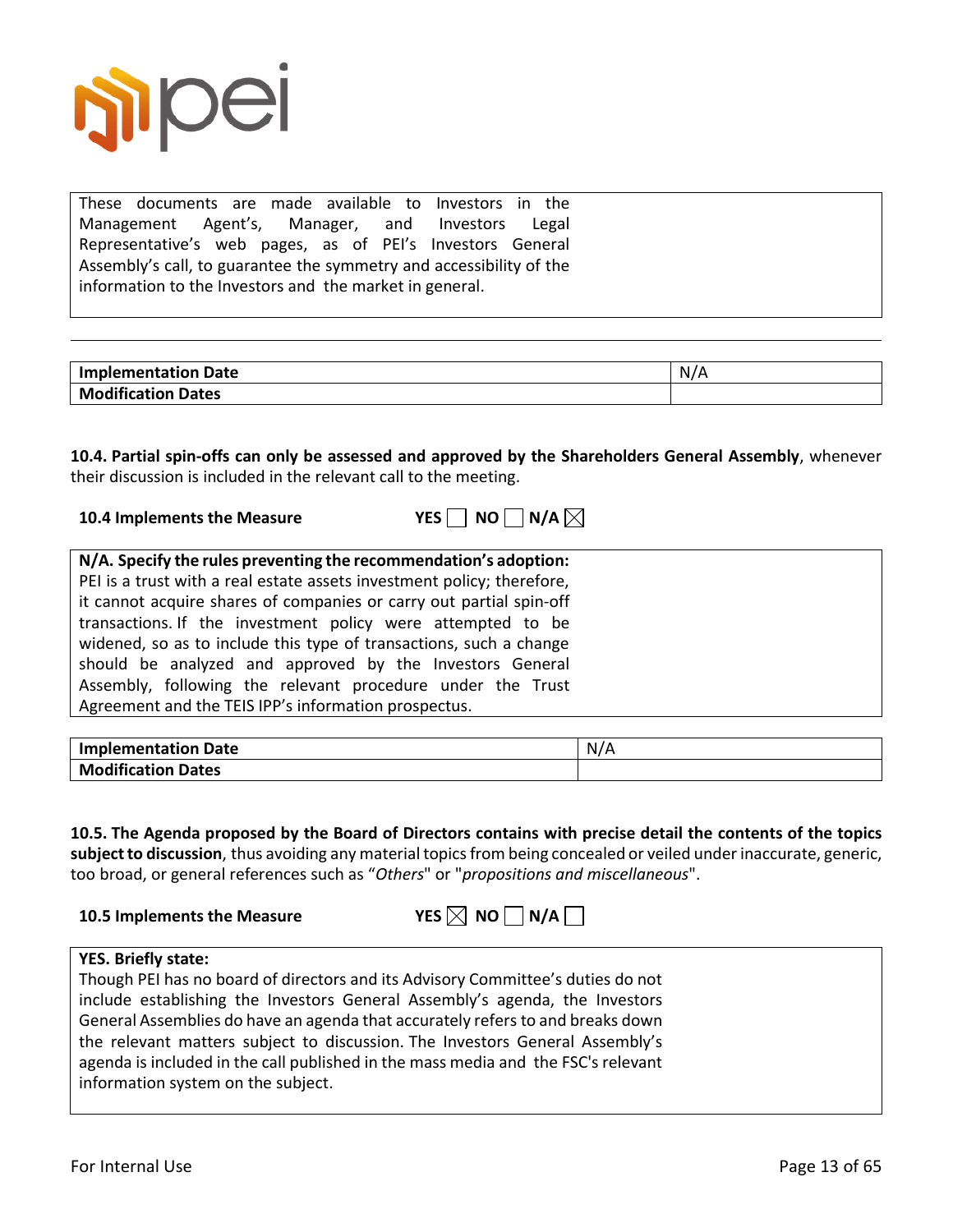

As of 2012, the expression "proposals and miscellaneous" became no longer in use, in order to avoid material issues from being encompassed under these types of general expressions.

| plementation Date        | $\sim$ 200 $-$ |
|--------------------------|----------------|
| <b>Imp</b>               | ZUU.           |
| $\cdots$                 | 2012           |
| <b>าdification Dates</b> | ᅩ◡∸∠           |

**10.6. In the case of amendments to the Bylaws, each article or group of articles** that is substantially independent, is voted separately. In any case, if any shareholder or group of shareholders representing at least five percent (5%) of the share capital, requests so during the Assembly, each article must be voted separately and such a right is previously informed to the shareholders.

| NO $\times$ N/A $\overline{\phantom{a}}$<br>YES <sup>I</sup><br>10.6 Implements the Measure                                                                                                                                                                                                                                                                                                                                                                                                                                                                                        |
|------------------------------------------------------------------------------------------------------------------------------------------------------------------------------------------------------------------------------------------------------------------------------------------------------------------------------------------------------------------------------------------------------------------------------------------------------------------------------------------------------------------------------------------------------------------------------------|
| NO. Explain:<br>PEI's Investors General Assembly does not have the same nature,<br>structure, or legal duties of a business company's shareholders general<br>assembly.                                                                                                                                                                                                                                                                                                                                                                                                            |
| Any modifications to the Trust Agreement and the TEIS IPP, submitted<br>to the Investors General Assembly's approval and those substantially<br>independent, must be submitted separately.                                                                                                                                                                                                                                                                                                                                                                                         |
| However, the Investors General Assembly's operating rules do not<br>foresee that any modifications under a same change may be separated<br>following a request by a group of shareholders representing at least 5%<br>of the share capital. Actually, sometimes, during an ordinary assembly,<br>Investors have requested the vote on a given point to be casted<br>separately, case in which the relevant decision is submitted to the<br>Investors General Assembly, abiding by the majorities provided for in<br>the Trust Agreement and the TEIS IPP's information prospectus. |

| <b>Implementation Date</b> | 2006 |
|----------------------------|------|
| <b>Modification Dates</b>  |      |

**10.7.** Notwithstanding that provided for in Article 182 of the Commerce Code, in order to reinforce and ensure the shareholders' inspection and information rights prior to the Assembly, **the Bylaws acknowledge the shareholders right --regardless of theirshareholding--, to propose the inclusion in the Shareholders Assembly's Agenda of one or more items for discussion**, within reasonable limits and provided that the request to include the new points is justified. The shareholders' request must be submitted within the five (5) calendar days following the call's publication.

**10.7** Implements the Measure YES NO N/A  $\boxtimes$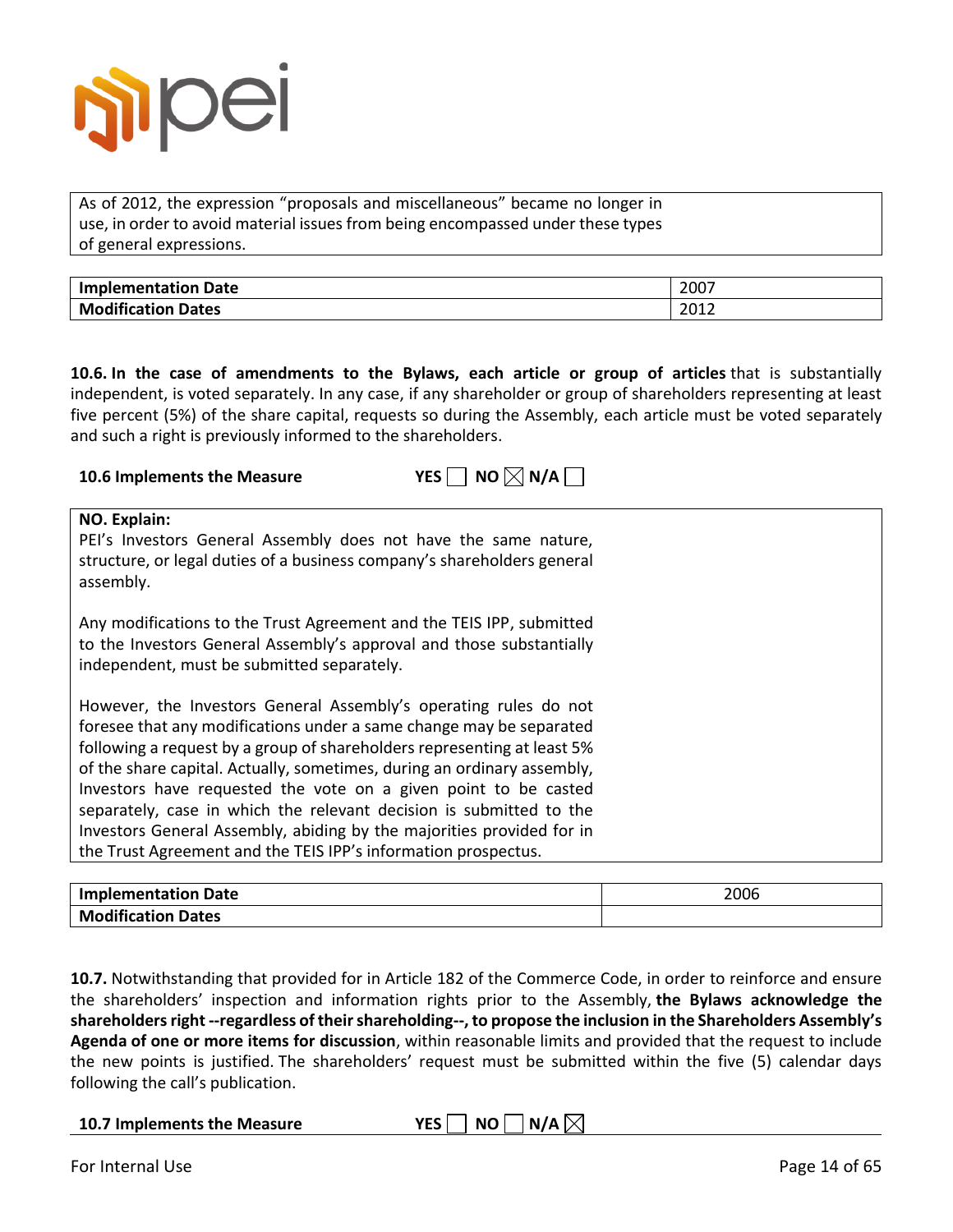

**10.8 Implements the Measure** 

**N/A. Specify the rules preventing the recommendation's adoption:** PEI's Investors General Assembly does not have the same nature, structure, or legal duties of a business company's shareholders general assembly.

If an Investor wishes to include any point in the agenda, it must do so before the call, along with the relevant justification in the documents submitted to the Financial Superintendency of Colombia for purposes of the process of non-objection to the Investors General Assembly call before such entity. Any Investor or group of Investors may submit these proposals at any time through the Investors Legal Representative, and/or the Real Estate Manager's Investor Relations Management Office, and/or the Management Agent.

| <b>Implementation Date</b> | 2006 |
|----------------------------|------|
| <b>Modification Dates</b>  | 2016 |

**10.8.** If the Board of Directors rejects the request, **it shall be required to answer in writing** those requests supported by, at least, five percent (5%) of the share capital or any lower percentage established by the company in light of the ownership concentration level, **explaining the reasons of its decision** and informing the shareholders about their right to submit proposals during the Assembly, pursuant to that provided for in the above-mentioned article 182 of the Commerce Code.

| YFS. | $\sqcap$ NO $\Box$ N/A $\boxtimes$ |  |  |
|------|------------------------------------|--|--|
|      |                                    |  |  |

| N/A. Specify the rules preventing the recommendation's adoption:<br>PEI's Investors General Assembly does not have the same nature,<br>structure, or legal duties of a business company's shareholders<br>general assembly.                                                                                                                                                  |
|------------------------------------------------------------------------------------------------------------------------------------------------------------------------------------------------------------------------------------------------------------------------------------------------------------------------------------------------------------------------------|
| Any Investor or group of Investors may submit these proposals at<br>any time through the Investors Legal Representative, and/or the<br>Real Estate Manager's Investor Relations Management Office,<br>and/or the Management Agent.                                                                                                                                           |
| Under the Investors relations policy, this type of requests must be<br>processed through the channels provided for therein. Whenever a<br>request is submitted to the Advisory Committee, the policy<br>establishes the obligation to provide an answer to the Investor<br>within the 30 calendar days following the request's submission date<br>to the Advisory Committee. |

| <b>Date</b><br>Implementation       | N. |
|-------------------------------------|----|
| <b>Modification</b><br><b>Dates</b> |    |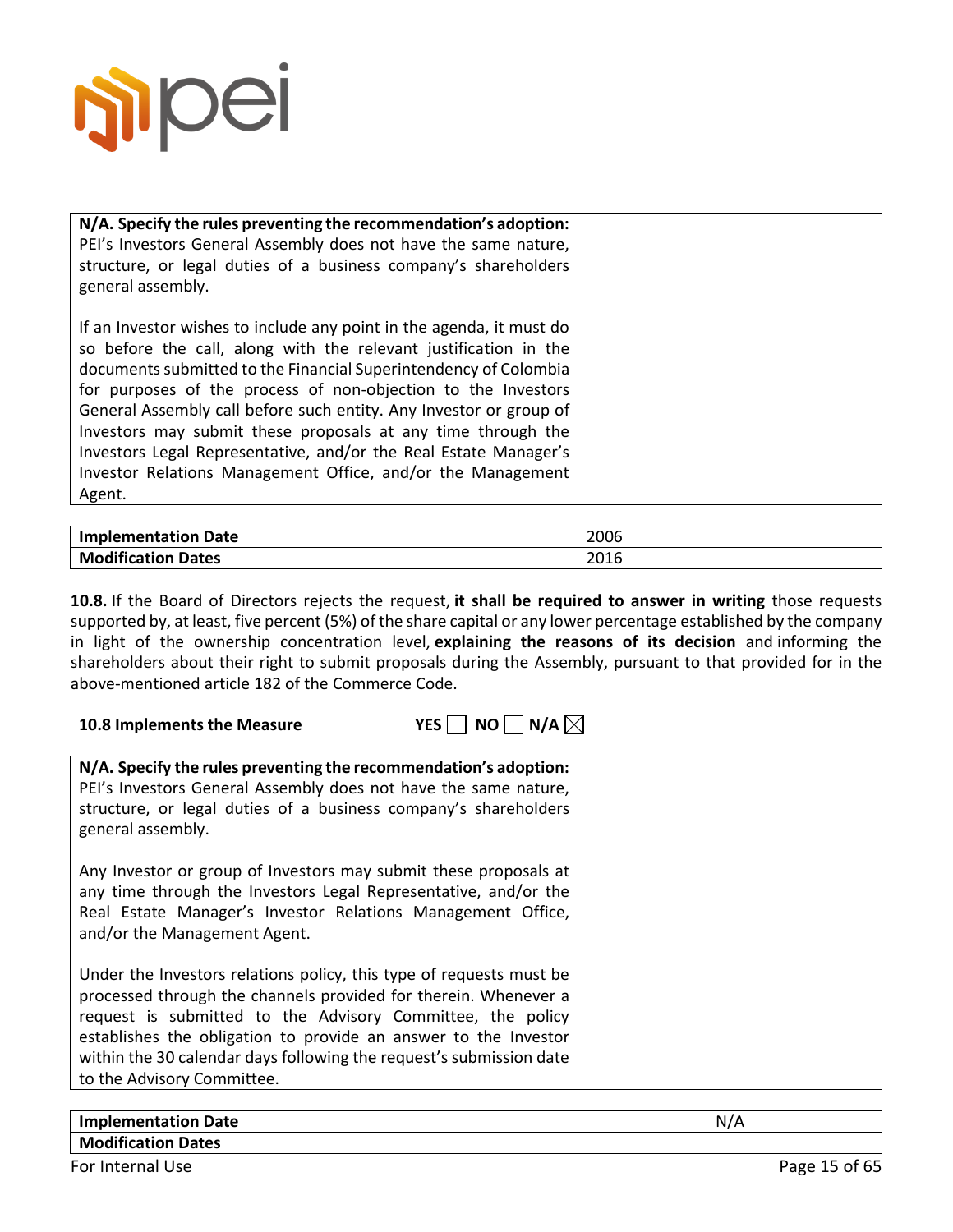

**10.9.** If the Board of Directors accepts the request, **a supplement to the Shareholders General Assembly's call is published, at least** fifteen (15) calendar days in advance to the meeting, once the time provided for the shareholders to propose topics pursuant to the above recommendations becomes exhausted.

| 10.8 Implements the Measure | YES $\Box$ NO $\Box$ N/A $\boxtimes$ |
|-----------------------------|--------------------------------------|
|-----------------------------|--------------------------------------|

| N/A. Specify the rules preventing the recommendation's adoption:<br>PEI's Investors General Assembly does not have the same nature,<br>structure, or legal duties of a business company's shareholders<br>general assembly.                                                                                                                                                                                   |
|---------------------------------------------------------------------------------------------------------------------------------------------------------------------------------------------------------------------------------------------------------------------------------------------------------------------------------------------------------------------------------------------------------------|
| If the Advisory Committee deems it appropriate to include the<br>request within the agenda, the application for the Financial<br>Superintendency of Colombia's authorization to call the Investors<br>General Assembly shall be supplemented. Following the call's<br>approval, the assembly shall be held as per the terms provided for<br>in the Trust Agreement and the TEIS IPP's information prospectus. |

| <b>Implementation Date</b> | 2006 |
|----------------------------|------|
| <b>Modification Dates</b>  |      |

**10.10.** Within the same term provided for in paragraph 10.7., **shareholders may also submit new Proposals subject to Agreement**, duly justified, on matters previously included in the Agenda. The Board of Directors shall proceed as provided for in paragraphs 10.8 and 10.9 above, in connection with such requests.



| N/A. Specify the rules preventing the recommendation's adoption:<br>PEI's Investors General Assembly does not have the same nature, structure, or<br>legal duties of a business company's shareholders general assembly. |
|--------------------------------------------------------------------------------------------------------------------------------------------------------------------------------------------------------------------------|
| Provided that the new proposals deal with issues already included in PEI's<br>agenda, Investors are always entitled to suggest modifications to the proposals<br>submitted during the Investors General Assembly.        |

| <b>Implementation Date</b> | בממר<br>ZUU. |
|----------------------------|--------------|
| <b>Modification Dates</b>  |              |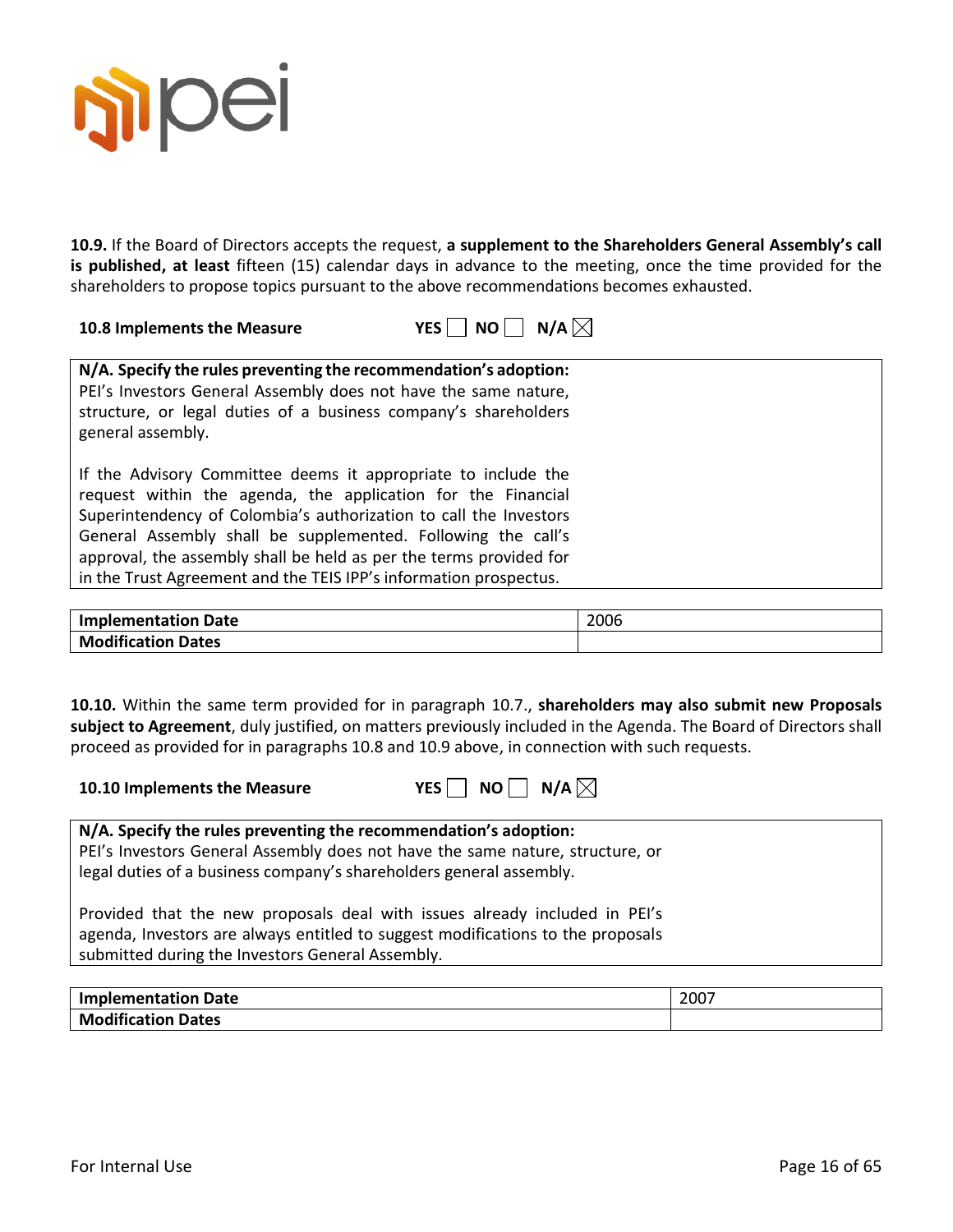

**10.11. The company is required to use electronic communication means, mainly the corporate website with exclusive access to the shareholders**, to provide them the documents and information associated with each of the points of the Assembly's Agenda.

**10.11 Implements the Measure YES NO**  $\boxtimes$  **N/A** 

#### **NO. Explain:**

Although PEI always makes available to its Investors the documents and information related to each of the points of the Assembly's Agenda in the website, this guideline does not originate in the Trust Agreement or the TEIS IPP's information prospectus establishing such an obligation.

| <b>Implementation Date</b> | 2007 |
|----------------------------|------|
| <b>Modification Dates</b>  |      |

**10.12. The Bylaws of the company acknowledge the shareholders right to request, in advance, enough information or any clarifications** they may deem pertinent, through the traditional channels and/or, whenever appropriate, any new technologies, or to submit in writing any questions they deem necessary in connection with the matters included in the Agenda, the documentation received, or the public information provided by the company. Depending on the term established by the company to call the Shareholders General Assembly, the company determines the timeframe in which the shareholders may exercise this right.

| 10.12 Implements the Measure | YES $\boxtimes$ NO $\Box$ N/A $\Box$ |
|------------------------------|--------------------------------------|
|------------------------------|--------------------------------------|

| <b>YES. Briefly state:</b>                                             |
|------------------------------------------------------------------------|
| The Trust Agreement and the IPP's information prospectus establish     |
| the Investors' right to participate in the Investors General Assembly. |
| Any Investor or group of Investors may submit information or           |
| clarification requests through the Investors Legal Representative,     |
| and/or the Real Estate Manager's Investor Relations Management         |
| Office, and/or the Management Agent.                                   |
|                                                                        |

| <b>Implementation Date</b> | 2006 |
|----------------------------|------|
| <b>Modification Dates</b>  |      |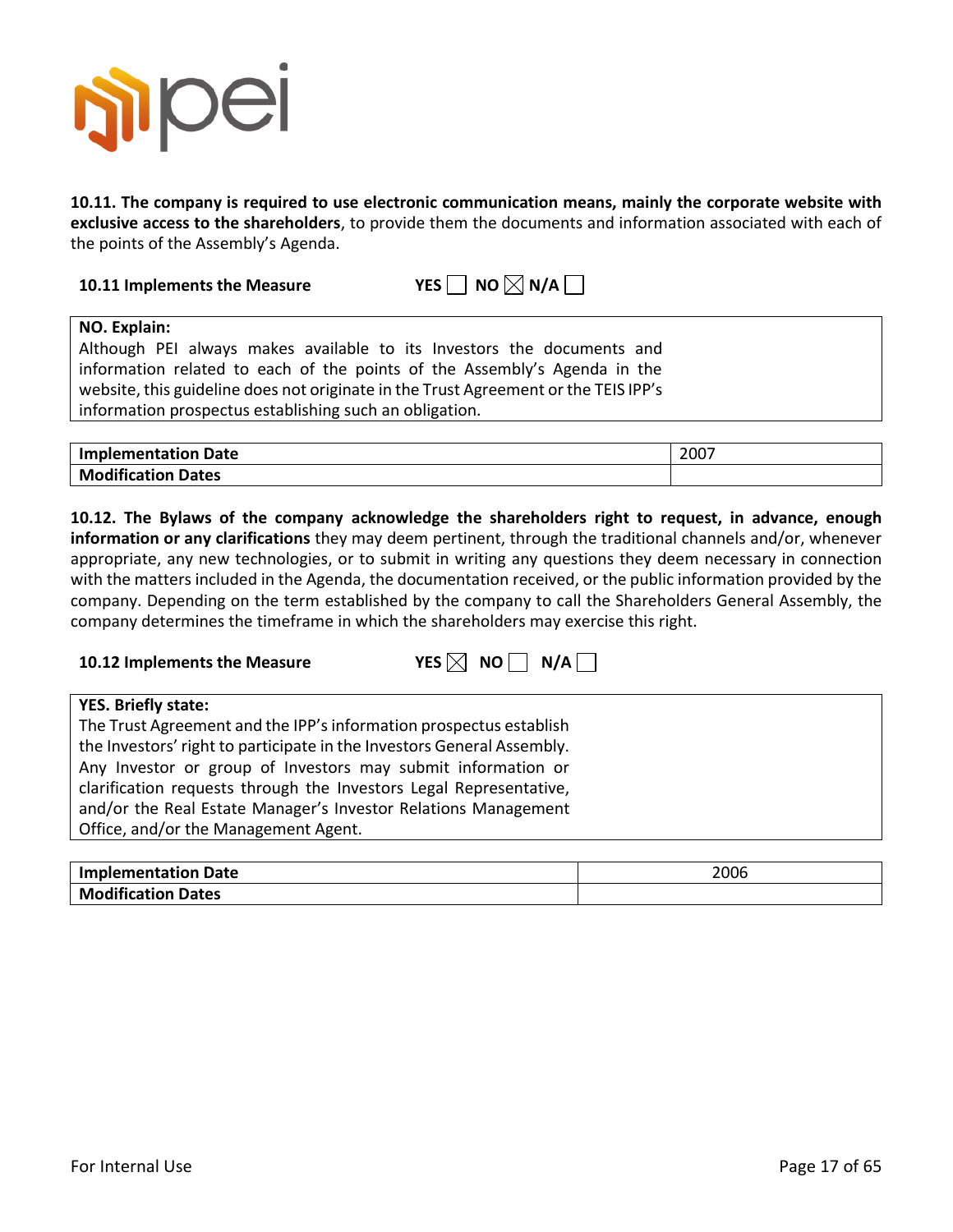

**10.13. The company has established that the information requested may be denied** if, pursuant to the internal procedures, such information may be classified as: i) Unreasonable; ii) Irrelevant for the purposes of becoming aware of the affairs or interests of the company; iii) Confidential, which includes privileged information as referred to in the securities market, industrial secrets, transactions in progress whose proper completion for the company substantially depends on the relevant negotiation's secrecy; and iv) Others whose disclosure may imminently and seriously endanger the company's competitiveness.

| 10.13 Implements the Measure | YES $\boxtimes$ NO $\Box$ N/A |  |  |
|------------------------------|-------------------------------|--|--|
|------------------------------|-------------------------------|--|--|

| <b>YES. Briefly state:</b>                                                |
|---------------------------------------------------------------------------|
| PEI ensures that any information delivered at the Investors' request      |
| is neither confidential, privileged, or subject to reserve, nor refers to |
| PEI's know-how, business secrets, or other information that, given        |
| its nature, may endanger the vehicle's competitiveness.                   |

| <b>Implementation Date</b> | 2007 |
|----------------------------|------|
| <b>Modification Dates</b>  |      |

**10.14.** Whenever the answer provided to a shareholder may afford to such shareholder an advantage, **the Company ensures the other shareholders'** simultaneous access to such a response, in accordance with the mechanisms established for this purpose and under the same conditions.

| 10.14 Implements the Measure                                                                                                                                                                                                                                                            | YES $\boxtimes$ NO $\parallel$ N/A $\parallel$ |
|-----------------------------------------------------------------------------------------------------------------------------------------------------------------------------------------------------------------------------------------------------------------------------------------|------------------------------------------------|
| <b>YES. Briefly state:</b><br>PEI affords an equal treatment to all its Investors, which implies<br>transparent practices in the information's disclosure to prevent any<br>Investors from accessing privileged information that others or the<br>general market may have no access to. |                                                |

| <b>Implementation Date</b> | 2007 |
|----------------------------|------|
| <b>Modification Dates</b>  |      |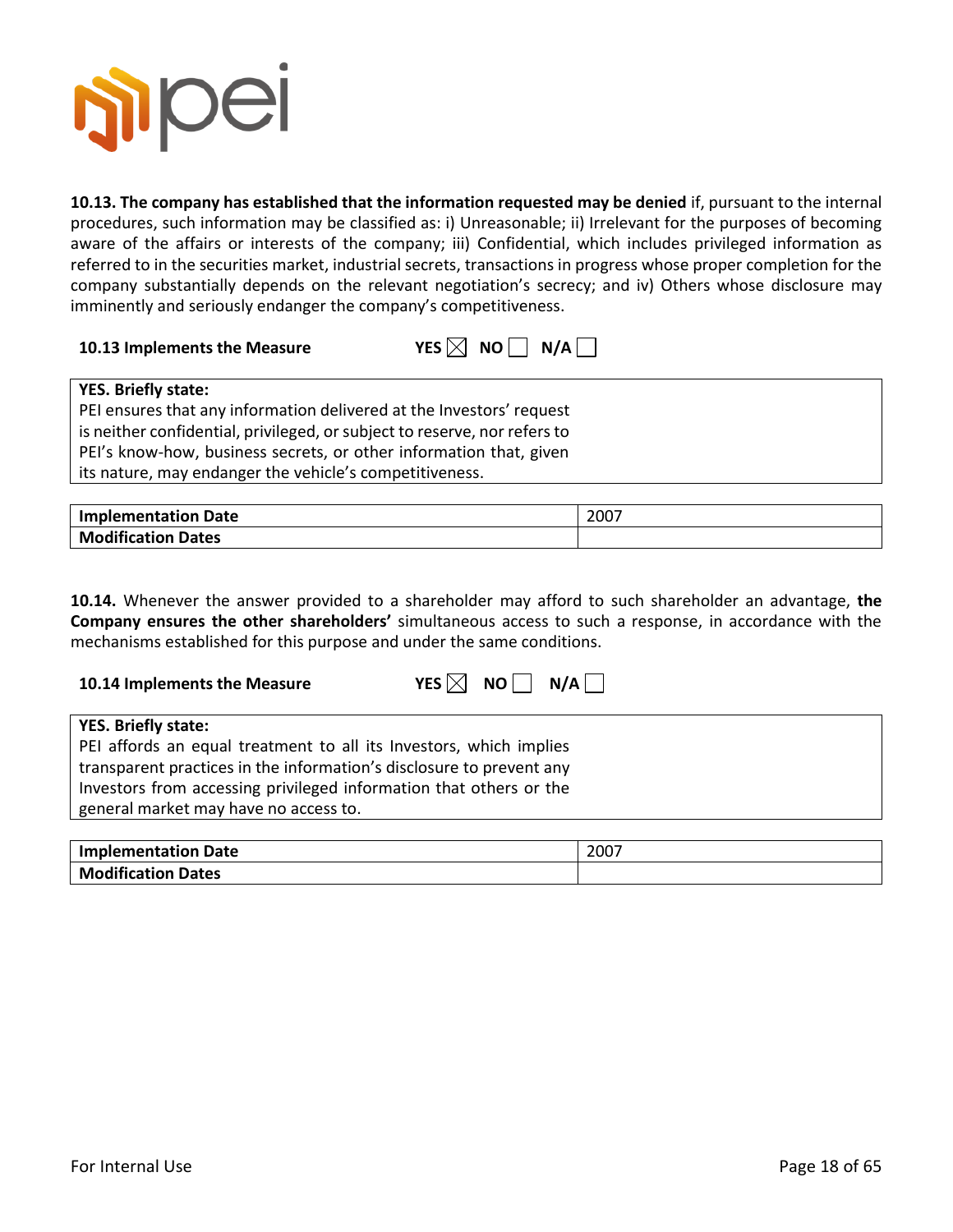

#### **Measure No. 11: Representation's regulation.**

**11.1.** Notwithstanding the limits provided for in Article 185 of the Commerce Code, External Circular 24 of 2010 and those rules modifying, supplementing, or replacing it, **the company does not limit the shareholder's right to be represented at the Shareholders General Assembly**; thus, shareholders may delegate their vote on any person, whether such persons is a shareholder or not.

**11.1** Implements the Measure YES  $\boxtimes$  NO N/A  $\Box$ 

| <b>YES. Briefly state:</b>                                       |
|------------------------------------------------------------------|
| PEI does not limit its Investors' right to be represented at the |
| Investors General Assembly.                                      |
|                                                                  |

| <b>Implementation Date</b> | 2007 |
|----------------------------|------|
| <b>Modification Dates</b>  |      |

**11.2. The company minimizes the use of blank vote delegations, without voting instructions**, actively promoting the use of a standard representation letter form that the company directly delivers to the shareholders or postsin its website. Thisform includes the Agenda and relevant Proposals subject to Agreement, determined pursuant to the previously established procedure, which are submitted to the shareholders so that each of them, if it/she/he deems so appropriate, instructs its representative on how to vote.

| 11.2 Implements the Measure | YES $\boxtimes$ NO $\Box$ N/A |
|-----------------------------|-------------------------------|
|-----------------------------|-------------------------------|

| YES. Explain:                                                         |
|-----------------------------------------------------------------------|
| With the publication of the call's notice with the agenda, PEI        |
| provides a proxy form for both investing entities and individuals.    |
|                                                                       |
| If the Investors General Assembly needs to be held virtually, through |
| the mechanisms permitted under Article 19 of Act 222 of 1995 or       |
|                                                                       |
| any provisions modifying or substituting it, the relevant proxy forms |
| shall include the items on the agenda subject to vote, as well as any |
| proposals to amend the Trust Agreement, as applicable.                |

| <b>Implementation Date</b> | 2020 |
|----------------------------|------|
| <b>Modification Dates</b>  |      |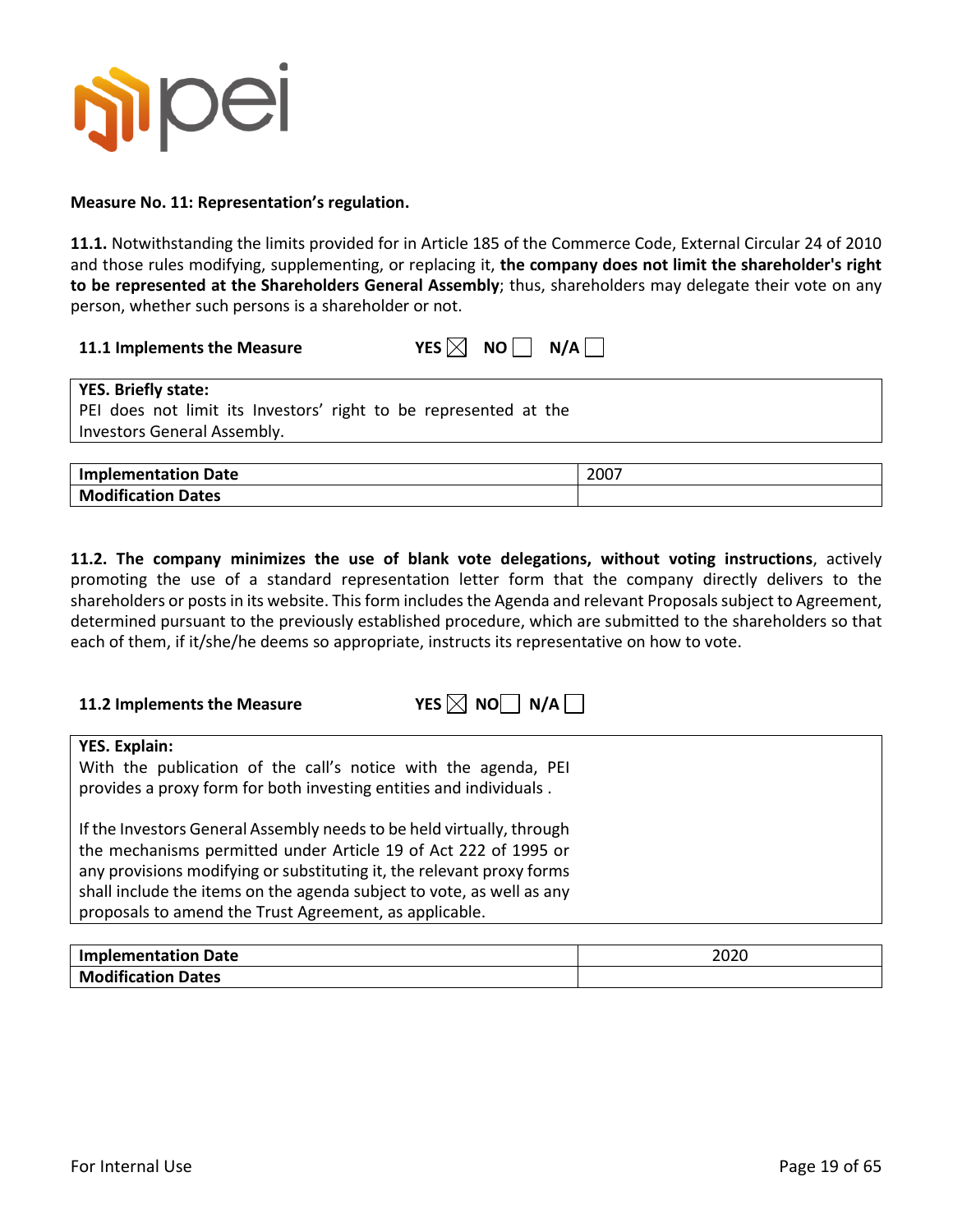

#### **Measure No. 12: Assistance from other people in addition to the shareholders.**

**12.1.** In order to revitalize the General Assembly's role in the corporate will's shaping and make it a much more involved body, the Company's Assembly Rules **require the members of the Board of Directors and, particularly, the chairs of the Board of Directors' Committees and the Company's President, to attend the Assembly** and provide answers to the shareholders' queries.

| 12.1 Implements the Measure | YES $\Box$ NO $\Box$ N/A $\boxtimes$ |  |
|-----------------------------|--------------------------------------|--|
|-----------------------------|--------------------------------------|--|

| N/A. Specify the rules preventing the recommendation's adoption:<br>PEI's Advisory Committee does not have the functions or<br>characteristics of a business company's Board of Directors;<br>therefore, it has no internal committees. Likewise, the Investors<br>General Assembly's Internal Regulations do not require the<br>members of the Advisory Committee to attend any ordinary or<br>extraordinary Investors General Assemblies. |
|---------------------------------------------------------------------------------------------------------------------------------------------------------------------------------------------------------------------------------------------------------------------------------------------------------------------------------------------------------------------------------------------------------------------------------------------|
| Actually, however, both the Manager's president and some of the<br>Advisory Committee's members do attend the Investors General<br>Assemblies, so as to answer the Investors' concerns.                                                                                                                                                                                                                                                     |

| <b>Implementation Date</b> | 2007 |
|----------------------------|------|
| <b>Modification Dates</b>  |      |

#### **II. BOARD OF DIRECTORS**

#### **Measure No. 13: Board of Directors' Duties.**

**13.1.** The Bylaws expressly establish the **duties that cannot be delegated to the Top Management**, which include those established in recommendation 13.1.

| 13.1 Implements the Measure | YES $\Box$ NO $\Box$ N/A $\boxtimes$ |  |  |
|-----------------------------|--------------------------------------|--|--|
|-----------------------------|--------------------------------------|--|--|

| N/A. Explain:                                                         |
|-----------------------------------------------------------------------|
| PEI's Advisory Committee is not a board of directors, and its purpose |
| is not to emulate a board of directors.                               |

| Date<br><b>Implementation</b><br> | 2006 |
|-----------------------------------|------|
| <b>Extention Dates</b><br>Mo      |      |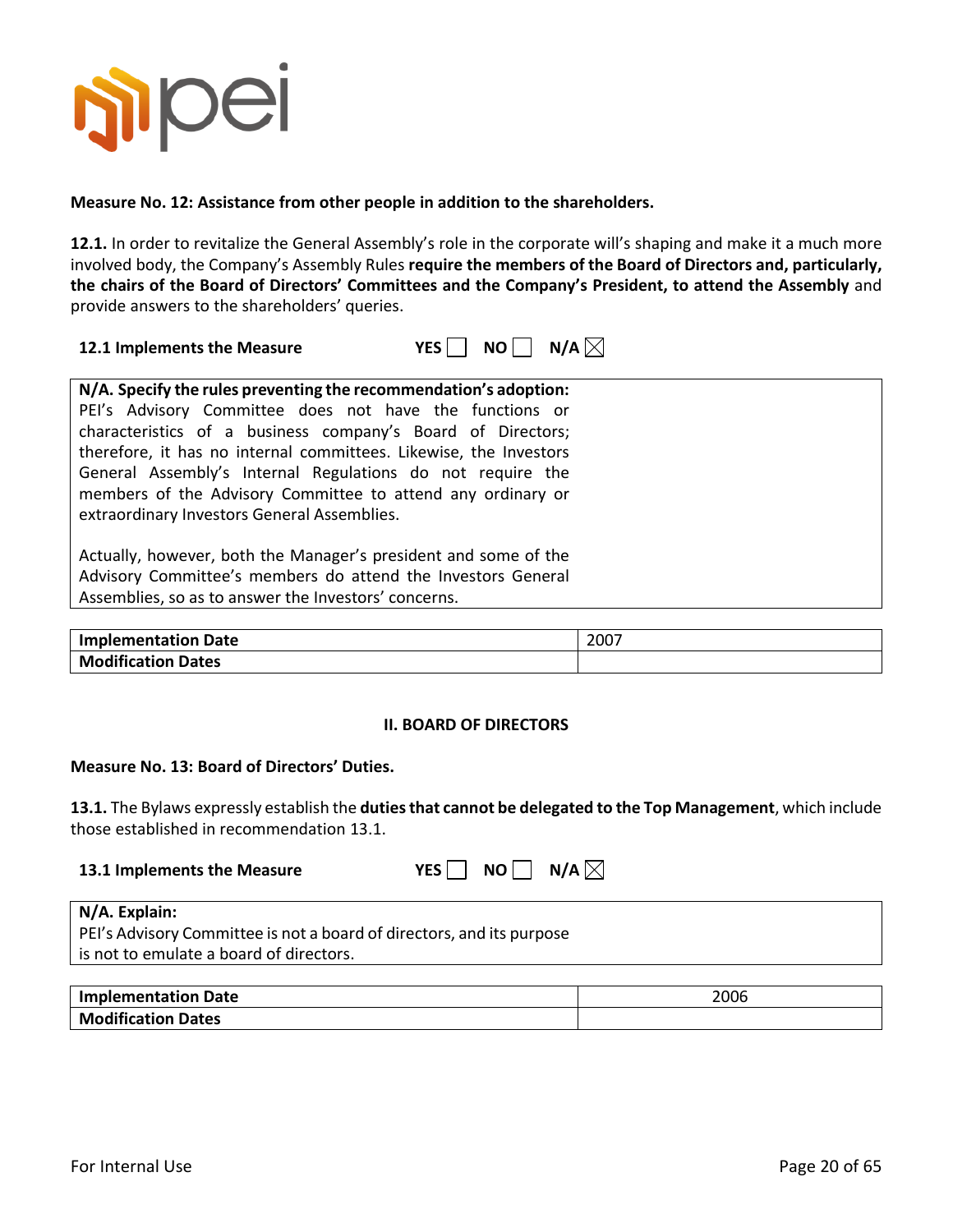

**13.2.** Notwithstanding the Subordinate Companies' governing bodies autonomy, **when the company acts as the parent of a Conglomerate**, the Board of Directors' duties have a group focus and **are furthered through general policies, guidelines, or information requests that respect the balance between the parent and the subordinated companies' interests, and those of the Conglomerate as a whole.**

**13.2 Implements the Measure YES NO N/A** $\boxtimes$ 

| N/A. Specify the rules preventing the recommendation's adoption: |  |
|------------------------------------------------------------------|--|
| PEI is neither a company, nor part of a Conglomerate.            |  |

| <b>Implementation Date</b> | N/L |
|----------------------------|-----|
| <b>Modification Dates</b>  |     |

#### **Measure No. 14: Board of Directors' Rules**

**14.1. The Board of Directors has approved the internal rules** regulating its organization and operation, as well as the duties, rights, and responsibilities of its members, the President, and the Secretary. These rules are disseminated among the shareholders and are binding to the members of the Board of Directors.

| 14.1 Implements the Measure                                 | YES $\boxtimes$ NO N/A |
|-------------------------------------------------------------|------------------------|
| <b>YES. Briefly state:</b>                                  |                        |
| The Advisory Committee has Internal Operation Rules that it |                        |

| The Advisory Committee has Internal Operation Rules that it       |
|-------------------------------------------------------------------|
| approved, which include its members' duties and responsibilities. |
| The Internal Operation Rules are available to all Investors.      |

| <b>Implementation Date</b> | 2011 |
|----------------------------|------|
| <b>Modification Dates</b>  | 2016 |

#### **Measure No. 15: Board of Directors' Size.**

**15.1.** The company decided in its bylaws not to designate Alternate Members for the Board of Directors.

| 15.1 Implements the Measure | YES $\boxtimes$ NO $\Box$ N/A |  |  |
|-----------------------------|-------------------------------|--|--|
|-----------------------------|-------------------------------|--|--|

|  | ES $\boxtimes$ | ΝO | N/A |  |
|--|----------------|----|-----|--|
|--|----------------|----|-----|--|

| NO. Briefly state:                                                                                                                                                                   |
|--------------------------------------------------------------------------------------------------------------------------------------------------------------------------------------|
| To the extent that PEI is not a company, PEI's Advisory Committee is<br>neither a board of directors, nor does it intend to emulate a board<br>of directors.                         |
| However, the Trust Agreement and the TEIS IPP's information<br>prospectus established that the Advisory Committee consisted of 5<br>principal members and their personal alternates. |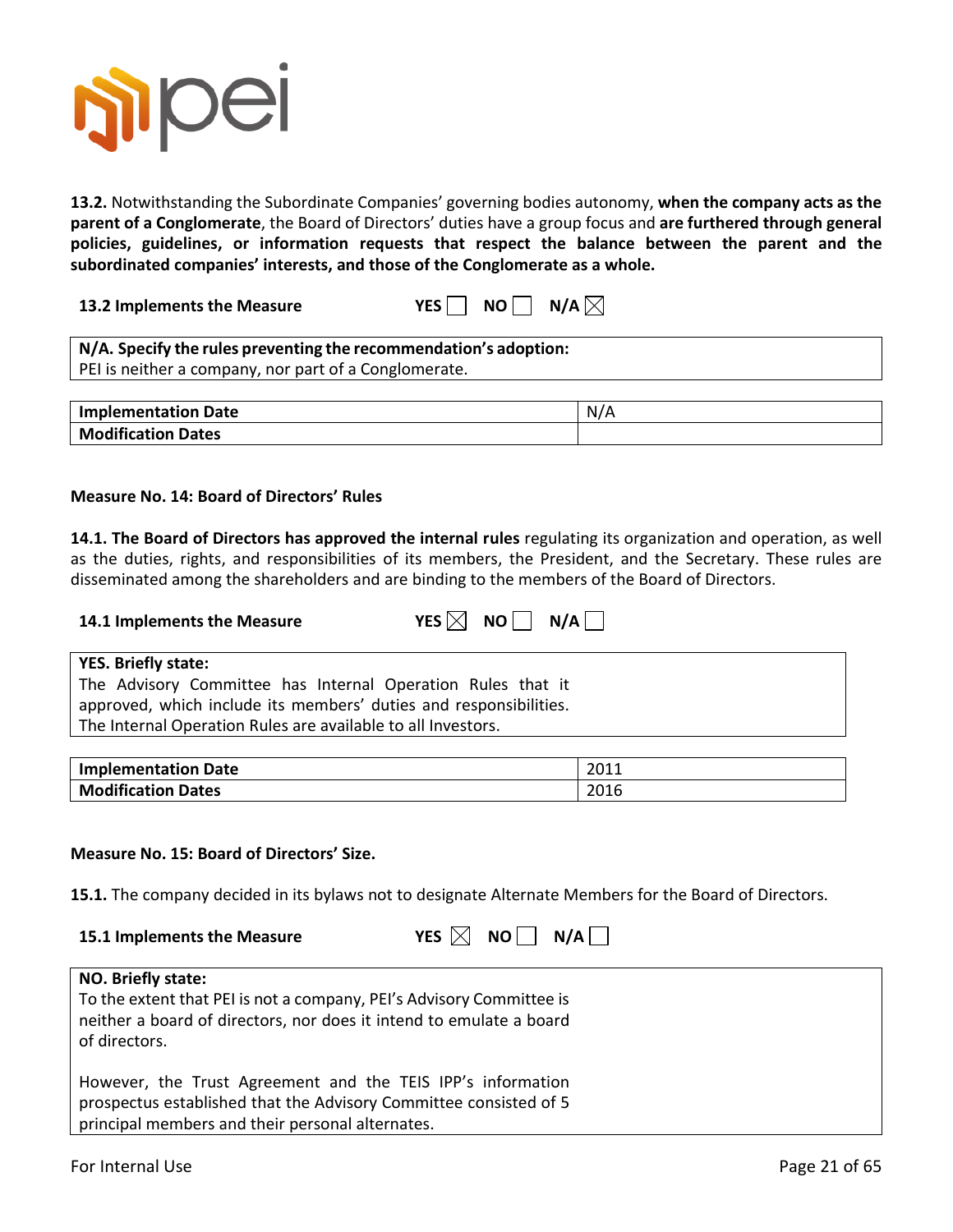

During the second-call Investors Extraordinary Assembly held on December 6, 2018, the Advisory committee's composition was discussed, being decided that alternate members would become principals, thus increasing the Advisory Committee's composition from five to nine members.

| Implementation Date       | 2006 |
|---------------------------|------|
| <b>Modification Dates</b> | 2018 |

#### **Measure No. 16: Conformation of the Board of Directors.**

**16.1.** Based on the premise that once all of the Board of Directors' members are elected they act for the benefit of the company, in an exercise of maximum transparency **the Company identifies the origin of the different members of the Board of Directors,** according to the scheme defined in recommendation 16.1.

| 16.1 Implements the Measure |  |  | YES $\boxtimes$ NO $\Box$ N/A |
|-----------------------------|--|--|-------------------------------|
|-----------------------------|--|--|-------------------------------|

| S.<br>Х | NΟ | N/A |  |
|---------|----|-----|--|
|---------|----|-----|--|

#### **YES. Briefly state:**

To the extent that PEI is not a company, PEI's Advisory Committee is neither a board of directors, nor does it intend to emulate a board of directors.

The Trust Agreement and the TEIS IPP's information prospectus distinguish the origin of the different members of the Advisory Committee, as follows: The Investors Legal Representative, three Manager's representatives, the Manager's General Manager or President, and four independent professional members who must have a significant experience in the business sector and meet the criteria established by the Manager and the Investors Legal Representative.

| Implementation Date       | 2006 |
|---------------------------|------|
| <b>Modification Dates</b> | 2018 |

**16.2. The company has a procedure,** articulated through the Appointments and Compensation Committee or any other fulfilling its duties, that enables the Board of Directors, through its own dynamics and in light of the annual assessments' conclusions, to achieve the objectives provided for in recommendation 16.2.

| 16.2 Implements the Measure |  | YES $\Box$ NO $\Box$ N/A $\boxtimes$ |  |
|-----------------------------|--|--------------------------------------|--|
|                             |  |                                      |  |

**N/A. Specify the rules preventing the recommendation's adoption:**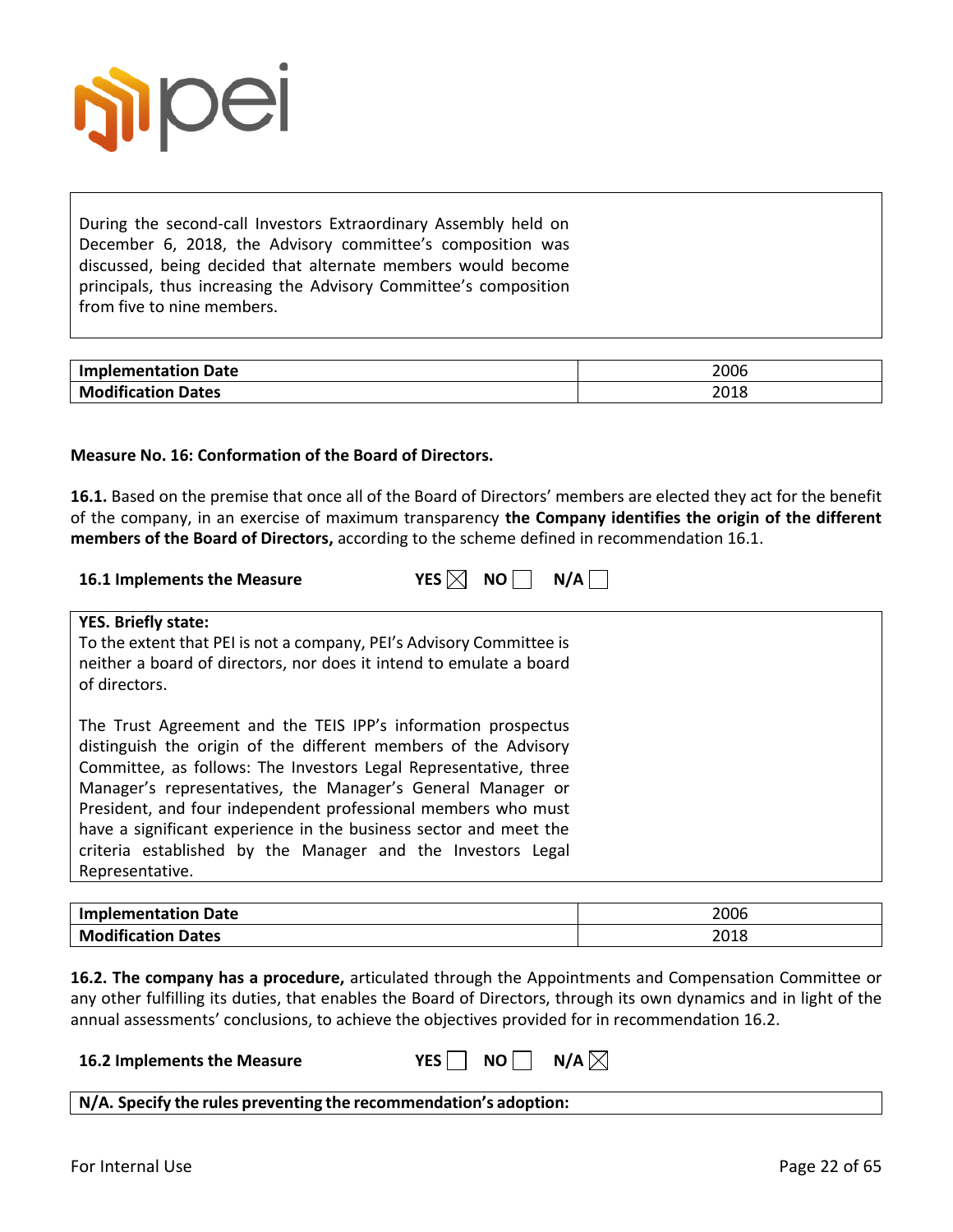

The Advisory Committee's composition is provided for in the rules under the Trust Agreement and the TEIS IPP's information prospectus.

| <b>Implementation Date</b> | 2006 |
|----------------------------|------|
| <b>Modification Dates</b>  |      |

**16.3. The professional profiles identified as necessary, are informed to the shareholders by the Board of Directors,** so that the different stakeholders, mainly controlling and significant shareholders, families, shareholder groups, and institutional shareholders, if any, and the Board of Directors, may identify the most suitable candidates.

| N/A $\boxtimes$<br><b>YES</b><br>16.3 Implements the Measure<br>NO.                                                                                                                                                                                                                                                                                                                                                                                                                 |
|-------------------------------------------------------------------------------------------------------------------------------------------------------------------------------------------------------------------------------------------------------------------------------------------------------------------------------------------------------------------------------------------------------------------------------------------------------------------------------------|
| N/A. Specify the rules preventing the recommendation's adoption:<br>To the extent that PEI is not a company, PEI's Advisory Committee is<br>neither a board of directors, nor does it intend to emulate a board<br>of directors.                                                                                                                                                                                                                                                    |
| The Advisory Committee's composition is provided in the rules set<br>forth under the Trust Agreement and the TEIS IPP's information<br>prospectus.                                                                                                                                                                                                                                                                                                                                  |
| Anyhow, the Trust Agreement and the TEIS IPP's information<br>prospectus establish that the Advisory Committee's independent<br>professionals "must have a significant track record in the business<br>sector and meet the criteria established by the Manager and the<br>Investors Legal Representative". Therefore, the members'<br>appointment corresponds to the Real Estate Manager and must be<br>ratified by the Management Agent and the Investors Legal<br>Representative. |

| Implementation Date       | 2007 |
|---------------------------|------|
| <b>Modification Dates</b> |      |

**16.4. The company** believes that a mere assessment of the shareholders' resumes is not enough to establish the candidates' suitability; therefore, it **has an internal procedure to evaluate any legal incompatibilities and disqualifications and the candidate's compliance with the Board of Directors' needs**, through the assessment of a set of criteria that must meet the candidates' functional and personal profiles, and the verification that certain objective requirements to become a member of the Board of Directors --and other additional requirements to be an Independent Member thereof-- are met.

| 16.4 Implements the Measure |  | YES $\Box$ NO $\Box$ N/A $\boxtimes$ |
|-----------------------------|--|--------------------------------------|
|-----------------------------|--|--------------------------------------|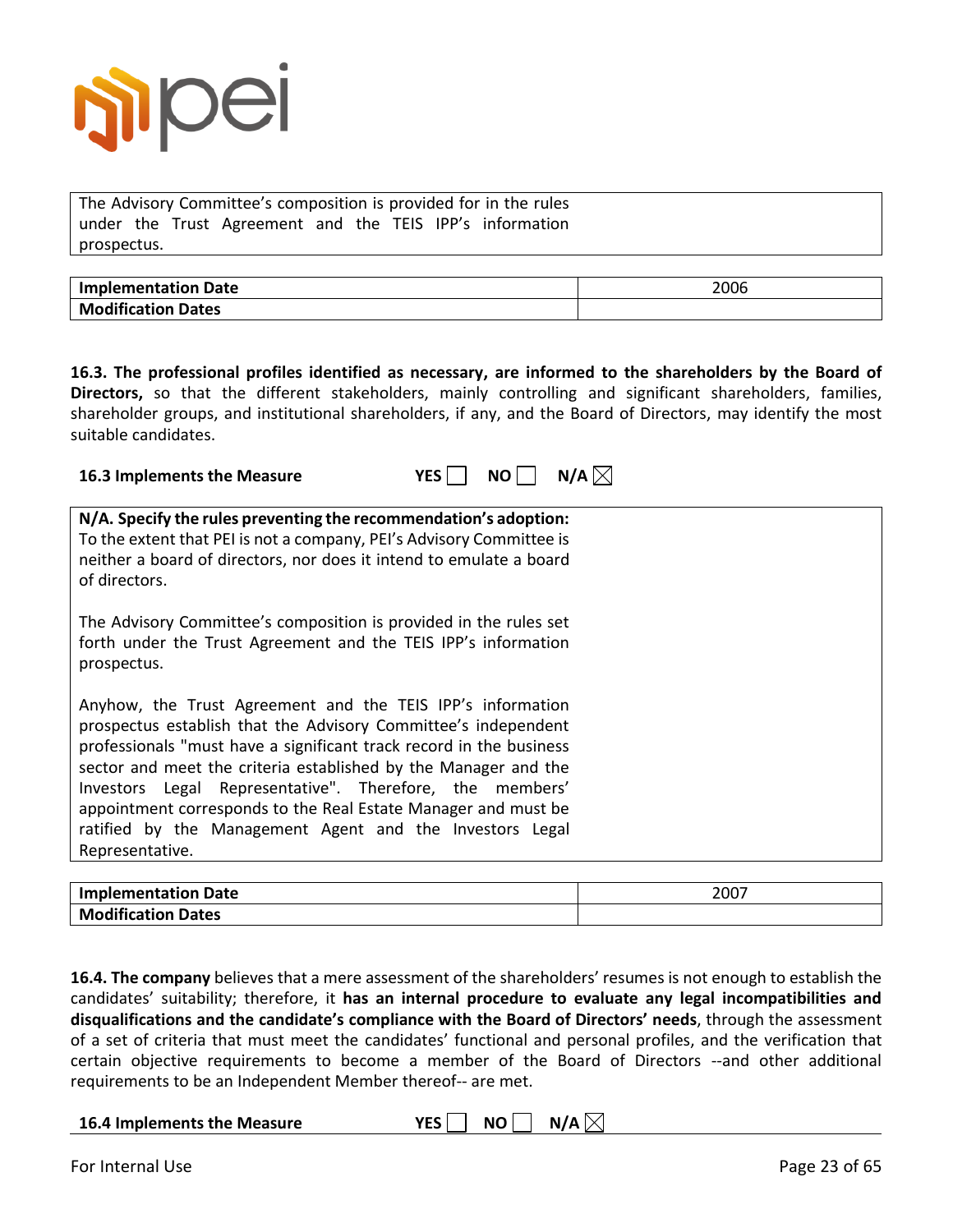

**N/A. Specify the rules preventing the recommendation's adoption:** To the extent that PEI is not a company, PEI's Advisory Committee is neither a board of directors, nor does it intend to emulate a board of directors. The Advisory Committee's composition is provided in the rules set forth under the Trust Agreement and the TEIS IPP's information prospectus. Anyhow, the Trust Agreement and the TEIS IPP's information prospectus establish that the Advisory Committee's independent professionals "must have a significant track record in the business sector and meet the criteria established by the Manager and the Investors Legal Representative". Therefore, the members' appointment corresponds to the Real Estate Manager and must be ratified by the Management Agent and the Investors Legal Representative. **Implementation Date** 2007

**16.5.** In addition to the independence requirements already provided for in Act 964 of 2005, **the company voluntarily adopted a definition of independence, more rigorous than the one provided for** in the aforementioned law. This definition was adopted as a reference framework through the Board of Directors' Rules, and includes, among other requirements that must be assessed, the Independent Member candidate's relationships or associations, of whatever nature, with controlling or significant shareholders and their Related Parties, whether domestic or foreign. It also requires a dual independence statement: (i) By the candidate to the company, its shareholders, and the Top Management members, instrumented through the candidate's Letter of Acceptance; and (ii) By the Board of Directors, as to the candidate's independence.

| <b>16.5 Implements the Measure</b> | YES $\Box$ NO $\Box$ N/A $\boxtimes$ |  |
|------------------------------------|--------------------------------------|--|
|                                    |                                      |  |

| N/A. Specify the rules preventing the recommendation's adoption:<br>To the extent that PEI is not a company, PEI's Advisory Committee is<br>neither a board of directors, nor does it intend to emulate a board<br>of directors. |      |
|----------------------------------------------------------------------------------------------------------------------------------------------------------------------------------------------------------------------------------|------|
| However, the Advisory Committee's Internal Rules require the                                                                                                                                                                     |      |
| independent members to abide by the independence requirements                                                                                                                                                                    |      |
| provided for in Act 964 of 2005.                                                                                                                                                                                                 |      |
|                                                                                                                                                                                                                                  |      |
| <b>Implementation Date</b>                                                                                                                                                                                                       | 2011 |

**Modification Dates** 2016

**Modification Dates**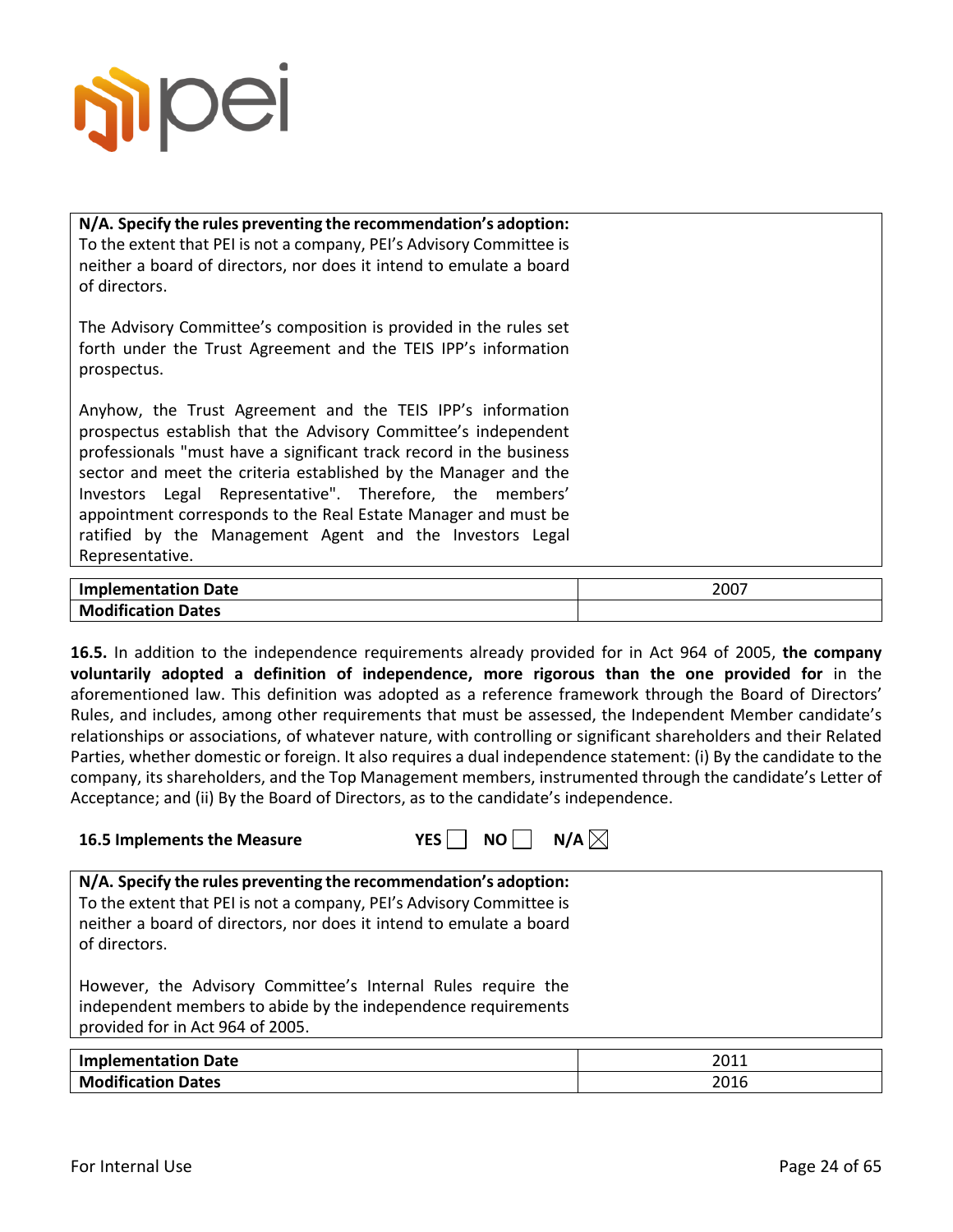

**16.6. The company, through its internal rules, believes that the Board of Directors --through its Chair and with the Appointments and Compensation Committee's support or that of whoever performs such committee's duties-- is the most appropriate body to centralize and coordinate, prior to the General Assembly, the administrative body's conformation process.** Thus, shareholders seeking to be part of the Board of Directors, based on their shareholding, may become aware of the Board of Director's needs and submit their interest; negotiate shareholding balances and the distributions among the different members categories; submit their candidates and accept their candidate's suitability assessment by the Appointments and Compensation Committee, before casting their votes at the Shareholders General Assembly.



| N/A. Specify the rules preventing the recommendation's adoption:<br>To the extent that PEI is not a company, PEI's Advisory Committee is<br>neither a board of directors, nor does it intend to emulate a board<br>of directors.              |      |
|-----------------------------------------------------------------------------------------------------------------------------------------------------------------------------------------------------------------------------------------------|------|
| The Advisory Committee's composition is not a duty of the Investors<br>General Assembly. The Advisory Committee's composition is<br>established pursuant to the rules under the Trust Agreement and<br>the TEIS IPP's information prospectus. |      |
| <b>Implementation Date</b>                                                                                                                                                                                                                    | 2007 |
| <b>Modification Dates</b>                                                                                                                                                                                                                     |      |

**16.7. The Board of Directors' Rules provide that the candidates' suitability assessment must be carried out before the Shareholders General Assembly takes place**, so that shareholders have enough information about the proposed candidates (personal qualities, suitability, track record, experience, integrity, etc.) in advance, so as to be able to make a proper assessment.

**16.7 Implements the Measure YES NO N/A**

| ΞS | NO. | N/A $\boxtimes$ |
|----|-----|-----------------|
|----|-----|-----------------|

| N/A. Specify the rules preventing the recommendation's adoption:<br>To the extent that PEI is not a company, PEI's Advisory Committee is<br>neither a board of directors, nor does it intend to emulate a board<br>of directors.                                                                                         |  |
|--------------------------------------------------------------------------------------------------------------------------------------------------------------------------------------------------------------------------------------------------------------------------------------------------------------------------|--|
| The Advisory Committee's composition is not a duty of the Investors<br>General Assembly. The Advisory Committee's composition is<br>established pursuant to the Trust Agreement's rules, the TEIS IPP's<br>information prospectus, the Advisory Committee's internal rules,<br>and PEI's Good Corporate Governance Code. |  |

| <b>Implementation Date</b> | 2007 |
|----------------------------|------|
| <b>Modification Dates</b>  |      |

**Measure No. 17: Board of Directors' Operational Structure.**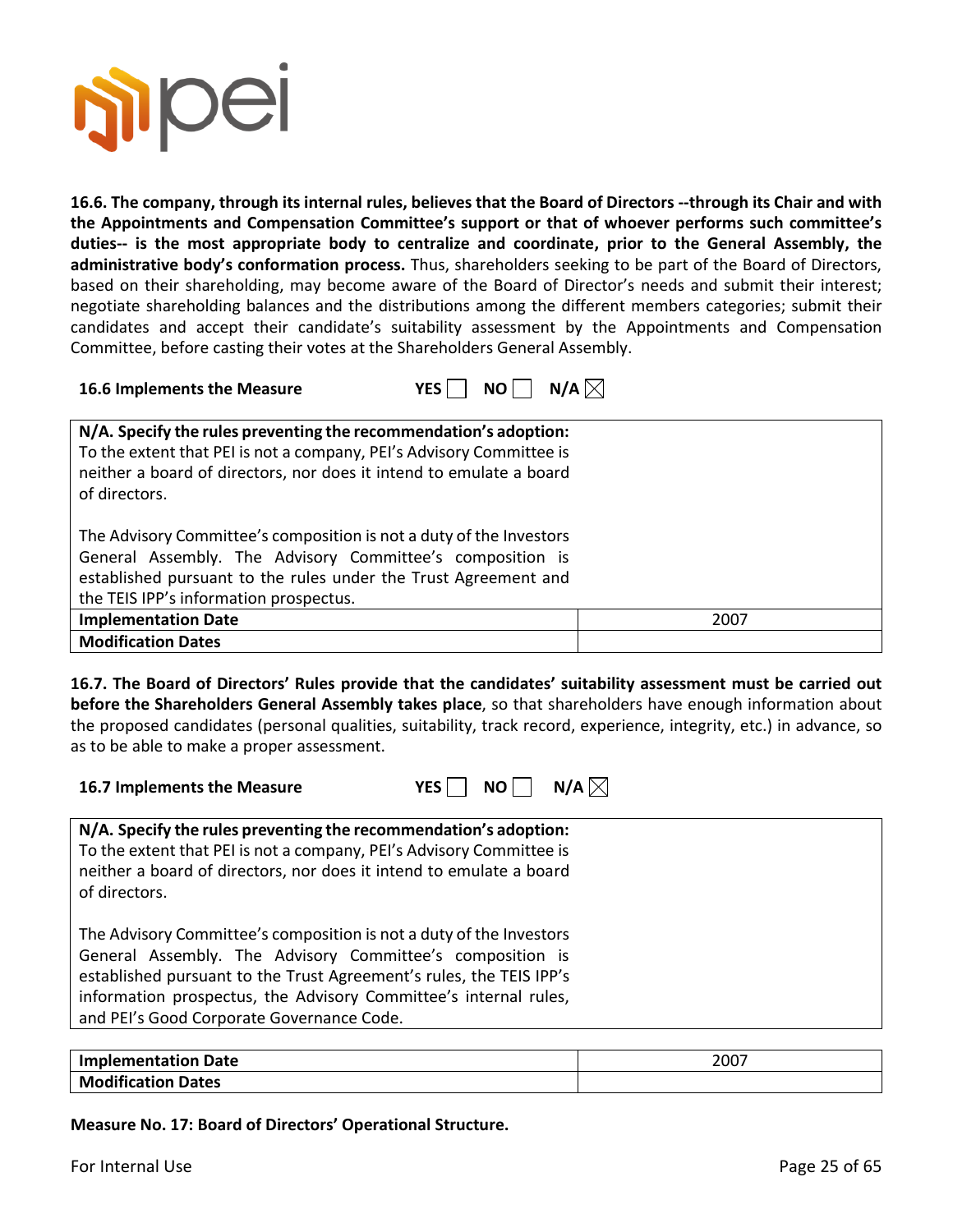

17.1. The Board of Directors' Rules stipulate that Independent and Equity Members shall always be the majority **compared to Executive Members**, whose number, if they're part of the Board of Directors, is the minimum required to meet the information and coordination needs between the company's Board of Directors and the Top Management.

# **17.1 Implements the Measure**  $YES \boxtimes NO \square N/A \square$

| <b>YES. Briefly state:</b><br>To the extent that PEI is not a company, PEI's Advisory Committee<br>is neither a board of directors, nor does it intend to emulate a<br>board of directors.                                                                                                                                                                                                                                                 |
|--------------------------------------------------------------------------------------------------------------------------------------------------------------------------------------------------------------------------------------------------------------------------------------------------------------------------------------------------------------------------------------------------------------------------------------------|
| The Advisory Committee has an independent majority consisting<br>of four independent members and the Investors Legal<br>Representative.                                                                                                                                                                                                                                                                                                    |
| The Advisory Committee has always had an independent majority,<br>which has evolved as follows: In 2006 the Advisory Committee<br>consisted of five members and their personal alternates. Thus, the<br>Advisory Committee was composed of: (i) The Investors Legal<br>Representative; (ii) One Manager's representative; (iii) The<br>Manager's president; and (iv) Two independent professionals.                                        |
| During the second-call Investors Extraordinary Assembly held on<br>December 6, 2018, the Advisory committee's composition was<br>discussed, being decided that alternate members would become<br>principals, thus increasing the Advisory Committee's composition<br>from five to nine members. In this case, an independent majority<br>was maintained, consisting of four independent members and the<br>Investors Legal Representative. |

| <b>Implementation Date</b> | 2006 |
|----------------------------|------|
| <b>Modification Dates</b>  | 2018 |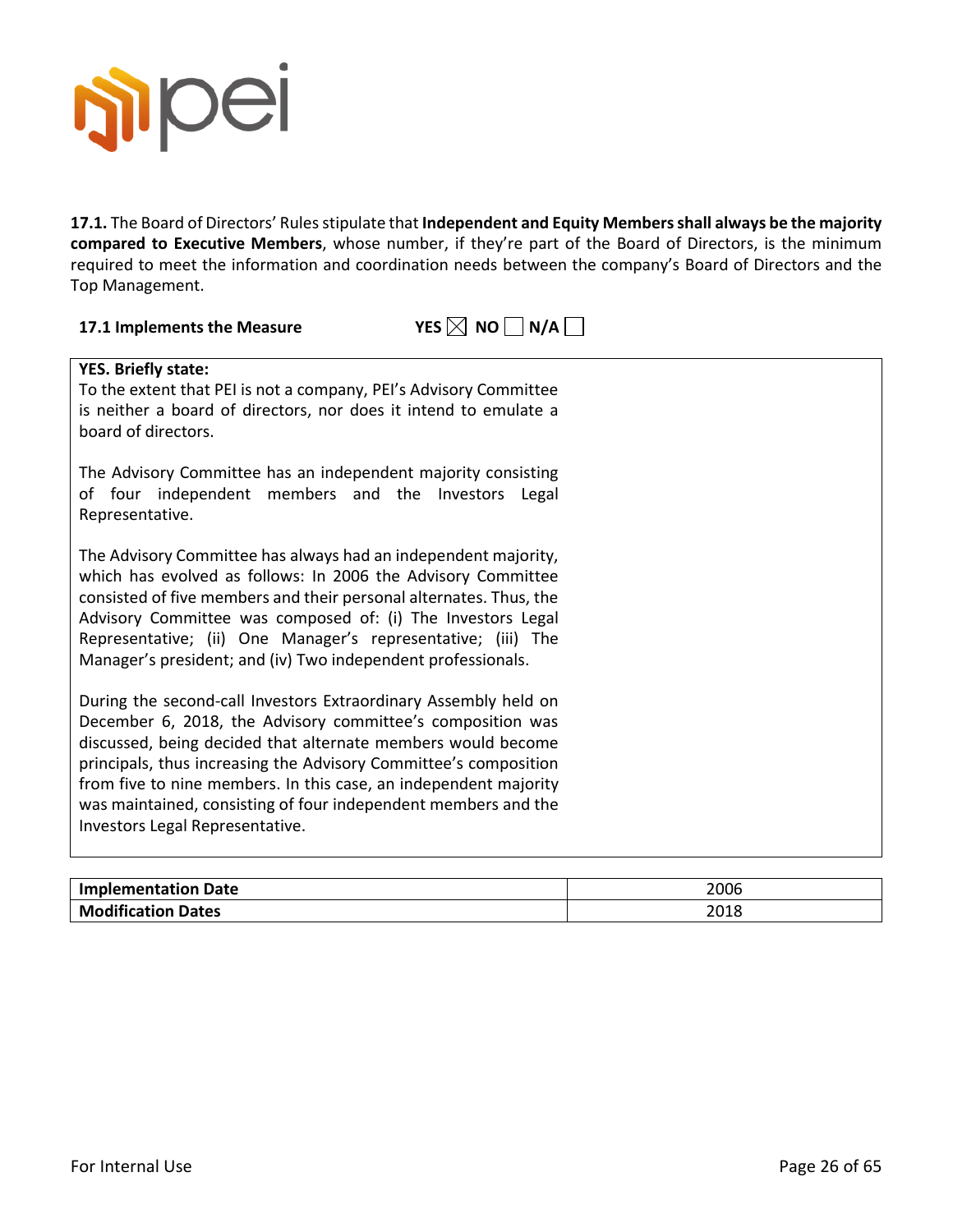

**17.2.** From the twenty-five (25%) minimum percentage of Independent Members, provided for in Act 964 of 2005, **the company analyzes and voluntarily adjusts the number of Independent Members upwards,**  considering, among others, that the number of independent members is consistent with the Floating Capital.

**17.2 Implements the Measure YES NO N/A** $\boxtimes$ 

| N/A. Specify the rules preventing the recommendation's adoption:<br>To the extent that PEI is not a company, PEI's Advisory Committee is<br>neither a board of directors, nor does it intend to emulate a board<br>of directors. |  |
|----------------------------------------------------------------------------------------------------------------------------------------------------------------------------------------------------------------------------------|--|
| The Advisory Committee's composition is provided in the rules set<br>forth under the Trust Agreement and the TEIS IPP's information<br>prospectus.                                                                               |  |
| The Advisory Committee has an independent majority consisting of<br>four independent members and the Investors Legal Representative.                                                                                             |  |

| Implementation Date       | 2007          |
|---------------------------|---------------|
| <b>Modification Dates</b> | วกา c<br>∠∪⊥c |

#### **Measure No. 18: Organization of the Board of Directors.**

**18.1. The duties of the Board of Directors' Chair are provided for in the Bylaws** and his/her main responsibilities are those established in recommendation 18.1

| 18.1 Implements the Measure | YES $\Box$ NO $\boxtimes$ N/A $\Box$ |  |
|-----------------------------|--------------------------------------|--|
|                             |                                      |  |

| NO. Explain:<br>To the extent that PEI is not a company, PEI's Advisory Committee is<br>neither a board of directors, nor does it intend to emulate a board<br>of directors.  |
|-------------------------------------------------------------------------------------------------------------------------------------------------------------------------------|
| The chair of PEI's Advisory Committee actually fulfills the duties<br>provided for in recommendation 18.1, though they are not foreseen<br>as such under the Trust Agreement. |

| <b>Implementation Date</b> | 2006 |
|----------------------------|------|
| <b>Modification Dates</b>  |      |

**18.2.** The company's internal rules establish that **the Chair of the Board of Directors may be treated differently than the other members**, both in connection with his/her obligations and compensation. This, due to the scope of his/her specific duties and greater time commitment.

| 18.2 Implements the Measure | YES $\boxtimes$ NO $\Box$ N/A $\Box$ |
|-----------------------------|--------------------------------------|
|-----------------------------|--------------------------------------|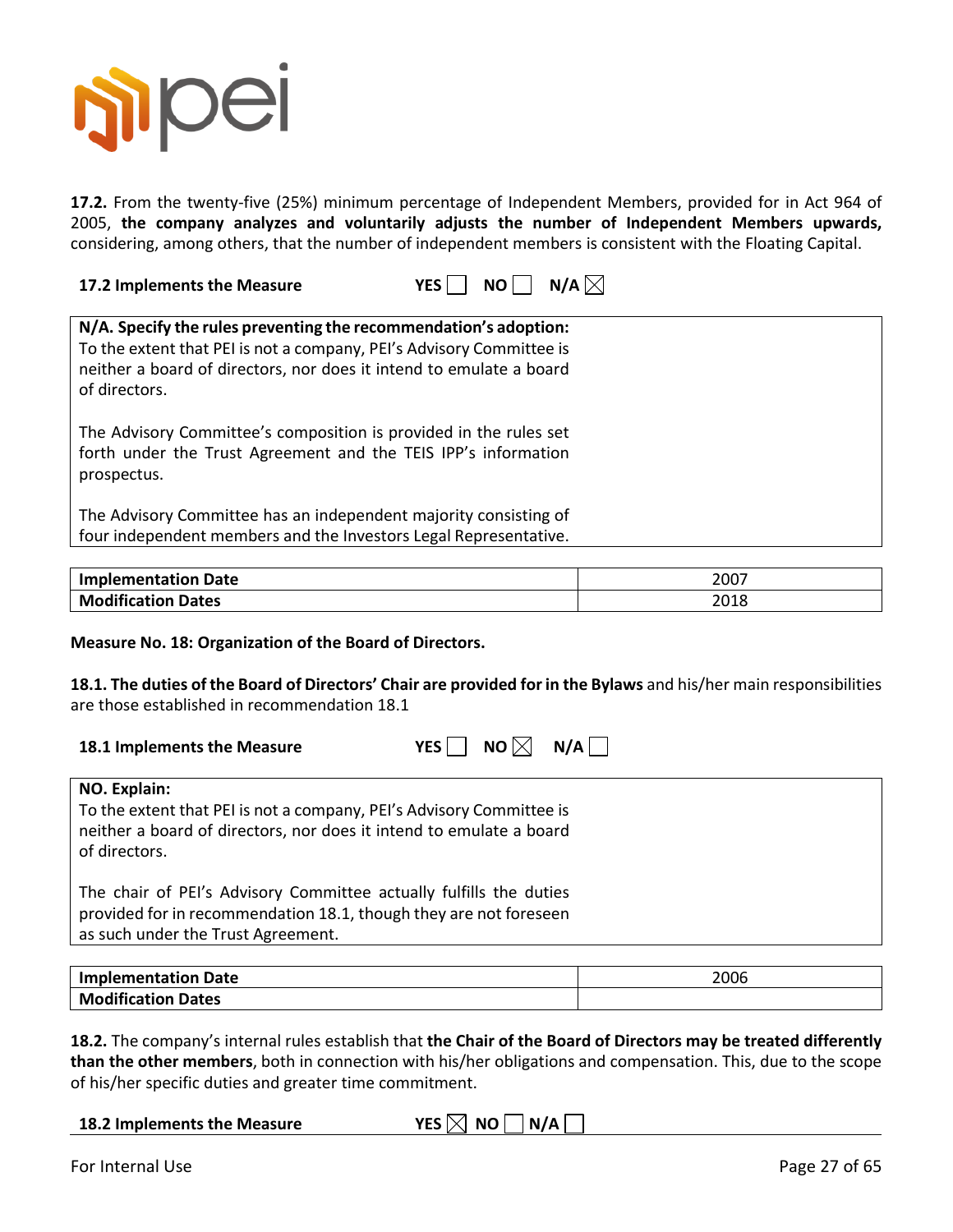

#### **YES. Briefly state:**

To the extent that PEI is not a company, PEI's Advisory Committee is neither a board of directors, nor does it intend to emulate a board of directors.

The obligations of the Advisory Committee's Chair are different from those of its other members.

| <b>Implementation Date</b> | 2007 |
|----------------------------|------|
| <b>Modification Dates</b>  |      |

**18.3. The Bylawsinclude the rules for the appointment of the Board of Directors' Secretary,** among which stand out those provided for in recommendation 18.3.

| 18.3 Implements the Measure | YES $\boxtimes$ NO $\Box$ N/A |
|-----------------------------|-------------------------------|
|-----------------------------|-------------------------------|

#### **YES. Briefly state:**

**18.4 Implements the Measure** 

The Trust Agreement expressly provides that the Advisory Committee shall appoint the Secretary, without stating that the Secretary is mandatorily required to be a member of the Advisory Committee.

| <b>Implementation Date</b> | 2007 |
|----------------------------|------|
| <b>Modification Dates</b>  |      |

**18.4. The Board of Directors' Rules establish the duties of the Secretary**, which include those provided for in recommendation 18.4.

|  | YES $\Box$ NO $\boxtimes$ N/A |
|--|-------------------------------|
|--|-------------------------------|

| NO. Explain:                                                           |
|------------------------------------------------------------------------|
| The secretary of PEI's Advisory Committee actually fulfills the duties |
| referred to in recommendation 18.3, though these are not provided      |
| as such under the Trust Agreement.                                     |
|                                                                        |

| 'Implementation Date      | 2006 |
|---------------------------|------|
| <b>Modification Dates</b> |      |

#### **18.5. The Board of Directors created an Appointments and Compensation Committee**

| 18.5 Implements the Measure | YES $\Box$ NO $\Box$ N/A $\boxtimes$ |  |  |
|-----------------------------|--------------------------------------|--|--|
|-----------------------------|--------------------------------------|--|--|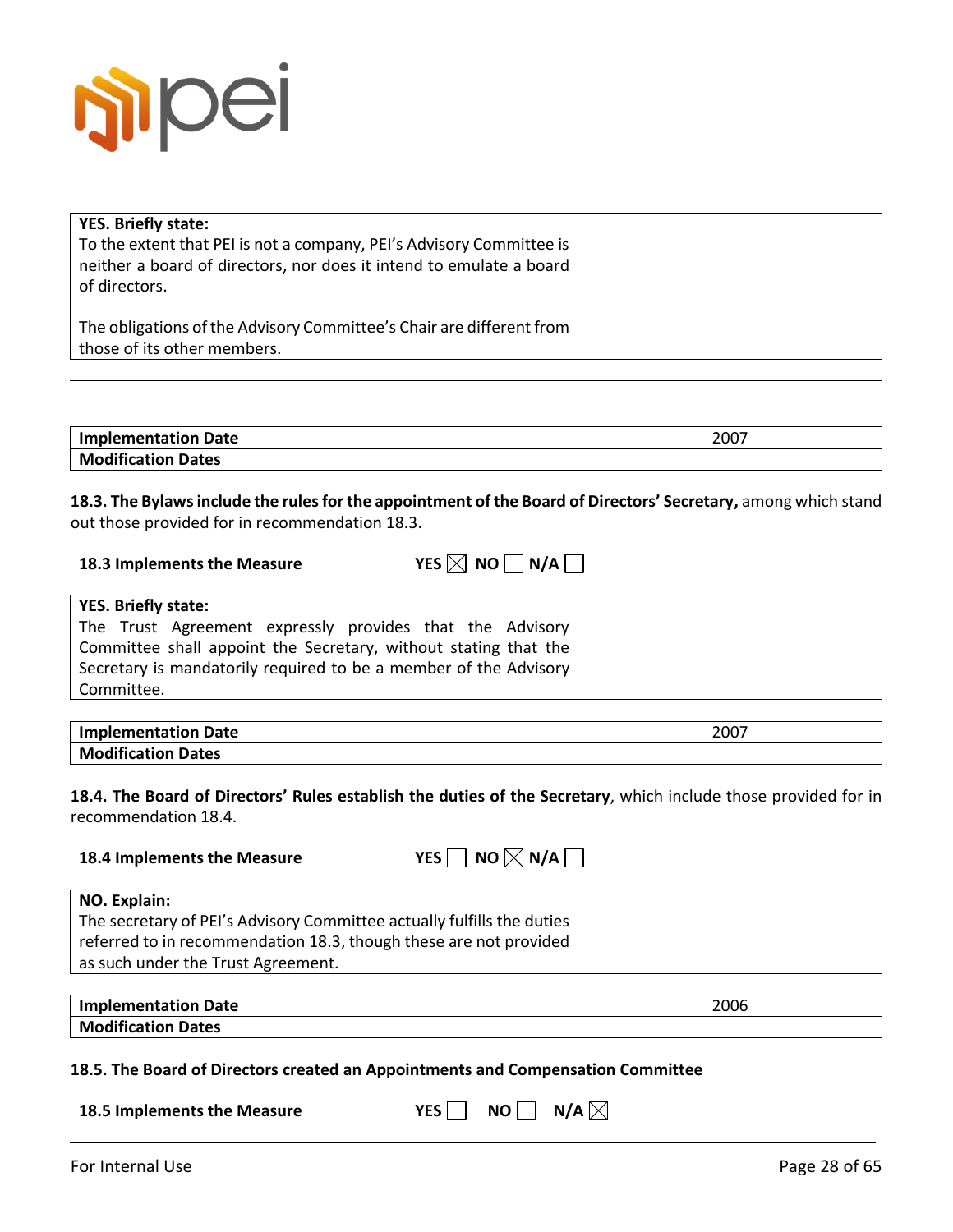

### **N/A. Specify the rules preventing the recommendation's adoption:** To the extent that PEI is not a company, PEI's Advisory Committee is neither a board of directors, nor does it intend to emulate a board of directors.

The Appointments and Compensation Committee's duties are not part of PEI's Advisory Committee duties and, accordingly, this figure is not applicable to PEI.

| <b>Implementation Date</b> | N/A |
|----------------------------|-----|
| <b>Modification Dates</b>  |     |
|                            |     |

#### **18.6. The Board of Directors created a Risks Committee.**

| 18.6 Implements the Measure |  | YES $\Box$ NO $\boxtimes$ N/A |  |
|-----------------------------|--|-------------------------------|--|
|-----------------------------|--|-------------------------------|--|

|  | o I×<br>N( |  | N/A |  |
|--|------------|--|-----|--|
|  |            |  |     |  |

| NO. Explain:                                                    |
|-----------------------------------------------------------------|
| The Advisory Committee has not created a Risks Committee. The   |
| Advisory Committee's Internal Rules establish that the duty to  |
| monitor PEI's risks is the Advisory Committee's responsibility. |

| <b>Implementation Date</b> | วก11<br>∠∪⊥⊥ |
|----------------------------|--------------|
| <b>Modification Dates</b>  | 2016         |

#### **18.7. The Board of Directors created a Corporate Governance Committee.**

| 18.7 Implements the Measure | YES $\Box$ NO $\boxtimes$ N/A $\Box$ |  |
|-----------------------------|--------------------------------------|--|
|                             |                                      |  |

#### **NO. Explain:**

The Advisory Committee has not created a Corporate Governance Committee. The Advisory Committee's Internal Rules, such as the approval and modification of any documents regulating PEI's corporate governance (e.g. Corporate Governance Code, the Advisory Committee's Internal Regulations, and the Transactions with Related Parties Policy) are the Advisory Committee's responsibility.

| <b>Implementation Date</b> | 2006 |
|----------------------------|------|
| <b>Modification Dates</b>  |      |

**18.8.** If the company did not deem necessary to create all of the above Committees, such committees' duties were distributed among those existing or were fully assumed by the Board of Directors.

| 18.8 Implements the Measure | YES $\boxtimes$ NO $\Box$ N/A $\Box$ |  |  |  |
|-----------------------------|--------------------------------------|--|--|--|
|-----------------------------|--------------------------------------|--|--|--|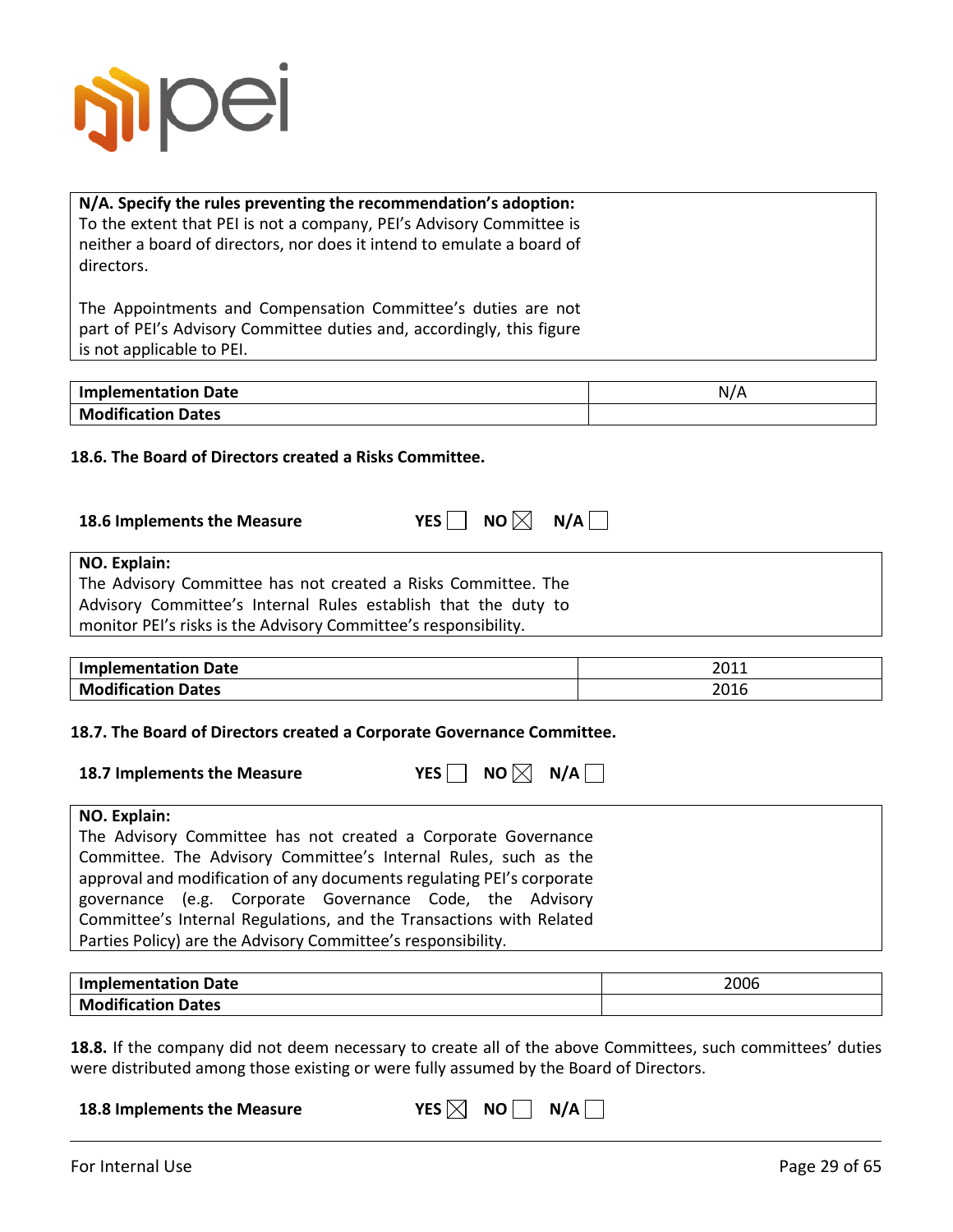

| <b>YES. Briefly state:</b>                                                                                                                                                                                                                                                                                                                                                                                                                                                                                                                     |                 |
|------------------------------------------------------------------------------------------------------------------------------------------------------------------------------------------------------------------------------------------------------------------------------------------------------------------------------------------------------------------------------------------------------------------------------------------------------------------------------------------------------------------------------------------------|-----------------|
| Except for the provision not applicable to the Appointments and Compensation                                                                                                                                                                                                                                                                                                                                                                                                                                                                   |                 |
| Committee, the Advisory Committee fully assumed the risk monitoring and                                                                                                                                                                                                                                                                                                                                                                                                                                                                        |                 |
| corporate governance duties.                                                                                                                                                                                                                                                                                                                                                                                                                                                                                                                   |                 |
|                                                                                                                                                                                                                                                                                                                                                                                                                                                                                                                                                |                 |
| <b>Implementation Date</b>                                                                                                                                                                                                                                                                                                                                                                                                                                                                                                                     | 2007            |
| <b>Modification Dates</b>                                                                                                                                                                                                                                                                                                                                                                                                                                                                                                                      |                 |
| <b>18.9. Each of the Board of Directors' Committees has Internal Rules</b> regulating its composition, responsibilities,<br>duties that the relevant Committee has to work with, and dynamics. These Internal Rules pay special attention<br>to the communication channels between the Committees and the Board of Directors and, in the case of any<br>Conglomerates, the relations-related and coordination mechanisms between the Committees of the Parent<br>Company's Board of Directors and those of the Subordinated Companies, if any. |                 |
| N/A $\boxtimes$<br>$NO$    <br>YES<br>18.9 Implements the Measure                                                                                                                                                                                                                                                                                                                                                                                                                                                                              |                 |
| N/A. Specify the rules preventing the recommendation's adoption:<br>Given its legal nature, the Advisory Committee has no                                                                                                                                                                                                                                                                                                                                                                                                                      |                 |
| subcommittees or any legal obligation to have them.                                                                                                                                                                                                                                                                                                                                                                                                                                                                                            |                 |
|                                                                                                                                                                                                                                                                                                                                                                                                                                                                                                                                                |                 |
| <b>Implementation Date</b>                                                                                                                                                                                                                                                                                                                                                                                                                                                                                                                     | N/A             |
| <b>Modification Dates</b>                                                                                                                                                                                                                                                                                                                                                                                                                                                                                                                      |                 |
| <b>18.10. The Board of Directors' Committees exclusively consist of Independent or Equity Members,</b> with at least<br>three (3) members whose chair is an Independent Member. In the case of the Appointments and Compensation<br>Committee, the Independent Members are always the majority.<br>NO $\Box$ N/A $\boxtimes$<br>$YES$    <br>18.10 Implements the Measure                                                                                                                                                                      |                 |
| N/A. Specify the rules preventing the recommendation's adoption:                                                                                                                                                                                                                                                                                                                                                                                                                                                                               |                 |
| Given its legal nature, the Advisory Committee has no<br>subcommittees or any legal obligation to have them.                                                                                                                                                                                                                                                                                                                                                                                                                                   |                 |
| <b>Implementation Date</b>                                                                                                                                                                                                                                                                                                                                                                                                                                                                                                                     | N/A             |
| <b>Modification Dates</b>                                                                                                                                                                                                                                                                                                                                                                                                                                                                                                                      |                 |
| 18.11. The Board of Directors' Committees may be specifically or permanently supported by members of the<br>Top Management with experience in the matters of their competence and/or outside experts.<br>$NO$    <br>$YES$    <br>18.11 Implements the Measure                                                                                                                                                                                                                                                                                 | N/A $\boxtimes$ |
| N/A. Specify the rules preventing the recommendation's adoption:                                                                                                                                                                                                                                                                                                                                                                                                                                                                               |                 |
| Given its legal nature, the Advisory Committee has no                                                                                                                                                                                                                                                                                                                                                                                                                                                                                          |                 |
| subcommittees or any legal obligation to have them.                                                                                                                                                                                                                                                                                                                                                                                                                                                                                            |                 |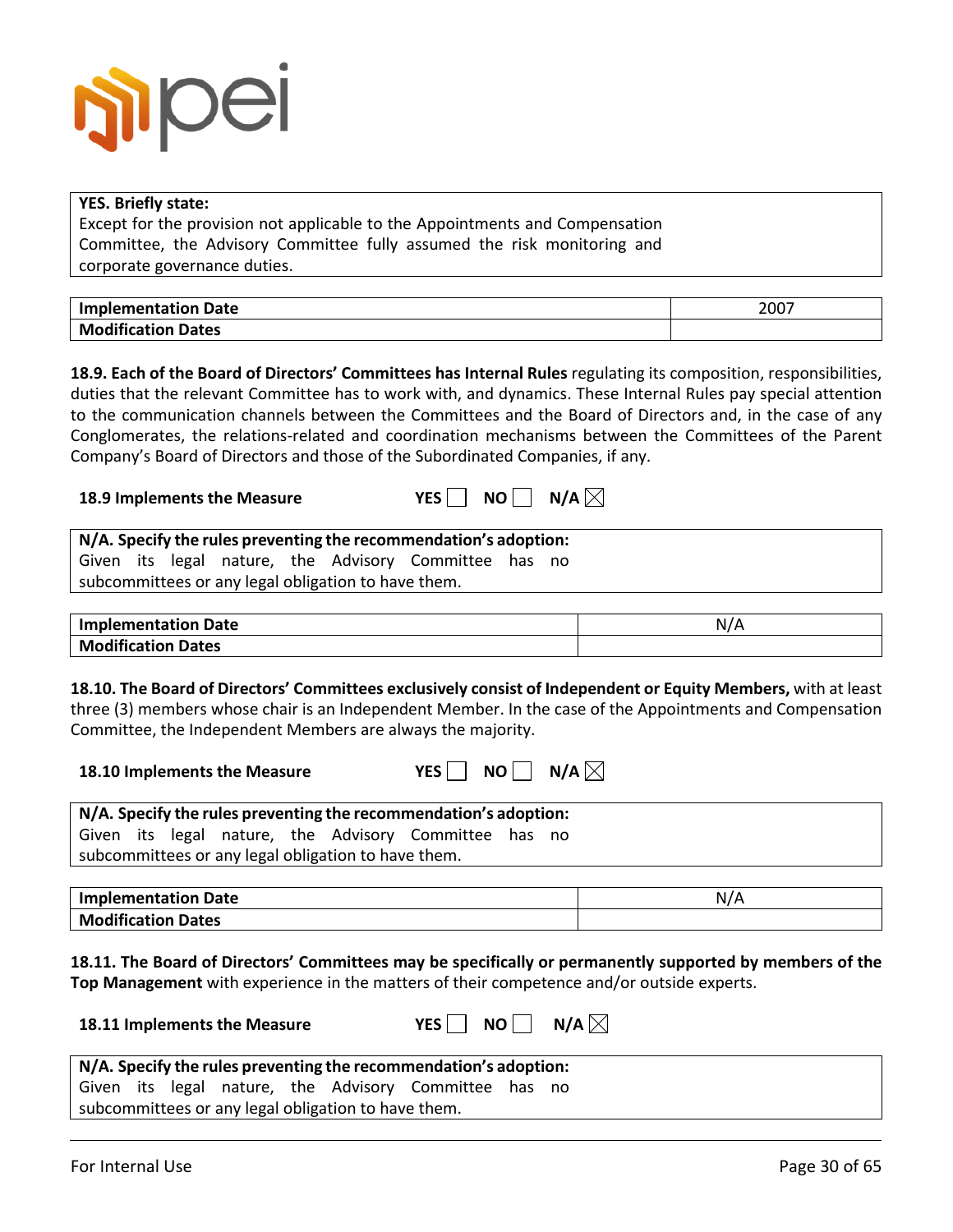

| <b>Implementation Date</b> | N/A |
|----------------------------|-----|
| <b>Modification Dates</b>  |     |

**18.12. To integrate its Committees, the Board of Directors considers the profiles, knowledge, and professional experience** of the members in connection with the Committee's purpose.

| 18.12 Implements the Measure | YES $\Box$ NO $\Box$ N/A $\boxtimes$ |  |  |
|------------------------------|--------------------------------------|--|--|
|------------------------------|--------------------------------------|--|--|

### **N/A. Specify the rules preventing the recommendation's adoption:**

Given its legal nature, the Advisory Committee has no subcommittees or any legal obligation to have them.

| <b>Implementation Date</b> | N |
|----------------------------|---|
| <b>Modification Dates</b>  |   |

**18.13. The Committees prepare minutes of their meetings**, copies of which are delivered to all the members of the company's Board of Directors. If the Committees have delegated decision-making powers, the minutes adapt to the requirements provided for in articles 189 and 431 of the Commerce Code.

| 18.13 Implements the Measure                                     | $NO$   $N/A$ $\boxtimes$<br>YES |
|------------------------------------------------------------------|---------------------------------|
| N/A. Specify the rules preventing the recommendation's adoption: |                                 |
| Given its legal nature, the Advisory Committee has no            |                                 |
| subcommittees or any legal obligation to have them.              |                                 |

| <b>Implementation Date</b> | N |
|----------------------------|---|
| <b>Modification Dates</b>  |   |

**18.14.** Unless the applicable legal or regulatory framework requires the creation of specific Committees to deal with certain matters, in the case of Conglomerates the internal rules establish that **the Boards of Directors of the Subordinate Companies may choose not to create them** and that the Committees of the Parent Company's Board of Directors will assume such tasks, without this implying a transfer of responsibilities of the subordinated companies' Boards of Directors to the parent company.

| 18.14 Implements the Measure |  |  | YES $\Box$ NO $\Box$ N/A $\boxtimes$ |
|------------------------------|--|--|--------------------------------------|
|------------------------------|--|--|--------------------------------------|

| N/A. Specify the rules preventing the recommendation's adoption: |
|------------------------------------------------------------------|
| PEI is not part of a Conglomerate.                               |
|                                                                  |

| <b>Implementation Date</b> | -N/A |
|----------------------------|------|
| <b>Modification Dates</b>  |      |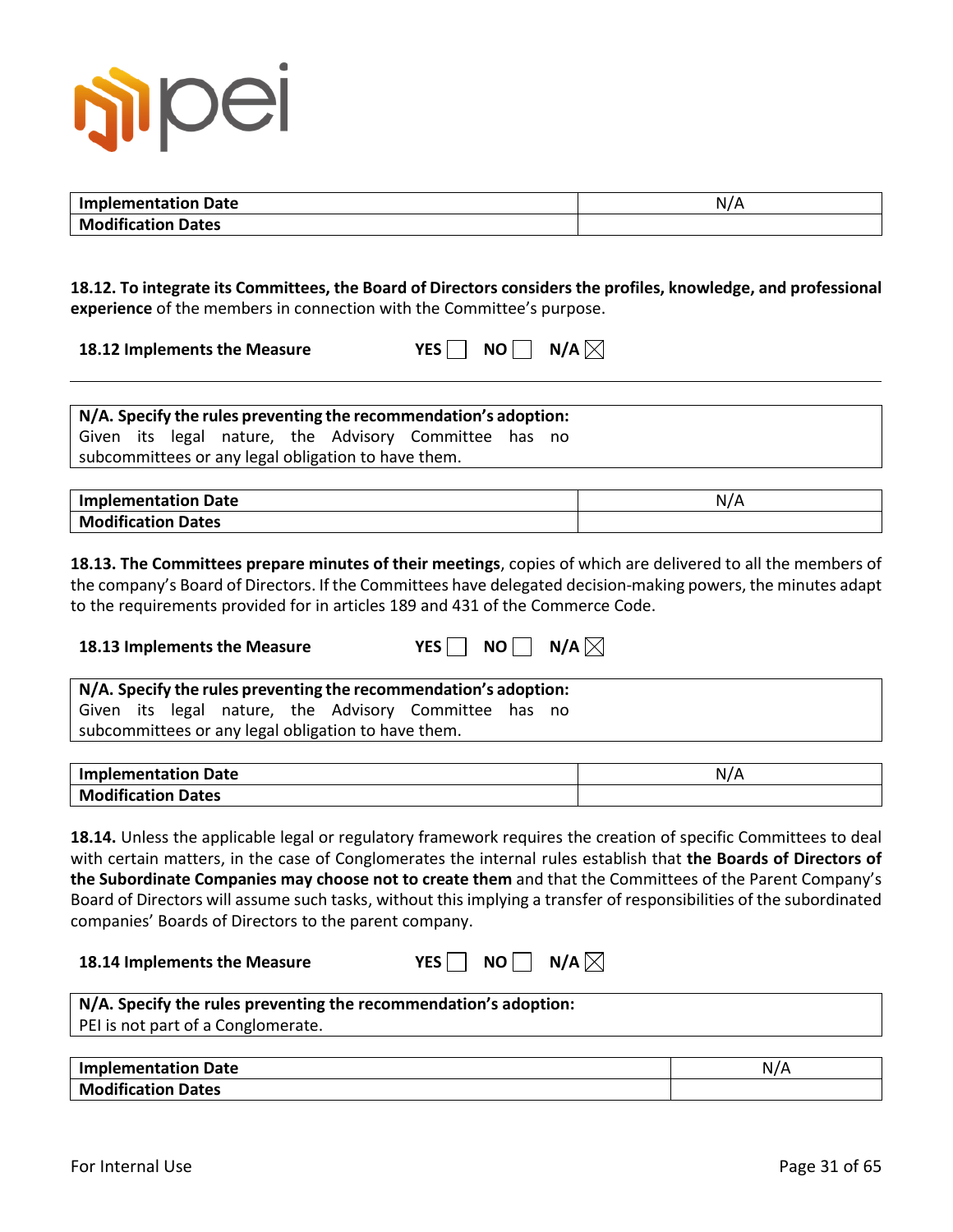

**18.15 The Audit Committee's main duty is to assist the Board of Directors with its supervisory duties**, evaluating the accounting procedures, liaising with the Statutory Auditor and, in general, reviewing the Company's Control Architecture, including the audit of the risk management system implemented by the company.

| 18.15 Implements the Measure | YES $\Box$ NO $\Box$ N/A $\boxtimes$ |  |
|------------------------------|--------------------------------------|--|
|                              |                                      |  |

| N/A. Specify the rules preventing the recommendation's adoption:                    |
|-------------------------------------------------------------------------------------|
| Given its legal nature, the Advisory Committee does not have an<br>Audit Committee. |

| <b>Implementation Date</b> | N/A |
|----------------------------|-----|
| <b>Modification Dates</b>  |     |

**18.16. The members of the Audit Committee have** sufficient-level accounting, financial, and other associated **knowledge** to understand the scope and complexity of the topics of competence of the Committee, enabling them to issue rigorous opinions in such connection.

| 18.15 Implements the Measure |  |  | YES $\Box$ NO $\Box$ N/A $\boxtimes$ |
|------------------------------|--|--|--------------------------------------|
|------------------------------|--|--|--------------------------------------|

| N/A. Specify the rules preventing the recommendation's adoption: |  |
|------------------------------------------------------------------|--|
| Given its legal nature, the Advisory Committee does not have an  |  |
| Audit Committee.                                                 |  |

| <b>Implementation Date</b> | 2006 |
|----------------------------|------|
| <b>Modification Dates</b>  |      |

**18.17.** At the request of the Shareholders General Assembly's Chair, **the Audit Committee's Chairperson shall report to the Assembly** on the specifics of the Committee's work, such as the analysis of the scope and contents of the Statutory Auditor's Report.

| 18.17 Implements the Measure | YES $\Box$ NO $\Box$ N/A $\boxtimes$ |  |
|------------------------------|--------------------------------------|--|
|------------------------------|--------------------------------------|--|

| N/A. Specify the rules preventing the recommendation's adoption: |  |
|------------------------------------------------------------------|--|
| Given its legal nature, the Advisory Committee does not have an  |  |
| Audit Committee.                                                 |  |

| <b>Implementation Date</b> | 2006 |
|----------------------------|------|
| <b>Modification Dates</b>  |      |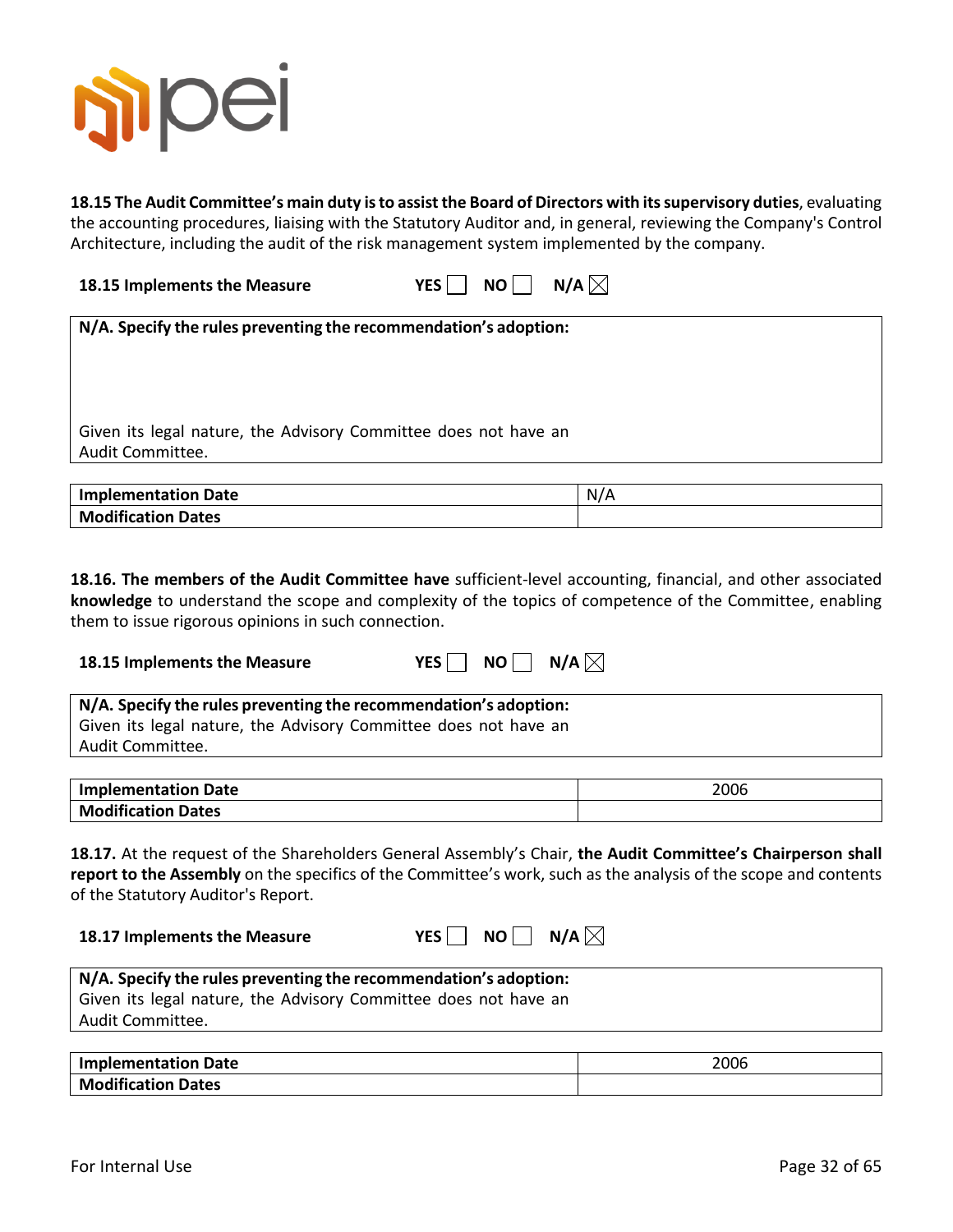

**18.18. The Audit Committee's Internal Rules assigns to such committee the duties provided for in recommendation 18.18.**

**18.18 Implements the Measure YES NO N/A** $\boxtimes$ 

**N/A. Specify the rules preventing the recommendation's adoption:** Given its legal nature, the Advisory Committee does not have an Audit Committee.

| <b>Implementation Date</b>   | N/A |
|------------------------------|-----|
| Modification<br><b>Dates</b> |     |

**18.19. The main purpose of the Appointments and Compensation Committee is to support the Board of Directors' decision-making or advisory dutiesin connection with** the Board of Directors and Top Management's members **appointment and compensation-related matters,** and monitor the compliance with the Corporate Governance rules, periodically reviewing their fulfillment, recommendations, and principles (whenever such duty is not expressly assigned to another committee of the company).

| 18.19 Implements the Measure |  |  | YES $\Box$ NO $\Box$ N/A $\boxtimes$ |
|------------------------------|--|--|--------------------------------------|
|------------------------------|--|--|--------------------------------------|

**N/A. Specify the rules preventing the recommendation's adoption:** Given its legal nature, the Advisory Committee does not have an Appointments and Compensation Committee.

| <b>Implementation Date</b> | 2006 |
|----------------------------|------|
| <b>Modification Dates</b>  |      |

**18.20.** Certain members of the Appointments and Compensation Committee have sufficient-level knowledge on strategy, human resources (personnel's recruitment and selection, hiring, training, administration, or management), wage policy, and related matters to understand the scope and complexity of these issues within the company.

| $YES \Box NO$ |  | $\Box$ N/A $\boxtimes$ |
|---------------|--|------------------------|
|---------------|--|------------------------|

| N/A. Specify the rules preventing the recommendation's adoption: |  |
|------------------------------------------------------------------|--|
| Given its legal nature, the Advisory Committee does not have an  |  |
| Appointments and Compensation Committee.                         |  |

| <b>Implementation Date</b> | 2006 |
|----------------------------|------|
| <b>Modification Dates</b>  |      |

**18.21.** At the request of the Shareholders General Assembly's Chair, the Appointments and Compensation Committee's Chairperson may report to the Assembly on the specifics of the Committee's work, such as the follow-up of the Board of Directors and Top Management's compensation policies.

For Internal Use Page 33 of 65

**18.20 Implements the Measure**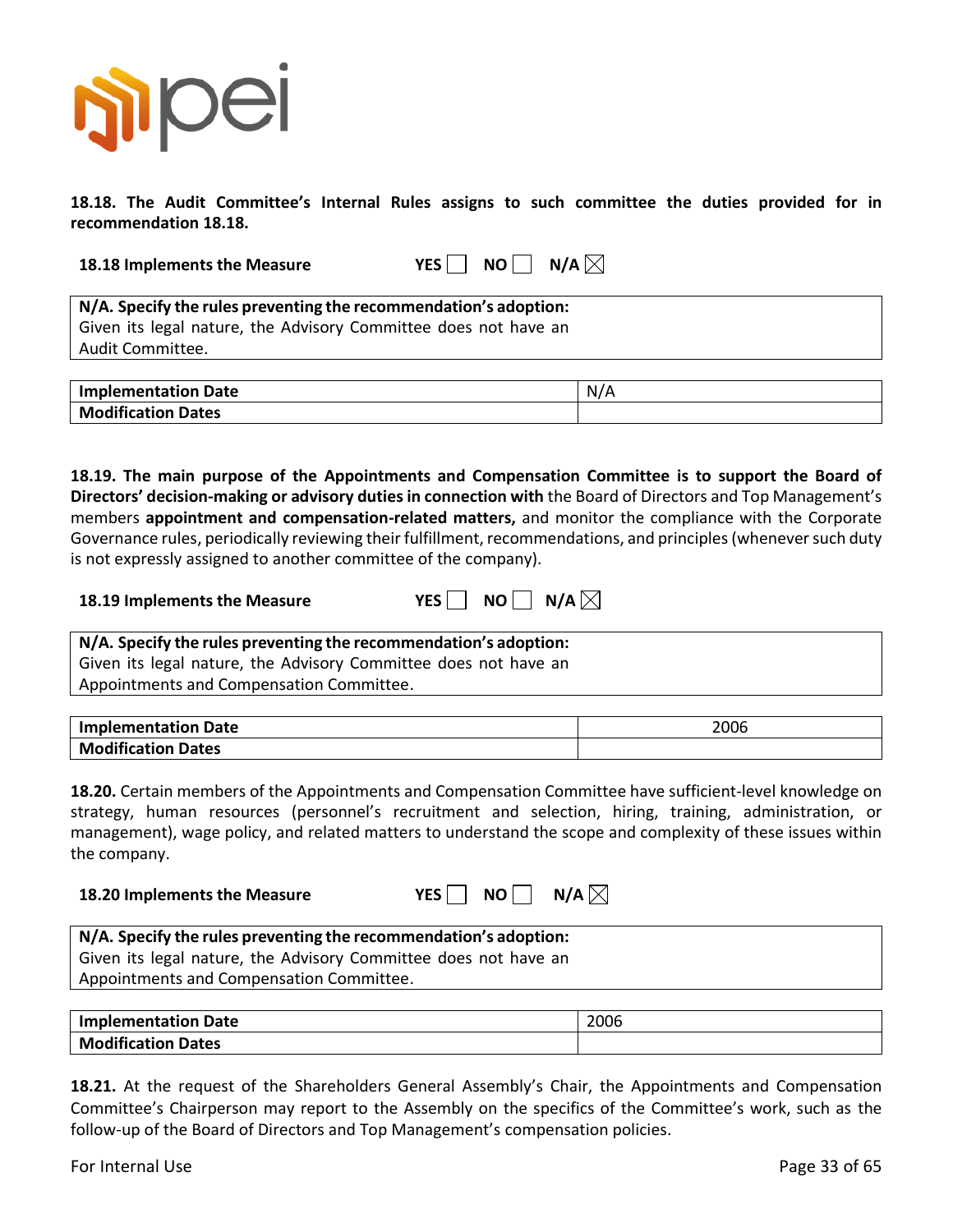

| 18.21 Implements the Measure |  | YES $\Box$ NO $\Box$ N/A |  |
|------------------------------|--|--------------------------|--|
|------------------------------|--|--------------------------|--|

# **N/A. Specify the rules preventing the recommendation's adoption:**

Given its legal nature, the Advisory Committee does not have an Appointments and Compensation Committee.

| <b>Implementation Date</b> |  |
|----------------------------|--|
| <b>Modification Dates</b>  |  |

**18.22.** The Appointments and Compensation Committee's Internal Rules assign to such committee the duties provided for in Recommendation 18.22.

| 18.22 Implements the Measure | YES $\Box$ NO $\Box$ N/A $\boxtimes$ |  |
|------------------------------|--------------------------------------|--|
|------------------------------|--------------------------------------|--|

| N/A. Specify the rules preventing the recommendation's adoption: |  |
|------------------------------------------------------------------|--|
| Given its legal nature, the Advisory Committee does not have an  |  |
| Appointments and Compensation Committee.                         |  |

| <b>Implementation Date</b> | N/f |
|----------------------------|-----|
| <b>Modification Dates</b>  |     |

**18.23.** The main purpose of the **Risks Committee is to assist the Board of Directors with the compliance of its risk management supervision duties.**

| 18.23 Implements the Measure | YES $\Box$ NO $\Box$ N/A $\boxtimes$ |  |  |
|------------------------------|--------------------------------------|--|--|
|------------------------------|--------------------------------------|--|--|

| N/A. Specify the rules preventing the recommendation's adoption:<br>The Advisory Committee has not created a Risks Committee, to the<br>extent that the corporate rules on the matter do not apply to PEI.                                |
|-------------------------------------------------------------------------------------------------------------------------------------------------------------------------------------------------------------------------------------------|
| However, and in accordance with the provisions of the Prospectus<br>and the Trust Agreement, the Advisory Committee supervises and<br>manages some of PEI's risks, such as the exposure limits and its<br>investment policy's compliance. |

| <b>Implementation Date</b> |  |
|----------------------------|--|
| <b>Modification Dates</b>  |  |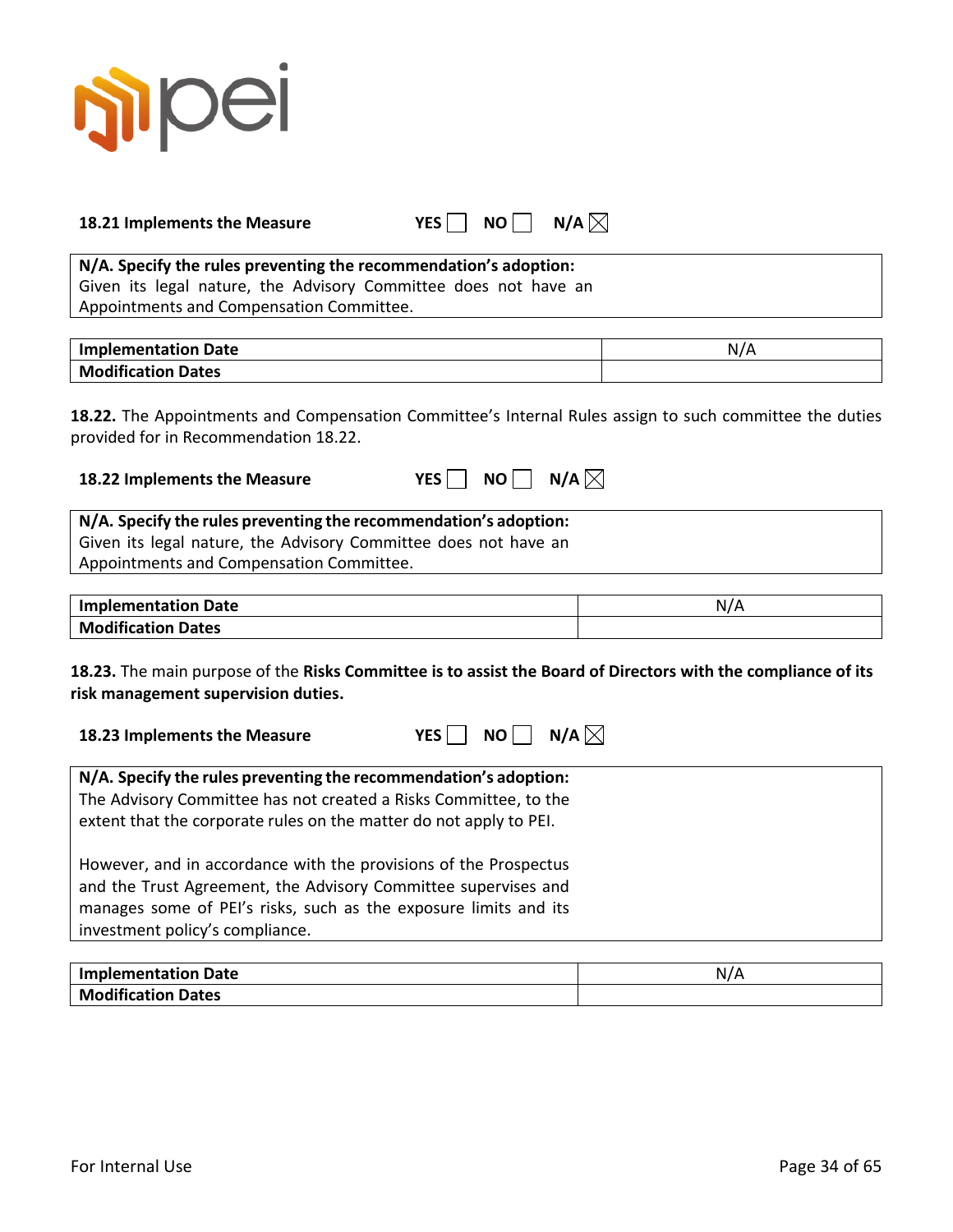

**18.24.** At the request of the Assembly's Chairperson, **the Appointments and Compensation Committee's Chair may report to the Shareholders General Assembly** on the specifics of the Committee's work.

**18.24 Implements the Measure YES** NO N/A  $\boxtimes$ 

**N/A. Specify the rules preventing the recommendation's adoption:** The Advisory Committee has not created a Risks Committee. The Advisory Committee fully assumed the risks-monitoring duty.

| <b>Implementation Date</b> |  |
|----------------------------|--|
| <b>Modification Dates</b>  |  |

**18.25.** With the adjustments necessary to distinguish between companies in the financial sector or the real sector of the economy, and notwithstanding the duties assigned to this committee under the provisions in force, **the Risks Committee's Internal Rules assigns to such committee the duties established in recommendation 18.25.**

| 18.25 Implements the Measure | YES $\Box$ NO $\Box$ N/A $\boxtimes$ |  |
|------------------------------|--------------------------------------|--|
|------------------------------|--------------------------------------|--|

**N/A. Specify the rules preventing the recommendation's adoption:** The Advisory Committee has not created a Risks Committee. The Advisory Committee fully assumed the risk-monitoring duty.

| Implementation Date       | N. |
|---------------------------|----|
| <b>Modification Dates</b> |    |

**18.26.** The main purpose of the Corporate Governance Committee is to **assist the Board of Directors with its proposal-making duties and supervision of the corporate governance measures** adopted by the company.

| 18.26 Implements the Measure                                     | N/A $\boxtimes$<br>NO II<br>YES I |  |
|------------------------------------------------------------------|-----------------------------------|--|
| N/A. Specify the rules preventing the recommendation's adoption: |                                   |  |
| The Advisory Committee has not created a Corporate Governance    |                                   |  |
| Committee. The Advisory Committee fully assumed the corporate    |                                   |  |
| governance supervision duty.                                     |                                   |  |
|                                                                  |                                   |  |

| <b>Implementation Date</b> | N/A |
|----------------------------|-----|
| <b>Modification Dates</b>  |     |

**18.27.** The Corporate Governance Committee's rules assigns to such committee the duties provided for in recommendation 18.27.

| 18.27 Implements the Measure | YES NO N/A $\boxtimes$ |  |
|------------------------------|------------------------|--|
|                              |                        |  |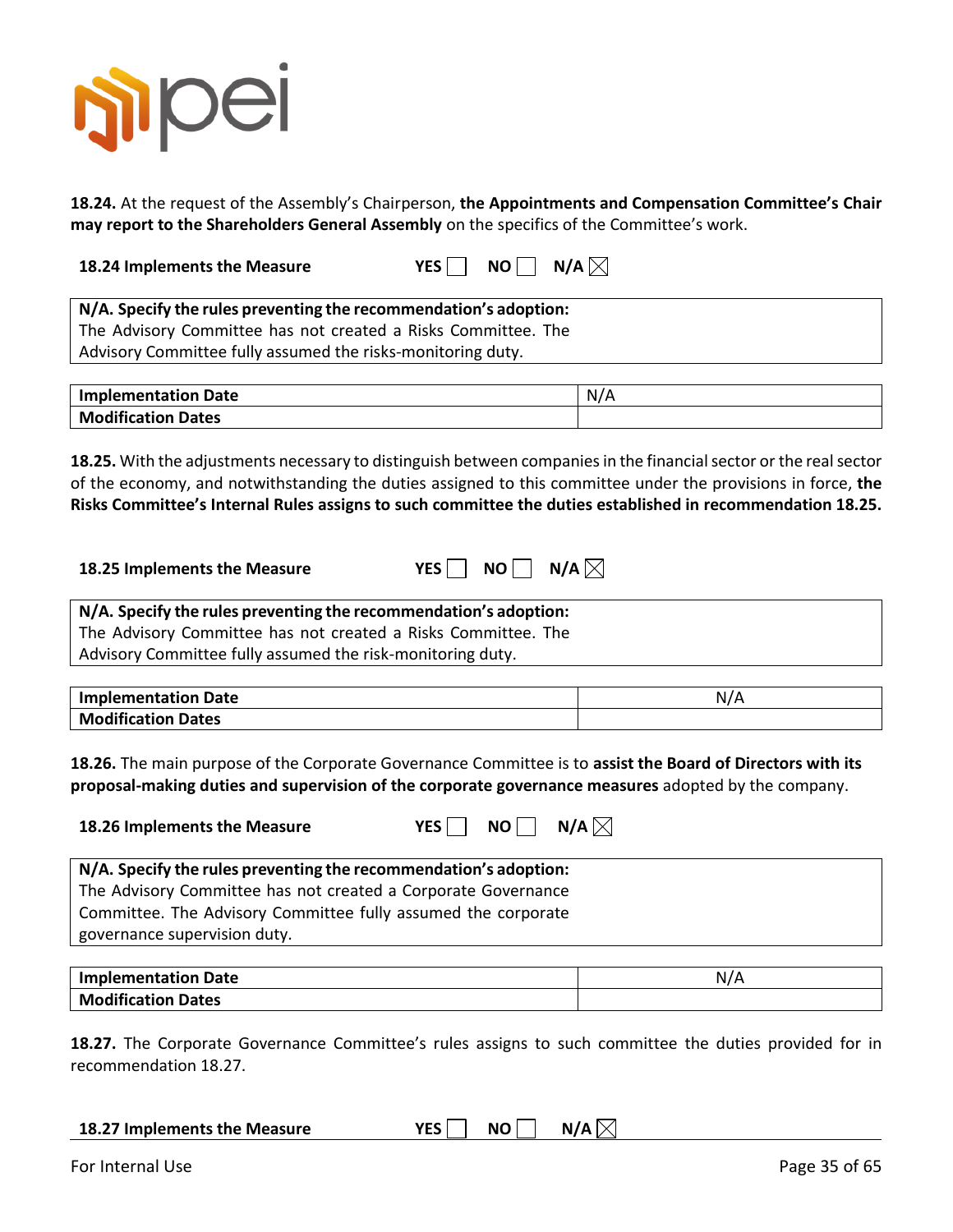

#### **N/A. Specify the rules preventing the recommendation's adoption:** The Advisory Committee has not created a Corporate Governance

Committee. The Advisory Committee fully assumed the corporate governance supervision duty.

| <b>Implementation Date</b> |  |
|----------------------------|--|
| <b>Modification Dates</b>  |  |

**Measure No. 19: Operation of the Board of Directors.**

**19.1 The Chair of the Board of Directors**, with the assistance of the company's Secretary and President, **prepares the Board of Directors' work plan** for the assessed period, which is a tool that facilitates determining a reasonable number of ordinary assemblies per year and their estimated duration.

| 19.1 Implements the Measure | YES $\boxtimes$ NO $\Box$ N/A $\Box$ |  |  |
|-----------------------------|--------------------------------------|--|--|
|-----------------------------|--------------------------------------|--|--|

| <b>YES. Briefly state:</b>                                         |
|--------------------------------------------------------------------|
| At the beginning of each year, the Chair of the Advisory Committee |
| submits to the Advisory Committee's consideration the ordinary     |
| meetings schedule, along with its strategic sessions for the whole |
| year.                                                              |

| <b>Implementation Date</b> | 2007 |
|----------------------------|------|
| <b>Modification Dates</b>  |      |

**19.2.** Except for the entities subject to monitoring, which under their legal regime are required to have at least one (1) meeting per month, **the Board of Directors of the company holds between eight (8) and twelve (12) ordinary meetings per year.**

| 19.2 Implements the Measure                                                          | YES $\boxtimes$ NO $\Box$<br>N/A |
|--------------------------------------------------------------------------------------|----------------------------------|
| <b>YES. Briefly state:</b>                                                           |                                  |
| The Trust Agreement and the TEIS IPP's information prospectus                        |                                  |
| provide that PEI's Advisory Committee shall regularly meet at least<br>once a month. |                                  |

| <b>Implementation Date</b> | 2007 |
|----------------------------|------|
| <b>Modification Dates</b>  |      |

**19.3.** Per year, one (1) or two (2) meetings of the Board of Directors **clearly focus on the definition and followup of the company's strategy.**

| 19.3 Implements the Measure | YES $\boxtimes$ NO $\Box$ N/A |  |
|-----------------------------|-------------------------------|--|
|-----------------------------|-------------------------------|--|

For Internal Use Page 36 of 65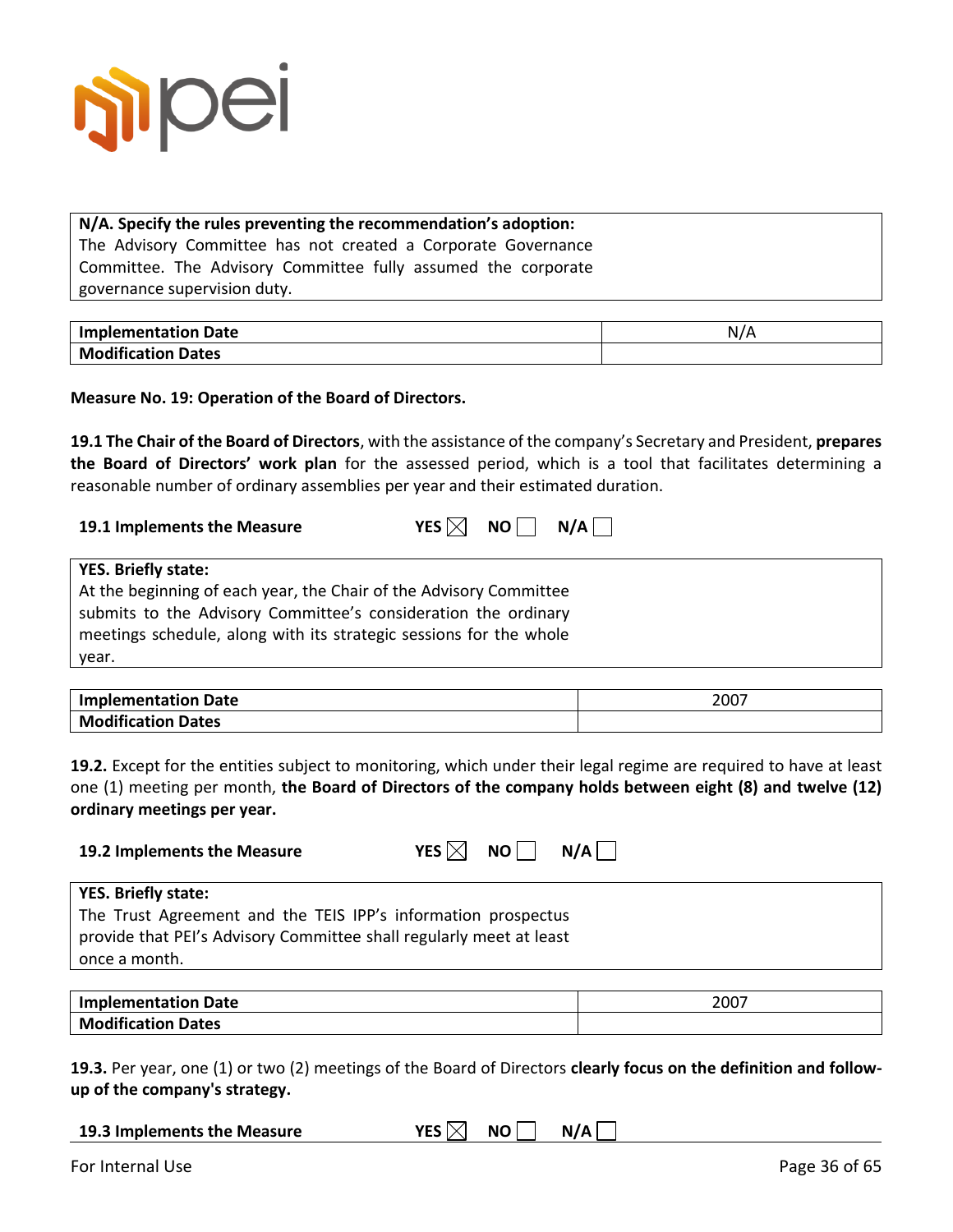

| <b>YES. Briefly state:</b>                                                                                                                                                 |      |
|----------------------------------------------------------------------------------------------------------------------------------------------------------------------------|------|
| The annual planning, carried out during the meetings, foresees, at                                                                                                         |      |
| least one meeting of the Advisory Committee, focused on the                                                                                                                |      |
| definition and monitoring of PEI's strategy.                                                                                                                               |      |
|                                                                                                                                                                            |      |
| <b>Implementation Date</b>                                                                                                                                                 | 2007 |
| <b>Modification Dates</b>                                                                                                                                                  |      |
| 19.4. The Board of Directors approves the ordinary meetings' specific calendar, notwithstanding the fact that,<br>extraordinarily, it may meet as many times as necessary. |      |
| YES $\boxtimes$<br>NO  <br>19.4 Implements the Measure<br><b>YES. Briefly state:</b>                                                                                       | N/A  |
| PEI's Advisory Committee approves the ordinary assembly's                                                                                                                  |      |
| calendar at the beginning of the year.                                                                                                                                     |      |
| <b>Implementation Date</b>                                                                                                                                                 | 2007 |

so that they can actively participate and make well-informed decisions.

| 19.5 Implements the Measure | YES $\boxtimes$ NO $\Box$ N/A $\Box$ |  |  |  |
|-----------------------------|--------------------------------------|--|--|--|
|-----------------------------|--------------------------------------|--|--|--|

| <b>YES. Briefly state:</b>                                          |
|---------------------------------------------------------------------|
| The Real Estate Manager delivers to the members of the Advisory     |
| Committee the materials related to the meeting, at least 5 calendar |
| days in advance.                                                    |
|                                                                     |

| <b>Implementation Date</b> | 2011 |
|----------------------------|------|
| <b>Modification Dates</b>  |      |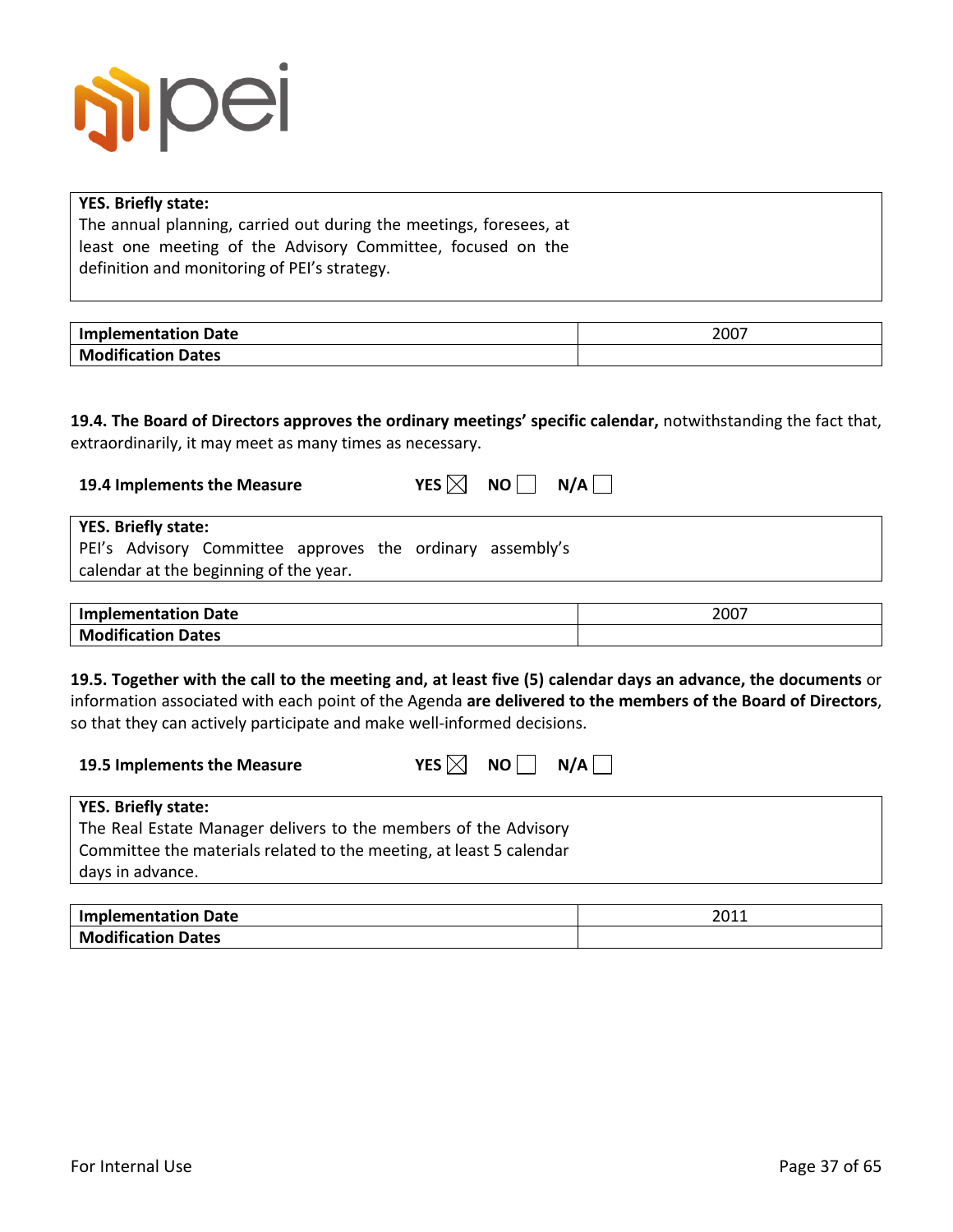

**19.6. The Chair of the Board of Directors,** with the assistance of the Board of Directors' Secretary, **is fully responsible for the members receipt of the information sufficiently in advance** and for such information to be useful; therefore, the set of documents delivered (Board of Directors' dashboard) shall prioritize quality over quantity.

| 19.6 Implements the Measure | YES $\boxtimes$ NO $\Box$ N/A $\Box$ |  |
|-----------------------------|--------------------------------------|--|
|                             |                                      |  |

| <b>YES. Briefly state:</b>                                          |
|---------------------------------------------------------------------|
| The Real Estate Manager, whose representative serves as chair for   |
| the Advisory Committee, is responsible for delivering the materials |
| to the members of the Advisory Committee.                           |
|                                                                     |

| <b>Implementation Date</b> | 2011 |
|----------------------------|------|
| <b>Modification Dates</b>  |      |

# **19.7. The Chair of the Board of Directors, not the company's President, is fully responsible for the preparation**

**of the meetings' Agenda**, which shall be structured under certain parameters that allow following a logical order in the presentation of the issues and the discussions.

| 19.7 Implements the Measure | YES $\boxtimes$ |
|-----------------------------|-----------------|
|-----------------------------|-----------------|

 $NO \n\n $\bigcap$  N/A \n $\bigcap$$ 

**YES. Briefly state:**

The Chair of the Advisory Committee is fully responsible for the preparation of the meetings' Agenda.

| Implementation Date       | 2007 |
|---------------------------|------|
| <b>Modification Dates</b> |      |

**19.8. The company informs about the members' attendance to the Board of Directors and its Committees' meetings**, in the Corporate Governance Annual Report and the corporate website.

| 19.8 Implements the Measure                                                                                                                                                                    | $YES[\times]$ NO $\parallel$ N/A $\parallel$ |
|------------------------------------------------------------------------------------------------------------------------------------------------------------------------------------------------|----------------------------------------------|
| <b>YES. Briefly state:</b>                                                                                                                                                                     |                                              |
| The Advisory Committee's members average attendance appears in<br>the Corporate Governance chapter, part of the Real Estate<br>Manager's Annual Management Report, available in PEI's website. |                                              |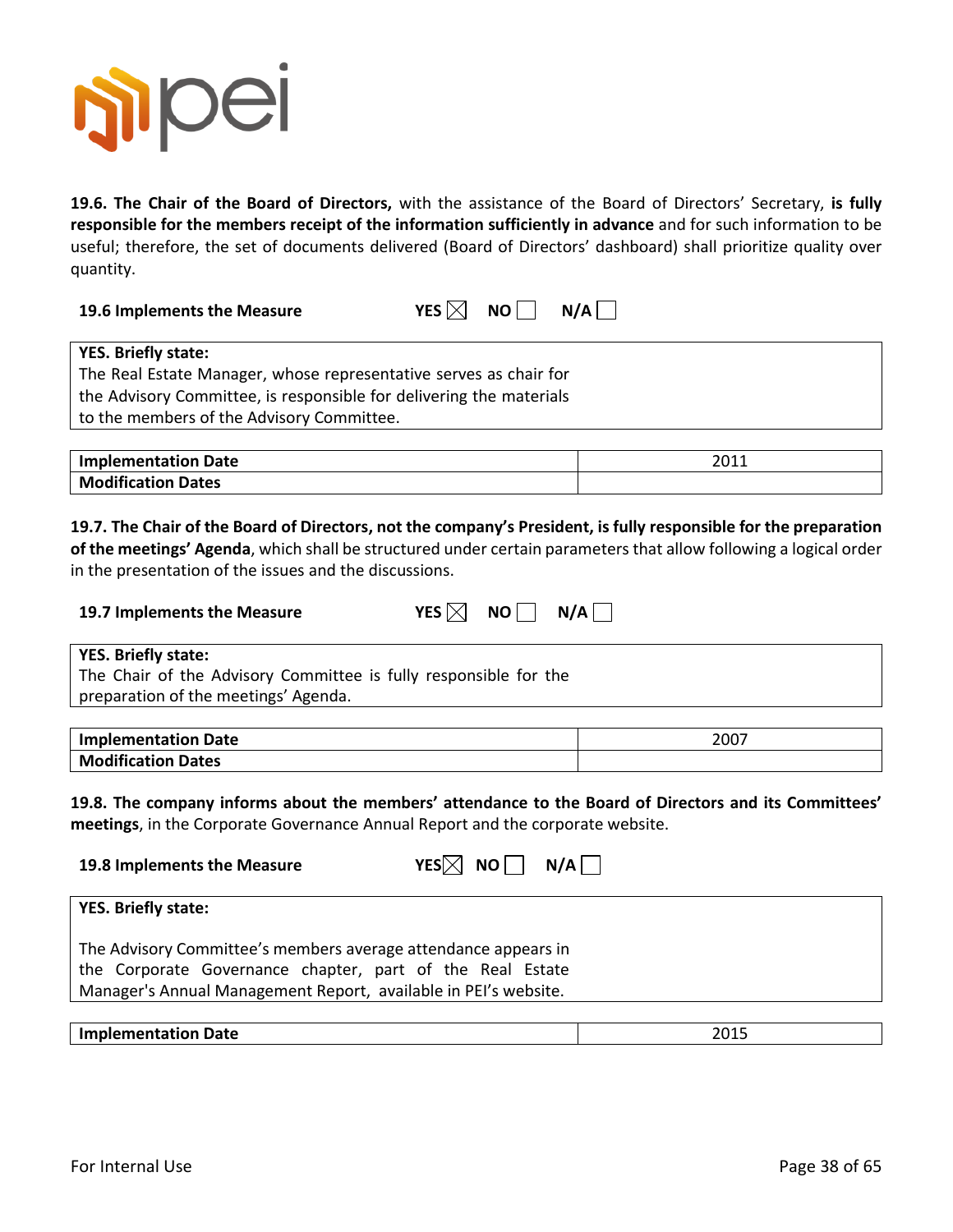| <b>PJIDE</b><br>$\overline{\phantom{0}}$ |      |  |
|------------------------------------------|------|--|
| <b>Modification Dates</b>                | 2020 |  |

**19.9. On a yearly basis, the Board of Directors assessesits work as a collegiate body and that of its Committees and individual members, including the assessment by peers,** as well as the reasonableness of its internal rules and members' engagement and performance, proposing the modifications to its organization and operation that it may deem relevant, whenever applicable. In the case of Conglomerates, the parent company's Board of Directors requires the assessment process to be carried out in connection with its Subordinate Companies' Boards of Directors as well.

| YES $\boxtimes$ NO $\Box$ N/A |
|-------------------------------|
|                               |

| M<br>ES | NΟ | N/A |
|---------|----|-----|
|---------|----|-----|

**YES. Briefly state:**

Every year, PEI's Advisory Committee members carry out a selfassessment process that meets such characteristics.

#### **Implementation Date** 2007 **Modification Dates**

**19.10. The Board of Directors swaps between the internal self-assessment technique and external assessments** performed by independent advisors.

| 19.10 Implements the Measure | YES $\boxtimes$ NO $\Box$ N/A |  |
|------------------------------|-------------------------------|--|

#### **YES. Briefly state:**

Since its beginning, PEI has switched between these techniques.

As of 2016, PEI's Good Corporate Governance Code has stated that the Advisory Committee will hire every two years or less, whenever it deems so necessary, the services of an external advisor to assess PEI's Corporate Governance and Advisory Committee, in order to review compliance with PEI's corporate governance practices and propose any relevant suggestions and recommendations it may deem appropriate for the vehicle.

| <b>Implementation Date</b> | 2006 |
|----------------------------|------|
| <b>Modification Dates</b>  | 2016 |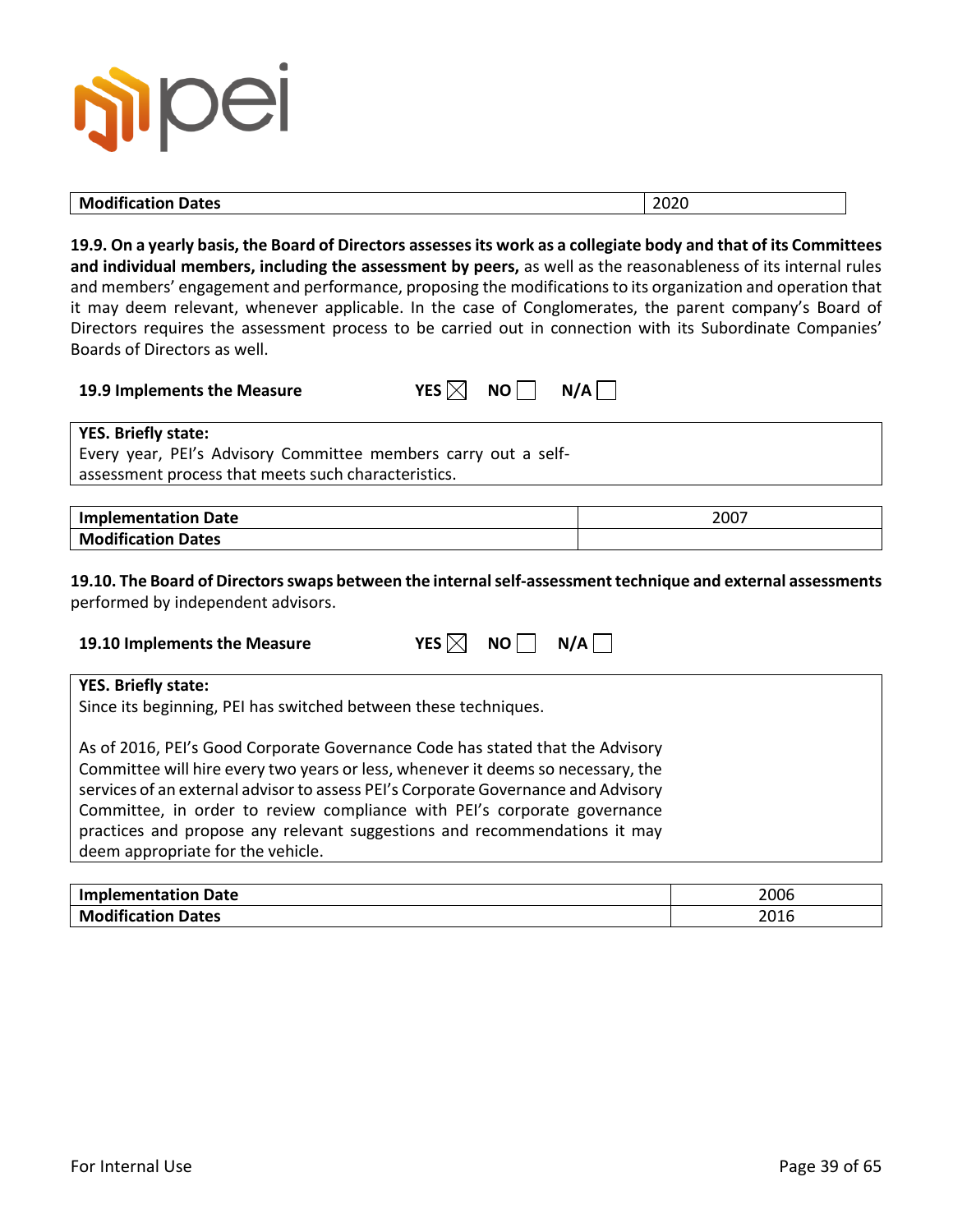

**Measure No.20: Duties and Rights of the Board of Directors' Members.**

**20.1. The Board of Directors' Rules supplement the regulatory framework's provisions in connection with the duties and rights** of its members.

| 20.1 Implements the Measure |  |  | YES $\Box$ NO $\Box$ N/A $\boxtimes$ |
|-----------------------------|--|--|--------------------------------------|
|-----------------------------|--|--|--------------------------------------|

| N/A. Specify the rules preventing the recommendation's adoption:<br>PEI's Advisory Committee is neither a Board of Directors, nor does it<br>intend to emulate the duties of a Board of Directors. |
|----------------------------------------------------------------------------------------------------------------------------------------------------------------------------------------------------|
| The figure of the Advisory Committee has no regulatory framework<br>resembling that of a Board of Directors.                                                                                       |
| The Advisory Committee's Internal Rules establish the duties and<br>rights of the Advisory Committee's members.                                                                                    |

| Implementation Date       | NL |
|---------------------------|----|
| <b>Modification Dates</b> |    |

**20.2. The Board of Directors' Rules develop the Company's** understanding of the **Board of Directors members' duties, referred to in recommendation 20.2.**

| 20.2 Implements the Measure                                                                                                                   | $N/A$ $\times$<br>NO I<br>YES I |
|-----------------------------------------------------------------------------------------------------------------------------------------------|---------------------------------|
| N/A. Specify the rules preventing the recommendation's adoption:                                                                              |                                 |
| PEI's Advisory Committee is neither a Board of Directors, nor does it<br>intend to emulate the duties of a Board of Directors.                |                                 |
| Therefore, the Advisory Committee's Internal Rules do not develop<br>PEI's understanding of the duties referred to in recommendation<br>20.2. |                                 |

| Implementation Date       | N/A |
|---------------------------|-----|
| <b>Modification Dates</b> |     |

**20.3. The Board of Directors' Rules develop** the contents **of the rights of the Board of Directors' members, established in recommendation 20.3.**

| 20.3 Implements the Measure |  |  | YES $\Box$ NO $\Box$ N/A $\boxtimes$ |  |
|-----------------------------|--|--|--------------------------------------|--|
|-----------------------------|--|--|--------------------------------------|--|

#### **N/A. Specify the rules preventing the recommendation's adoption:**

PEI's Advisory Committee is neither a Board of Directors, nor does it intend to emulate the duties of a Board of Directors.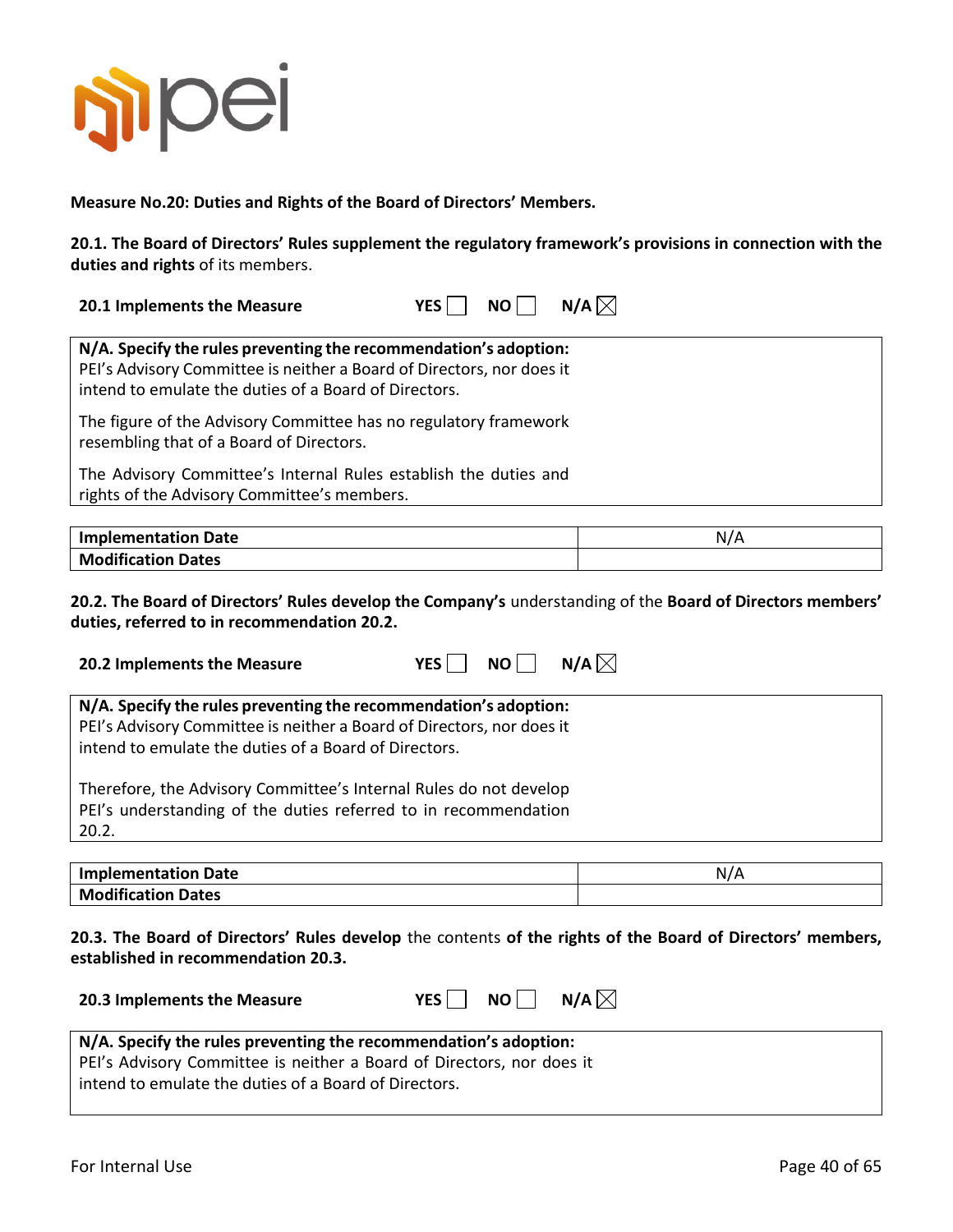

However, the Advisory Committee's Internal Rules develop the rights provided for in roman numbers i, iii, and iv of recommendation 20.3. The right provided for in roman number ii, though part of the Advisory Committee's members rights, is not developed in the Advisory Committee's Internal Rules.

| <b>Implementation Date</b> | 2014 |
|----------------------------|------|
| <b>Modification Dates</b>  |      |

**Measure No. 21: Conflicts of Interest.**

**21.1. The company has policies and procedures** defined and formalized in itsinternal rules, **as to the knowledge, management, and resolution of conflicts of interest,** whether direct or indirect through Related Parties, that may affect the members of the Board of Directors and other Managers.

| 21.1 Implements the Measure | YES $\boxtimes$ NO $\Box$ N/A |  |
|-----------------------------|-------------------------------|--|
|                             |                               |  |

| <b>YES. Briefly state:</b>                                     |
|----------------------------------------------------------------|
| PEI's Good Corporate Governance Code includes the policies and |
| procedures as to the competent body to process conflicts of    |
| interest, and the management and resolution thereof.           |

| <b>Implementation Date</b> | 2007 |
|----------------------------|------|
| <b>Modification Dates</b>  | 2011 |
|                            | 2016 |

**21.2. The procedure to handle conflicts of interest distinguishes their nature,** differentiating between sporadic or permanent conflicts of interest. If the conflict of interest is sporadic, the applicable procedure foresees the rules and steps to follow, which must be relatively easy to manage and difficult to avoid by the affected party. In the case of permanent conflicts of interest affecting the whole of the company's operations, the procedure deems them a cause for the affected party's compulsory resignation, as they make it impossible for such party to exercise the relevant position.

| 21.2 Implements the Measure                                       | NO $\boxtimes$ N/A $\Box$<br>YES I |
|-------------------------------------------------------------------|------------------------------------|
| NO. Explain:                                                      |                                    |
| The rules on conflicts of interest foreseen in the Good Corporate |                                    |
| Governance Code do not distinguish between sporadic and           |                                    |
| permanent conflicts of interest.                                  |                                    |

| <b>Implementation Date</b> | N/A |
|----------------------------|-----|
| <b>Modification Dates</b>  |     |

**21.3. The Board of Directors' members, Legal Representatives, members of the Top Management, and other Managers** of the company, **periodically inform the Board of Directors of those** direct or indirect **relationships**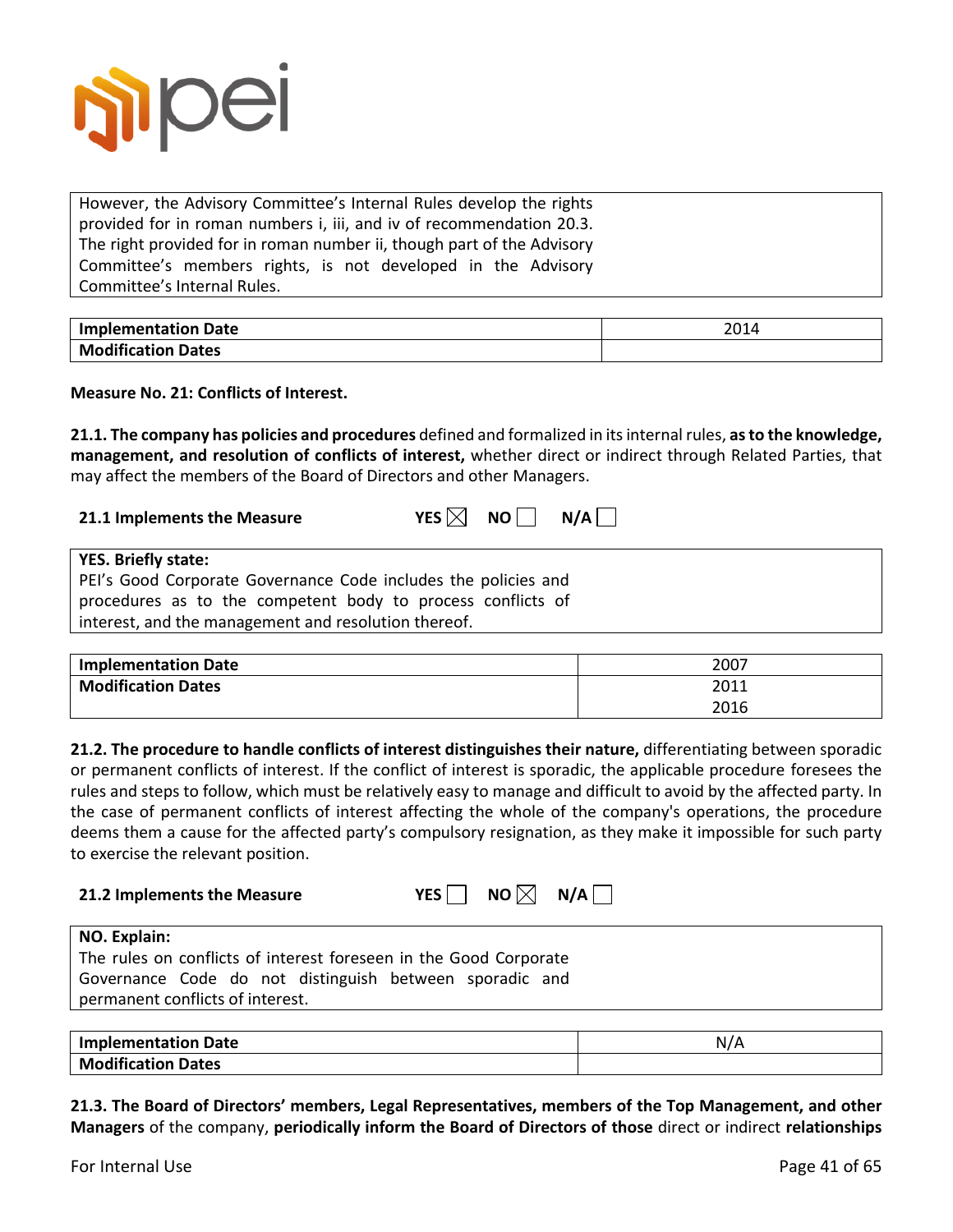

among them or with other entities or structures belonging to the Conglomerate that the issuer belongs to, or with the issuer, suppliers, clients, or other stakeholders, from which conflicts of interest may arise or influence their opinion or vote, thus creating a Managers' "*Related Parties Map*".

| N/A<br>21.3 Implements the Measure<br>YES $\vert$<br><b>NO</b>                                                                                                                                                                                                                                                                                                                                                                                                          |
|-------------------------------------------------------------------------------------------------------------------------------------------------------------------------------------------------------------------------------------------------------------------------------------------------------------------------------------------------------------------------------------------------------------------------------------------------------------------------|
| <b>YES. Briefly state:</b><br>Before each of the ordinary meetings, the Advisory Committee's<br>members report whether they have a conflict of interest in<br>connection with PEI's affairs, suppliers, clients, and any other<br>stakeholder included in the agenda.                                                                                                                                                                                                   |
| In this connection, additionally, PEI has a Related Parties<br>Transactions Policy that contemplates a special procedure to<br>authorize the acquisition and sale of or co-investment in real estate<br>assets involving PEI and any related party, and a Goods and Services<br>Procurement Policy providing that any transactions with a Real<br>Estate Manager's related party must be submitted to the Advisory<br>Committee's approval, regardless of their amount. |

| <b>Implementation Date</b> | 2007 |
|----------------------------|------|
| <b>Modification Dates</b>  | 2016 |

**21.4. Relevant conflicts of interest,** understood as those requiring the affected party to refrain from attending a meeting and/or casting a vote where the members of the Board of Directors and other Managers are, **are included in the public information** annually published by the company on its website.

| 21.4 Implements the Measure | YES $\Box$ NO $\boxtimes$ N/A $\Box$ |  |  |
|-----------------------------|--------------------------------------|--|--|
|-----------------------------|--------------------------------------|--|--|

#### **NO. Explain:**

PEI records in the Advisory Committee's Minutes those cases where the person affected by the conflict must refrain from attending a meeting and/or casting a vote.

As of to date, this information is not posted on the website.

| Implementation Date       | 2006 |
|---------------------------|------|
| <b>Modification Dates</b> |      |

**21.5.** For these purposes, **the Related Party's definition**, applied by the company, is **consistent with International Accounting Standard No. 24 (IAS 24).**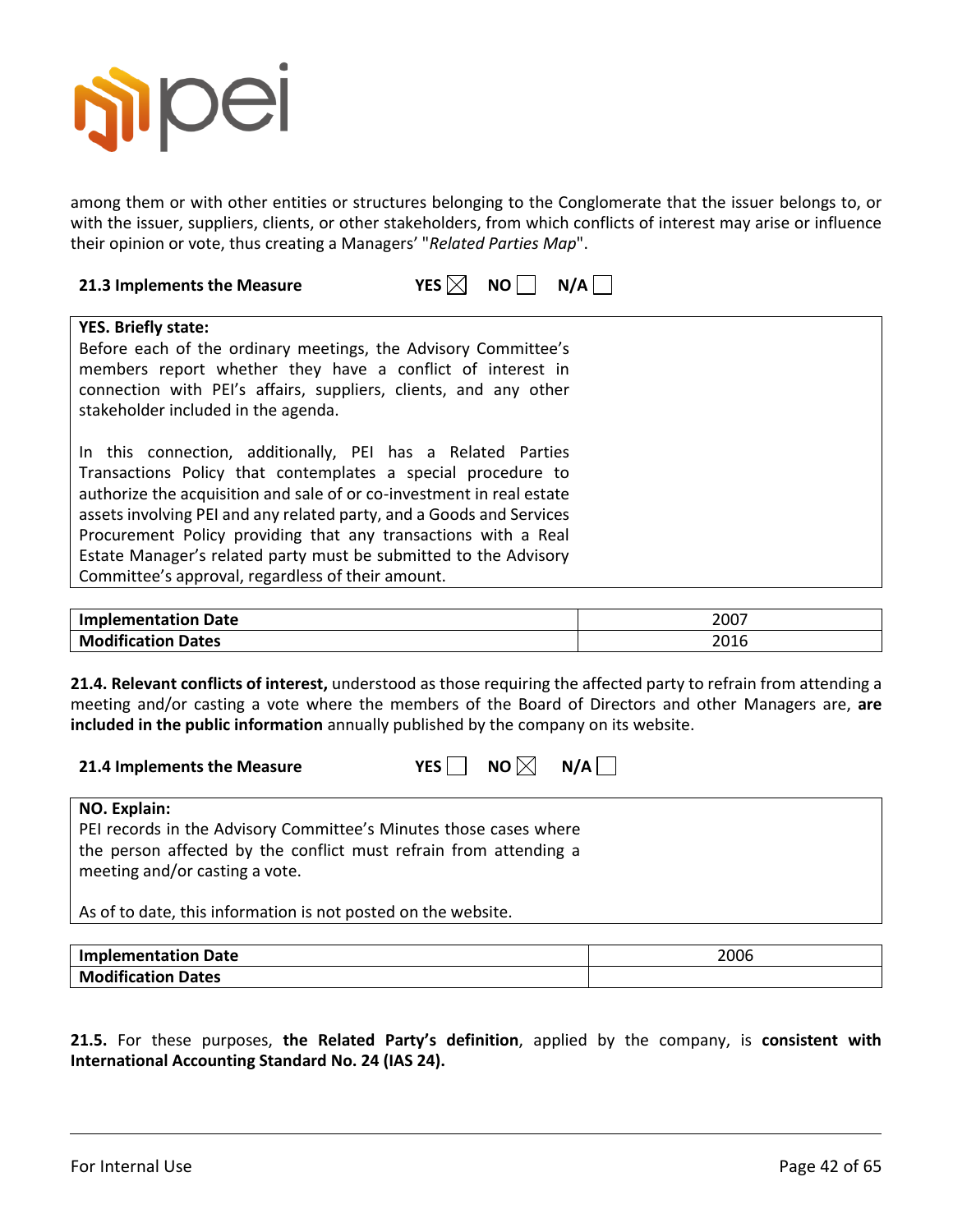

#### **21.5** Implements the Measure YES  $\boxtimes$  NO N/A  $\Box$

#### **YES. Briefly state:**

The definition adopted by the policy in connection with transactions with PEI's Related Parties is consistent with IAS 24.

| <b>Implementation Date</b> | ากาา<br>∠∪⊥∪ |
|----------------------------|--------------|
| <b>Modification Dates</b>  |              |

**Measure No. 22: Transactions with Related Parties.**

**22.1. The company has a policy that defines the specific procedure for the appraisal, approval, and disclosure of transactions with Related Parties**, including outstanding balances and relationships between them, except for those transactions being subject to any specific regulation.

# **22.1** Implements the Measure YES  $\boxtimes$  NO  $\Box$  N/A  $\Box$

| <b>YES. Briefly state:</b>                                         |
|--------------------------------------------------------------------|
| PEI has a Related Parties Transactions policy that regulates these |
| procedures.                                                        |
|                                                                    |

| Implementation Date       | 201<br>2010 |
|---------------------------|-------------|
| <b>Modification Dates</b> |             |

**22.2.** The company's policy on transactions with related parties addresses the aspects referred to in recommendation 22.2.

| 22.2 Implements the Measure |  | YES NO N/A $\boxtimes$ |
|-----------------------------|--|------------------------|
|-----------------------------|--|------------------------|

| N/A. Specify the rules preventing the recommendation's adoption: |  |
|------------------------------------------------------------------|--|
| Some of the points that Recommendation 22.2 refers to are not    |  |
| applicable to PEI (e.g. the existence of an Audit Committee).    |  |

| <b>Implementation Date</b> | N/A |
|----------------------------|-----|
| <b>Modification Dates</b>  |     |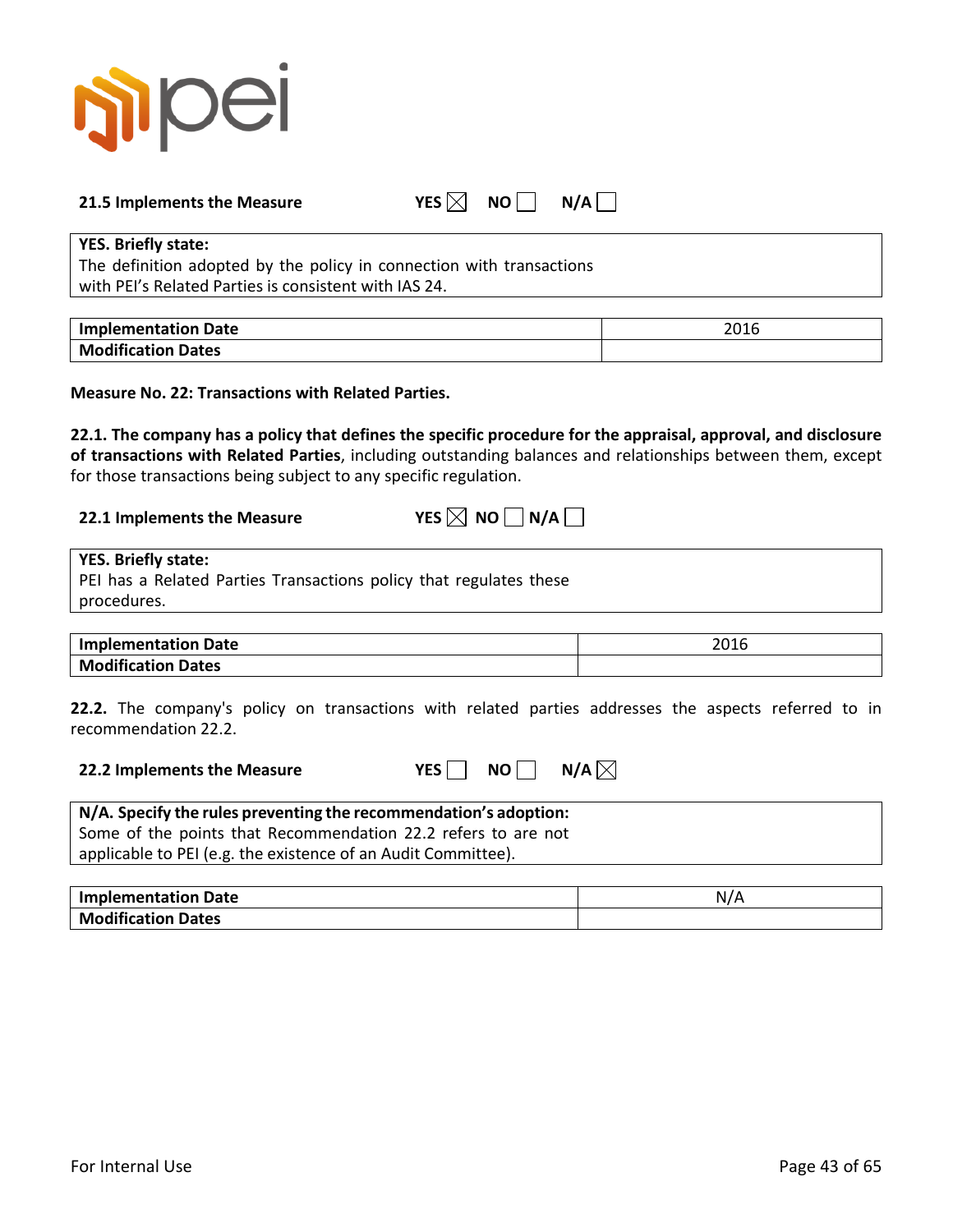

22.3 Under the policy, recurrent transactions with related parties, pursued in the ordinary course of business under adhesion or master agreements, with perfectly standardized conditions, massively applied, at market prices generally fixed by those acting as suppliers of the relevant goods or services, and whose individual amount is not relevant for the company, do not require the Board of Directors' express authorization.

| 22.3 Implements the Measure |  |  | YES $\boxtimes$ NO $\Box$ N/A $\Box$ |
|-----------------------------|--|--|--------------------------------------|
|-----------------------------|--|--|--------------------------------------|

| <b>YES. Briefly state:</b>                                            |
|-----------------------------------------------------------------------|
| The policy provides that the Real Estate Manager may directly         |
| pursue this type of contracting. However, if the party to be hired is |
| a Party Related to the Real Estate Manager, the Advisory Committee    |
| must approve the transaction without the Real Estate Manager          |
| representatives' participation.                                       |

| <b>Implementation Date</b> | 2014 |
|----------------------------|------|
| <b>Modification Dates</b>  | 2016 |

**Measure No. 23: Compensation of the members of the Board of Directors.**

**23.1. The company has a Board of Directors' compensation policy approved by the Shareholders General Assembly**, which is reviewed every year and **identifies all the compensation's components that may be effectively met.** These components may be fixed or variable; may include fixed fees for the members of the Board of Directors, fees for attendance to the Board and/or its Committees' meetings, and other emoluments of any kind accrued during the year, whatever their cause, in cash or in kind, as well as the obligations acquired by the Company in connection with pensions or the payment of life insurance premiums or others, in connection with both former and current members, as well as tort liability insurance premiums (D&O policies) contracted by the company for the Board of Directors' members.



| N/A. Specify the rules preventing the recommendation's adoption:    |
|---------------------------------------------------------------------|
| The Trust Agreement and the TEIS IPP's information prospectus       |
| establish that the Advisory Committee shall set the compensation of |
| its independent members.                                            |
|                                                                     |
| Manager's and the Investors Legal Representative's<br>The           |
| compensations arise from the real estate management agreement       |
| and the Investors legal representation agreement, respectively.     |
|                                                                     |

| <b>Implementation Date</b> |  |
|----------------------------|--|
| <b>Modification Dates</b>  |  |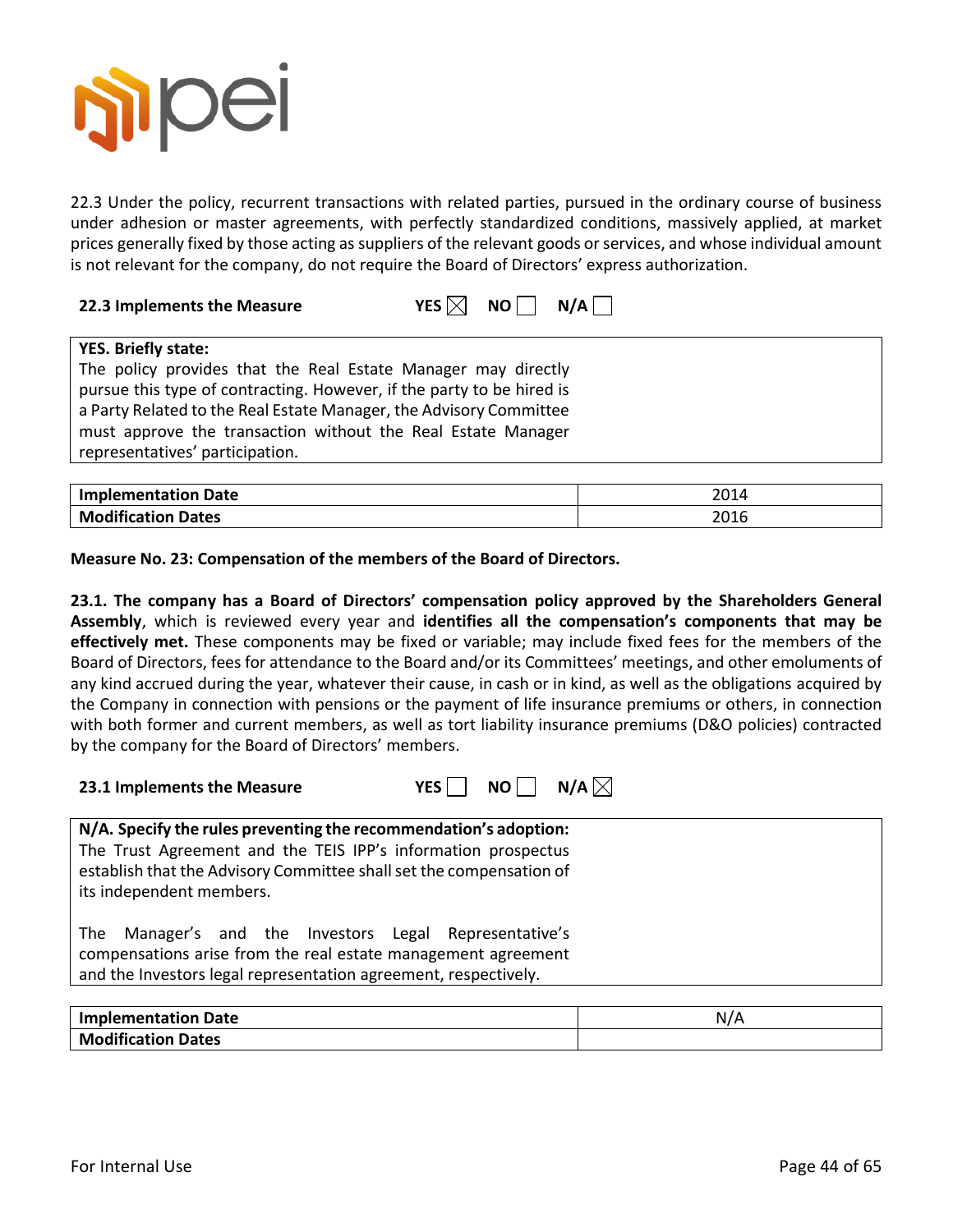

**23.2. If the company adopts compensation systems through the payment of a variable component** linked to the company's good performance in the medium and long terms, the compensation policy includes limits to the **amount** distributable to the Board of Directors and, if the variable component relates to the company's benefits or other management metrics at the end of the assessed period, it must consider any comments in the Statutory Auditor's report that may reduce the period's results.

| 23.2 Implements the Measure | YES $\Box$ NO $\Box$ N/A $\boxtimes$ |  |  |
|-----------------------------|--------------------------------------|--|--|
|-----------------------------|--------------------------------------|--|--|

**23.3 Implements the Measure**  $YES \cap NO \cap N/A$ 

**23.4 Implements the Measure**  $YES \cap NO \cap N/A$ 

| N/A. Specify the rules preventing the recommendation's adoption: |
|------------------------------------------------------------------|
| The Advisory Committee's members compensation is neither linked  |
| to PEI's good performance in the medium and long terms, nor to   |
| PEI's benefits or other management metrics at the end of the     |
| assessed period.                                                 |

| <b>Implementation Date</b> | NI / 1 |
|----------------------------|--------|
| <b>Modification Dates</b>  |        |

**23.3. Equity and Independent Members of the Board of Directors are expressly excluded from any compensation systems, including stock options** or a variable compensations linked to the absolute variation of the share's price.

| N/A. Specify the rules preventing the recommendation's adoption: |
|------------------------------------------------------------------|
| PEI does not contemplate, in any case, compensation schemes      |
| incorporating options on TEIS or a variable income linked to     |
| variations of the TEIS's reference value.                        |
|                                                                  |

| <b>Implementation Date</b> |  |
|----------------------------|--|
| <b>Modification Dates</b>  |  |

**23.4. For each period assessed,** in the compensation policy's framework, **the Shareholders General Assembly approves a Board of Directors' maximum cost for all of the approved compensation components.**

| N/A. Specify the rules preventing the recommendation's adoption:      |  |
|-----------------------------------------------------------------------|--|
| PEI's Advisory Committee is neither a Board of Directors, nor does it |  |
| intend to emulate the duties of a Board of Directors.                 |  |
|                                                                       |  |
| The Trust Agreement and the TEIS IPP's information prospectus         |  |
| establish that the Advisory Committee shall set the compensation of   |  |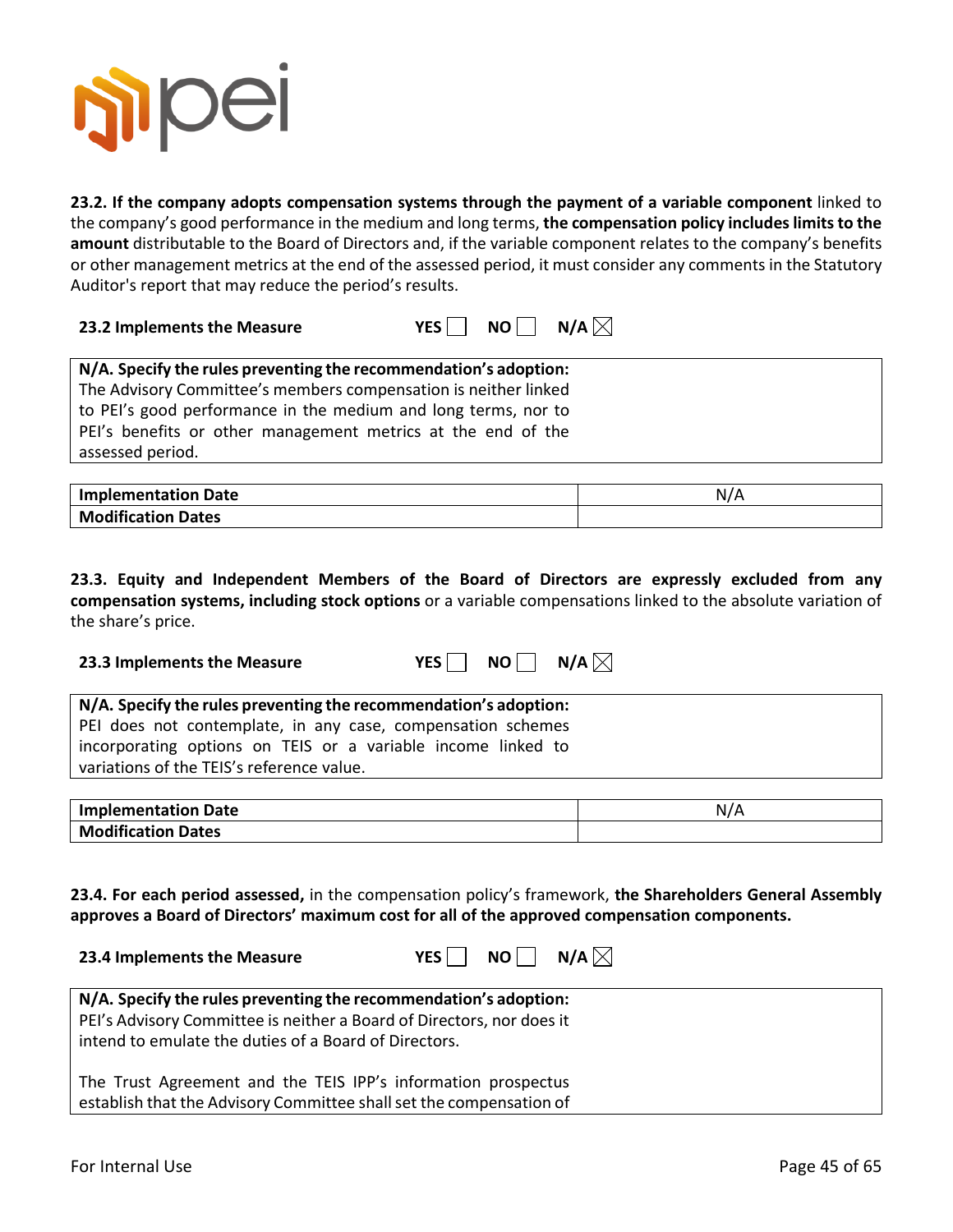

the Advisory Committee's independent members and there is a maximum amount.

The Manager's and the Investors Legal Representative's compensations arise from the real estate management agreement and the Investors legal representation agreement, respectively.

| <b>Implementation Date</b> | N/A |
|----------------------------|-----|
| <b>Modification Dates</b>  |     |

**23.5. The Board of Directors' total actual cost during the assessed period --which includes all of the compensation's components paid to its members, as well as the expenses reimbursed--, is known by the shareholders** and published in the company's website, with the break-down level and detail approved by the Board of Directors.

**23.5 Implements the Measure**  $YES \cap NO \times N$  $N/A \cap$ 

| <b>NO. Explain:</b> |
|---------------------|
|---------------------|

This information is available in the Financial Statements posted in PEI's website.

| <b>Implementation Date</b> | つの1ロ<br>2013 |
|----------------------------|--------------|
| <b>Modification Dates</b>  |              |

**Measure No. 24: The President and Top Management of the company.**

**24.1. The company's governance model foresees an effective separation between** the company's **management or governance** (represented by the Board of Directors) **and the Ordinary Course of business** (in charge of the Top Management and led by the company's President).

| 24.1 Implements the Measure | YES $\boxtimes$ NO N/A |  |
|-----------------------------|------------------------|--|
|                             |                        |  |

| <b>YES. Briefly state:</b>                                    |
|---------------------------------------------------------------|
| The Trust Agreement and the TEIS IPP's information prospectus |
| effectively separate the Advisory Committee's and Real Estate |
| Manager's duties.                                             |
|                                                               |

| <b>Implementation Date</b> | 2007 |
|----------------------------|------|
| <b>Modification Dates</b>  |      |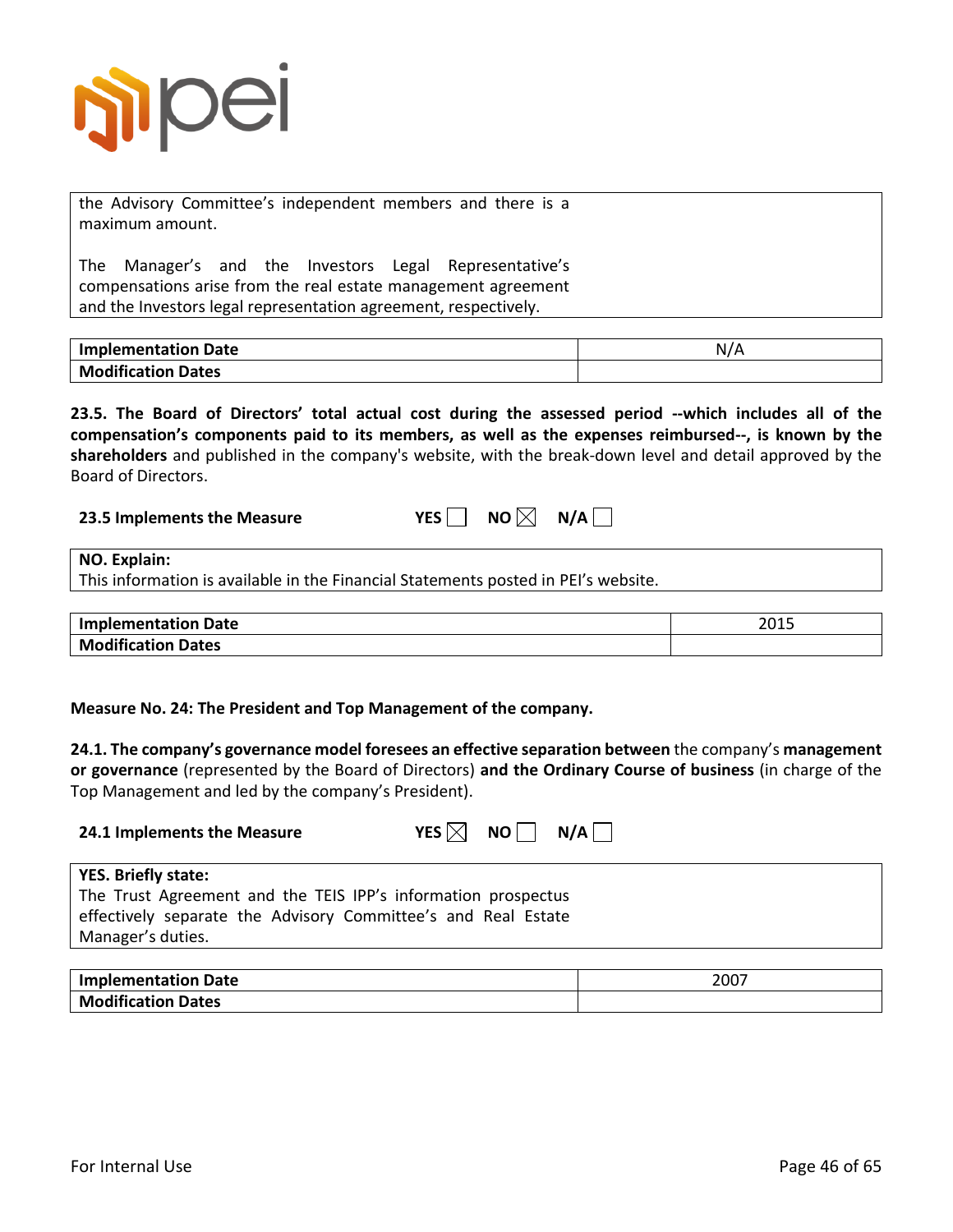

**24.2. Generally, the Board of Directors' policy consists in delegating the Ordinary Course** of business to the Top Management team, concentrating its activity in the general strategy, supervision, governance, and control duties.

**24.2 Implements the Measure MALL STARFS** 

| S $\boxtimes$<br>ΝO | N/A |
|---------------------|-----|
|---------------------|-----|

| <b>YES. Briefly state:</b>                                           |  |
|----------------------------------------------------------------------|--|
| The particular duties are specified in the Trust Agreement, the TEIS |  |
| IPP's information prospectus, and the Advisory Committee's           |  |
| Internal Rules.                                                      |  |
|                                                                      |  |

| <b>Implementation Date</b> | 2007 |
|----------------------------|------|
| <b>Modification Dates</b>  |      |

**24.3.** As a general rule, the members of the Top Management are directly identified, assessed, and appointed by the President of the company, as they will be his/her direct collaborators. Alternatively, **the company may decide that the members of the Top Management be appointed by the Board of Directors, if the President of the company proposes so**. Regardless of whoever makes the final designation, candidates to key executive positions in the company shall be the competence of and assessed by the Appointments and Compensations Committee of the Board of Directors, which shall express its opinion in such connection.

| 24.3 Implements the Measure | YES $\Box$ NO $\Box$ N/A $\boxtimes$ |  |  |
|-----------------------------|--------------------------------------|--|--|
|-----------------------------|--------------------------------------|--|--|

**24.4 Implements the Measure**  $YES \cap NO \cap N/A$ 

| N/A. Specify the rules preventing the recommendation's adoption:  |
|-------------------------------------------------------------------|
| Given PEI's legal nature, the Top Management consists of the Real |
| Estate Manager. The Real Estate Manager's team is ratified by the |
| Real Estate Manager's president                                   |
|                                                                   |

| <b>Implementation Date</b> |  |
|----------------------------|--|
| <b>Modification Dates</b>  |  |

**24.4. The company has a clear delegation of duties policy,** approved by the Board of Directors and/or a powers scheme showing the company's President and Top Management members' level of power.

| $\mid$ N/A. Specify the rules preventing the recommendation's adoption: |  |
|-------------------------------------------------------------------------|--|
| Given PEI's legal nature, the Real Estate Manager's duties and          |  |
| powers are provided for under the real estate management                |  |
| agreement, the Trust Agreement, and the TEIS IPP's information          |  |
| prospectus.                                                             |  |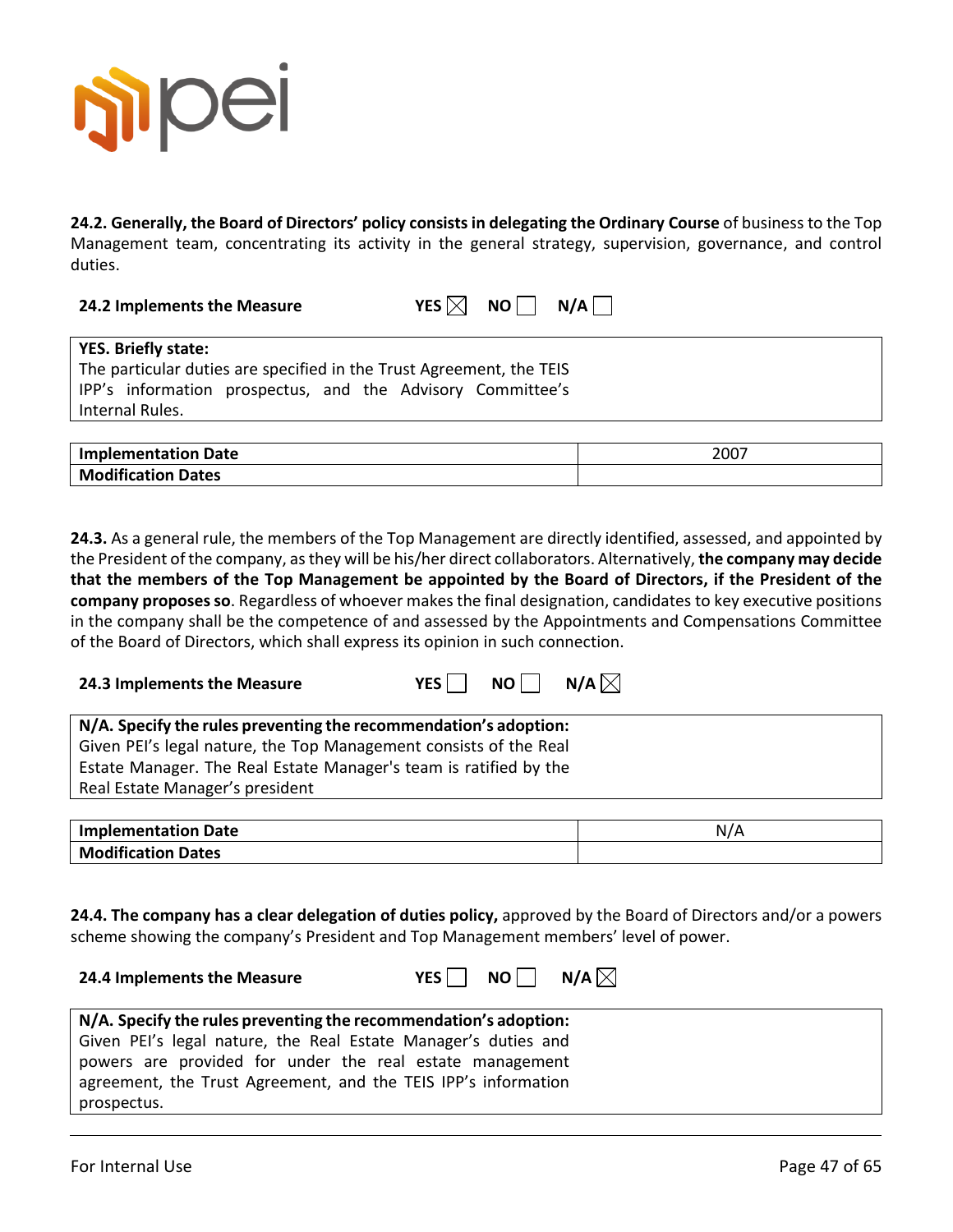

| <b>Implementation Date</b> | $N_L$ |
|----------------------------|-------|
| <b>Modification Dates</b>  |       |

**24.5. The Board of Directors,** through the Appointments and Compensation Committee or whoever fulfills the duties thereof, leads the performance assessment of the Company's President on a yearly basis and is in charge of the assessments of the other members of the Top Management.

| 24.5 Implements the Measure |  | YES $\Box$ NO $\Box$ N/A $\boxtimes$ |
|-----------------------------|--|--------------------------------------|
|-----------------------------|--|--------------------------------------|

**NO. Explain:**

The Advisory Committee is not responsible for assessing the Real Estate Manager's performance.

| <b>Implementation Date</b> | N/A |
|----------------------------|-----|
| <b>Modification Dates</b>  |     |

#### **24.6. The company has a compensation policy for the company's President and the other members of the Top**

**Management,** approved by the Board of Directors, which identifies all the compensation's components that may be effectively met, tied to the satisfaction of long-term objectives and risk levels.

| YES $\Box$ NO $\Box$ N/A $\boxtimes$<br>24.6 Implements the Measure |  |  |
|---------------------------------------------------------------------|--|--|
|---------------------------------------------------------------------|--|--|

| N/A. Specify the rules preventing the recommendation's adoption: |  |  |  |
|------------------------------------------------------------------|--|--|--|
| The definition of the Real Estate Manager's compensation is not  |  |  |  |
| within the Advisory Committee's duties.                          |  |  |  |

| <b>Implementation Date</b> | N/A |
|----------------------------|-----|
| <b>Modification Dates</b>  |     |

**24.7.** If the compensation of the President of the company **includes a fixed and a variable component, its** technical **design** and calculation method **prevents the variable component from exceeding the maximum limit established by the Board of Directors.**

**24.7 Implements the Measure** 

| <b>YES</b> |  | NO |  | N/A $\boxtimes$ |  |
|------------|--|----|--|-----------------|--|
|------------|--|----|--|-----------------|--|

| N/A. Specify the rules preventing the recommendation's adoption: |  |
|------------------------------------------------------------------|--|
| The definition of the Real Estate Manager's compensation is not  |  |
| within the Advisory Committee's duties.                          |  |
|                                                                  |  |

| <b>Implementation Date</b> | N, |
|----------------------------|----|
| <b>Modification Dates</b>  |    |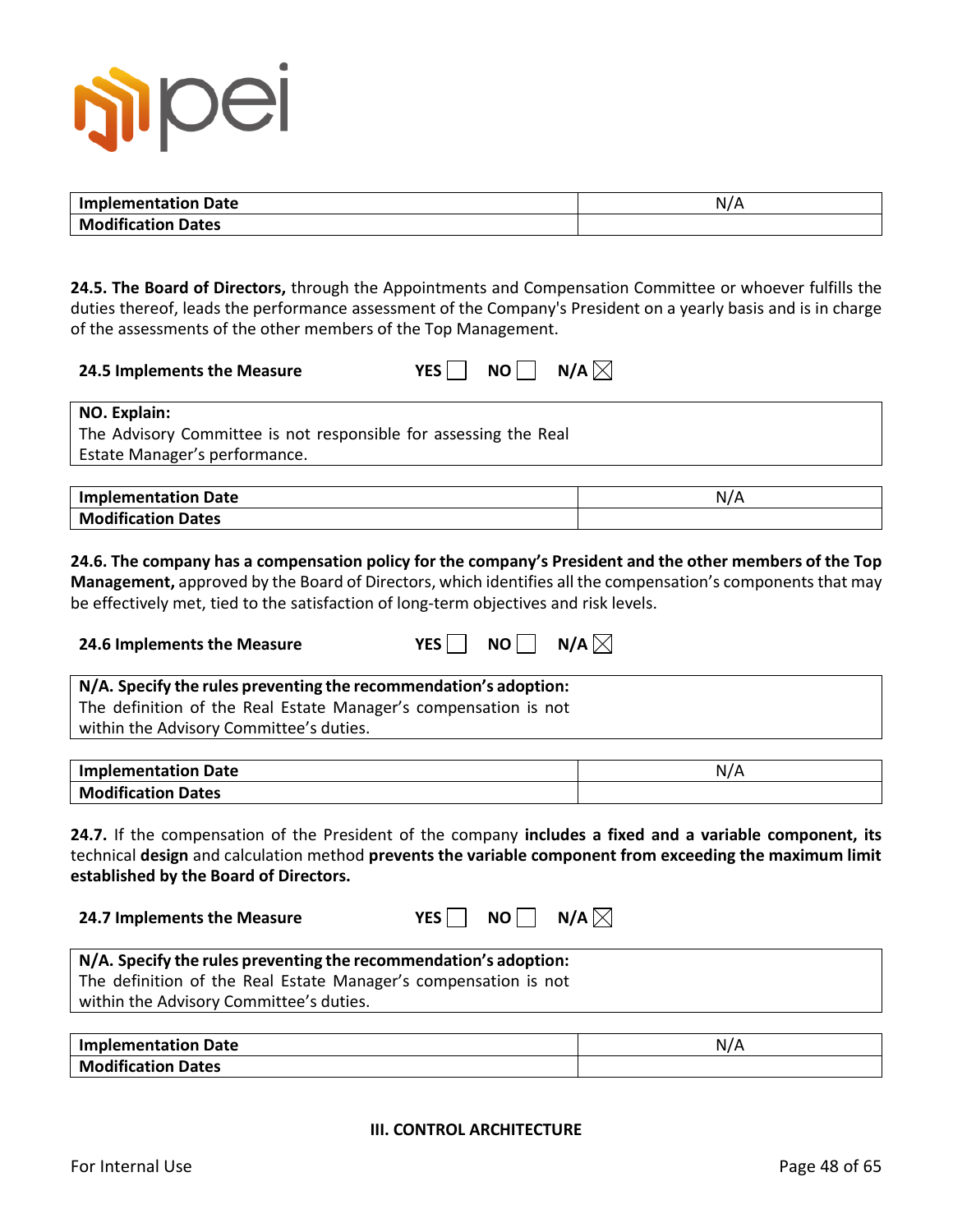

**Measure No. 25: Control Environment.**

**25.1. The Board of Directors is fully responsible for the existence of a solid control environment** within the company, adapted to its nature, size, complexity, and risks, so that it complies with the assumptions provided for in recommendation 25.1.

| 25.1 Implements the Measure | YES $\boxtimes$ NO $\Box$ N/A |  |  |
|-----------------------------|-------------------------------|--|--|
|-----------------------------|-------------------------------|--|--|

| YES. Briefly state:                                               |
|-------------------------------------------------------------------|
| The Advisory Committee is the body in charge of PEI's risks       |
| supervision and activities control, and its actions adjust to the |
| assumptions in recommendation 25.1.                               |

| plementation Date<br><b>Impl</b> | 2016 |
|----------------------------------|------|
| <b>Modification Dates</b>        |      |

**25.2. In the case of Conglomerates,** the Parent Company's Board of Directors **will strive to put in place a Control Architecture with a consolidated** and formal **scope**, that encompasses all of the Subordinated companies, establishes responsibilities in connection with the policies and guidelines on the matter at the conglomerate's level, defines clear reporting lines enabling a consolidated view of the risks that the Conglomerate is exposed to and adopts control measures.

**25.2 Implements the Measure Constraints** YI

|  | NO. | $ N/A \times$ |
|--|-----|---------------|
|--|-----|---------------|

| N/A. Specify the rules preventing the recommendation's adoption: |  |
|------------------------------------------------------------------|--|
| PEI is not part of a Conglomerate.                               |  |

| <b>Implementation Date</b> | N. |
|----------------------------|----|
| <b>Modification Dates</b>  |    |

#### **Measure No. 26: Risk Management.**

26.1. The company's **risk management objectives** are those contemplated in recommendation 26.1.

| 25.1 Implements the Measure |  | YES $\boxtimes$ NO $\Box$ N/A $\Box$ |
|-----------------------------|--|--------------------------------------|
|                             |  |                                      |

| <b>YES. Briefly state:</b>                                 |
|------------------------------------------------------------|
| PEI's risk management objectives are those contemplated in |
| recommendation 26.1.                                       |
|                                                            |

| <b>Implementation Date</b> | <b>0011</b><br>∠∪⊥⊥ |
|----------------------------|---------------------|
| <b>Modification Dates</b>  | 2015<br>2016        |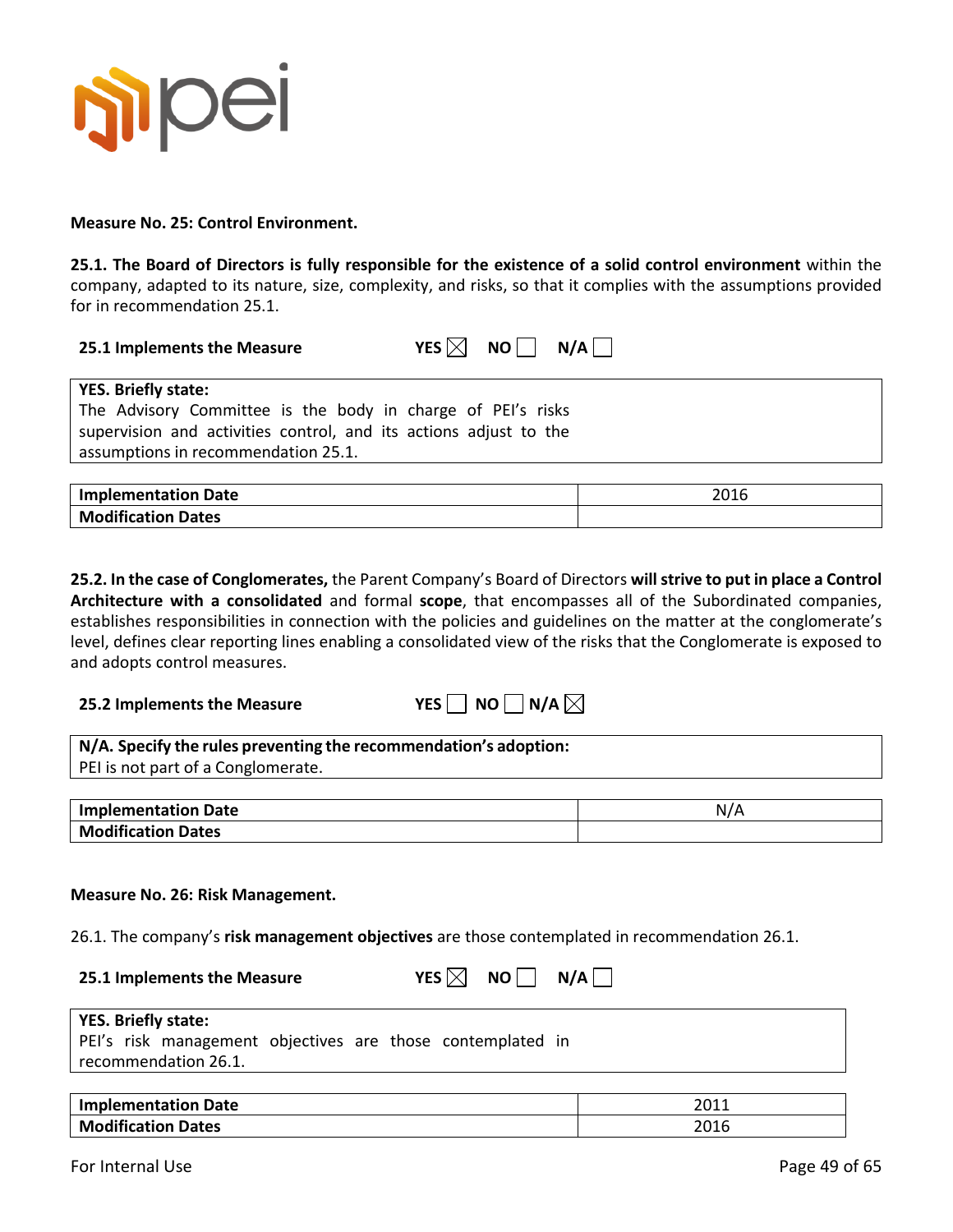

**26.2. The company has a** *risks map*, understood as a tool to identify and monitor the financial and non-financial risks that it is exposed to.

**26.1 Implements the Measure YES**  $\boxtimes$  **NO N/A** 

**YES. Briefly state:** PEI has a risk map prepared by a specialized external advisor.

| <b>Implementation Date</b> | 2014 |
|----------------------------|------|
| <b>Modification Dates</b>  | 2016 |
|                            |      |

**26.3. The Board of Directors is responsible for the definition the risk management policy** and establishing the maximum exposure limits of each identified risk.

| 26.3 Implements the Measure | YES $\boxtimes$ NO $\Box$ N/A |  |
|-----------------------------|-------------------------------|--|
|                             |                               |  |

| <b>YES. Briefly state:</b>                                            |
|-----------------------------------------------------------------------|
| PEI's Advisory Committee is in charge of identifying, monitoring, and |
| mitigating the main risks that PEI would assume and bears, and        |
| approving any policies related with their management.                 |
|                                                                       |
| The Trust Agreement and the TEIS IPP's information prospectus         |
|                                                                       |
| establish the risk exposure limits for the vehicle's main risks.      |

| <b>Implementation Date</b> | 2007 |
|----------------------------|------|
| <b>Modification Dates</b>  | 2011 |
|                            | 2016 |
|                            |      |

**26.4. The Board of Directors is in charge of and periodically supervises** the company's actual exposure to the maximum risk limits defined and proposes corrective and follow-up actions in case of any deviations.

| 26.3 Implements the Measure                                                                              | YES $\boxtimes$ | NO I | N/A |      |
|----------------------------------------------------------------------------------------------------------|-----------------|------|-----|------|
| <b>YES. Briefly state:</b><br>The Advisory Committee periodically monitors the risk limits'<br>exposure. |                 |      |     |      |
| <b>Implementation Date</b>                                                                               |                 |      |     | 2007 |

| <b>Implementation Date</b> | 2007 |
|----------------------------|------|
| <b>Modification Dates</b>  | 2011 |
|                            | 2016 |
|                            |      |

**26.5.** Within the risk management policy's framework, **the Top Management is the owner of the relevant processes and responsible for the risks management**, i.e. it identifies, evaluates, measures, controls, monitors,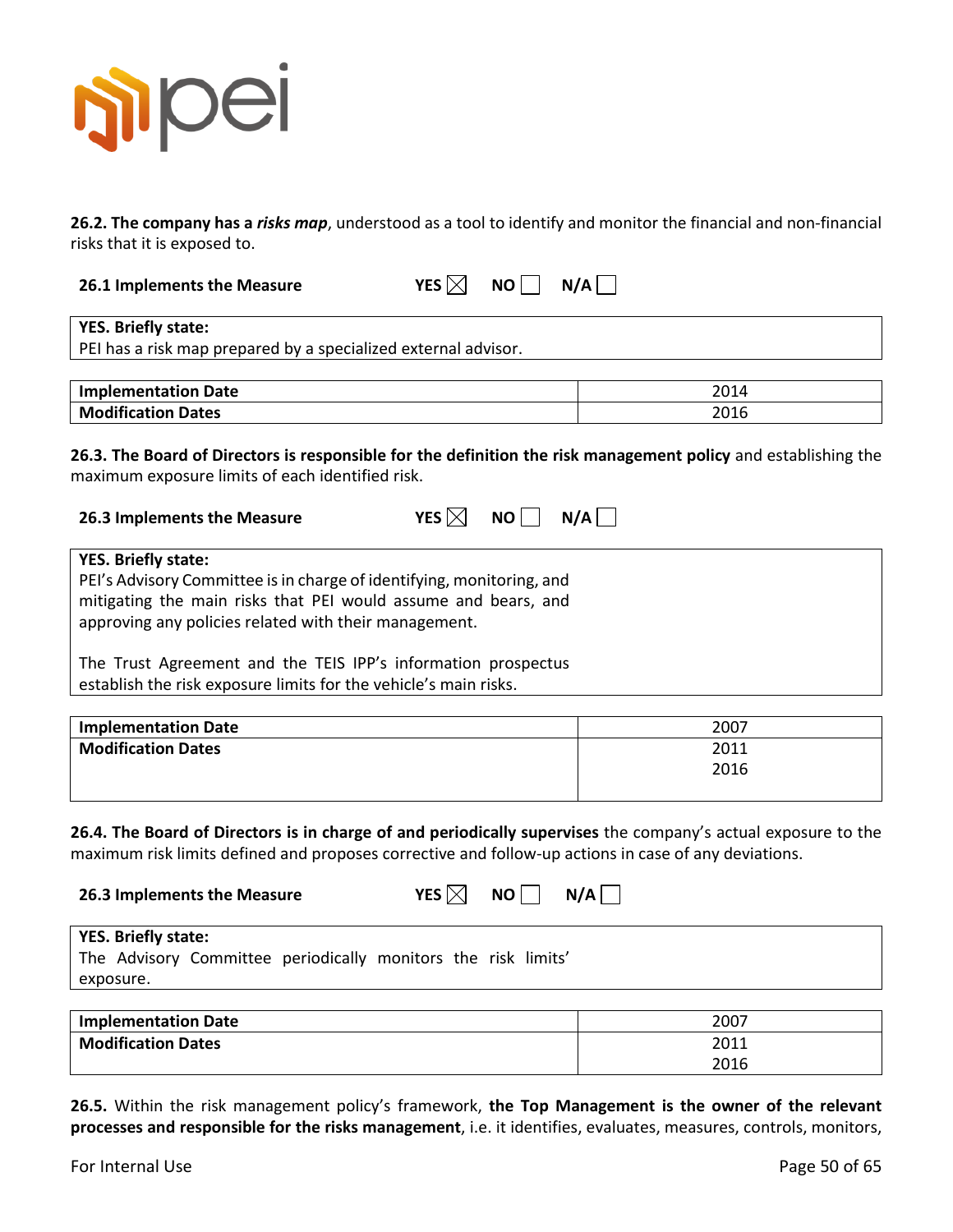

and reports on the risks, defining methodologies and ensuring that the risks management is consistent with the strategy, the risk policy defined, and the maximum limits approved.

| 2016<br>26.6. The company has a risk-delegation policy, approved by the Board of Directors, establishing the risk limits |
|--------------------------------------------------------------------------------------------------------------------------|
|                                                                                                                          |
|                                                                                                                          |
|                                                                                                                          |
|                                                                                                                          |
|                                                                                                                          |
|                                                                                                                          |
|                                                                                                                          |
| N/A                                                                                                                      |
|                                                                                                                          |
|                                                                                                                          |
|                                                                                                                          |

**N/A. Specify the rules preventing the recommendation's adoption:** PEI is neither a company, nor part of a Conglomerate.

| <b>Implementation Date</b> | N. |
|----------------------------|----|
| <b>Modification Dates</b>  |    |

**26.8.** If the company has a complex and diverse structure of businesses and operations, **there is a Risk Manager position (CRO - Chief Risk Officer),** competent at the Conglomerate level, in the case of integrated companies under control situations and/or part of a business group.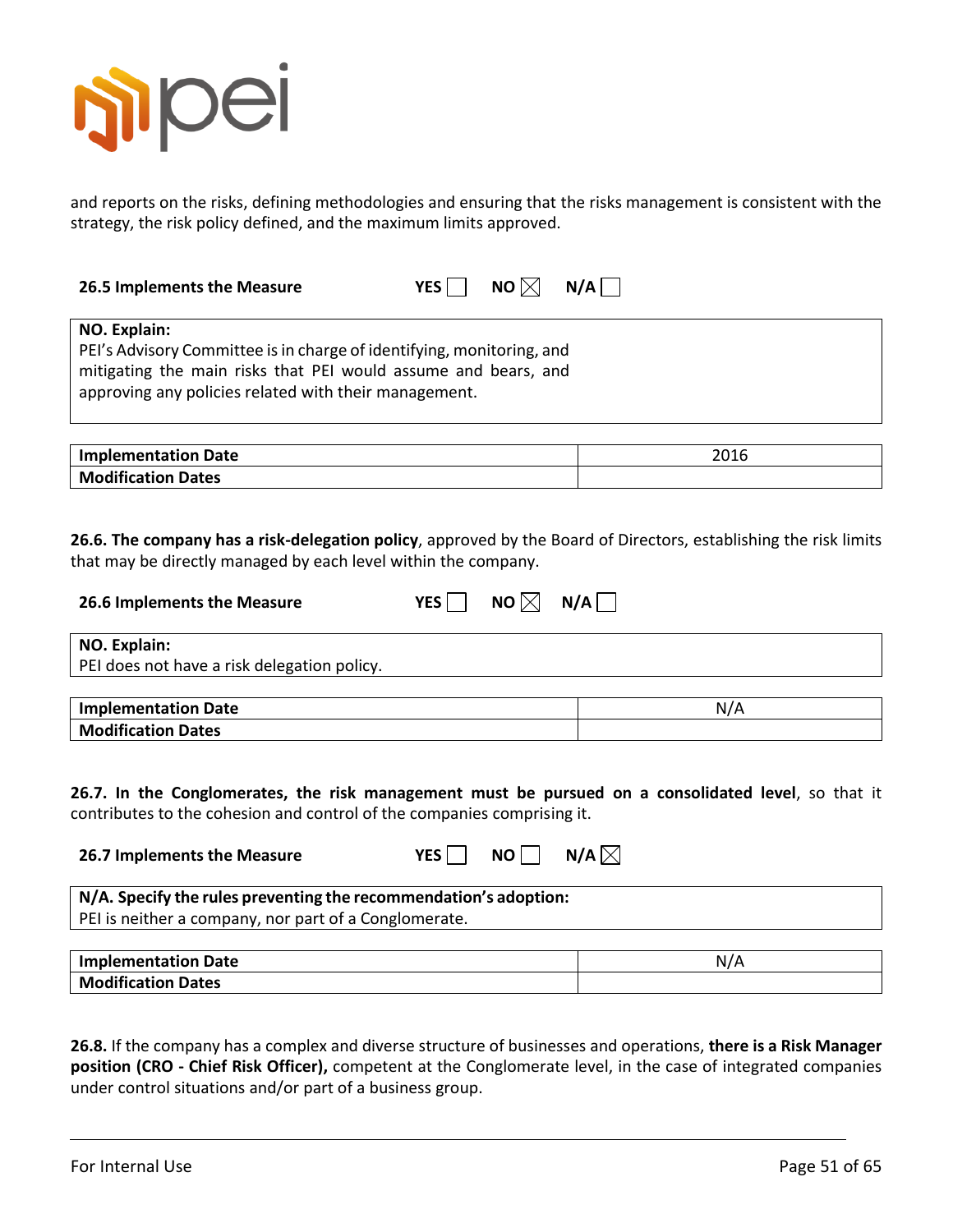

| 26.8 Implements the Measure | YES I | NO $\boxtimes$ N/A $\parallel$ |  |
|-----------------------------|-------|--------------------------------|--|
|                             |       |                                |  |

**NO. Explain:**

As of to date, PEI does not have a Risks Manager position. However, the operational risk management systems are directly managed by Fiduciaria Corficolombiana in its capacity as PEI's Management Agent.

Additionally, the Manager has implemented strategies for and assigned human capital to the strategic risks' follow-up, which are continuously submitted to the Advisory Committee.

| <b>Implementation Date</b> | 2016 |
|----------------------------|------|
| <b>Modification Dates</b>  |      |

#### **Measure No. 27: Control Activities.**

**27.1. The Board of Directors is responsible for ensuring that an appropriate internal control system exists**, adapted to the company and its complexities, and consistent with the risks management in force.

| 26.3 Implements the Measure                                                                                                                                                                                                                      | N/A<br>YES $\boxtimes$<br>NO I |
|--------------------------------------------------------------------------------------------------------------------------------------------------------------------------------------------------------------------------------------------------|--------------------------------|
| <b>YES. Briefly state:</b><br>The Advisory Committee, as the body in charge of supervising PEI's<br>risks, is responsible for ensuring that that the guidelines and limits<br>established for the risk management are effectively complied with. |                                |

| <b>Implementation Date</b> | ว∩1 C |
|----------------------------|-------|
| <b>Modification Dates</b>  |       |

**27.2. The Board of Directors is responsible for supervising the internal control system's effectiveness and suitability**, which though may be delegated to the Audit Committee, will continue to be the Board's supervisory responsibility.

| 27.2 Implements the Measure |  |  | YES $\boxtimes$ NO $\Box$ N/A $\Box$ |
|-----------------------------|--|--|--------------------------------------|
|-----------------------------|--|--|--------------------------------------|

| <b>YES. Briefly state:</b>                                             |  |
|------------------------------------------------------------------------|--|
| The Advisory Committee, as the body in charge of supervising PEI's     |  |
| risks, is responsible for ensuring that that the guidelines and limits |  |
| established for the risk management are effectively complied with.     |  |
|                                                                        |  |

| Implementation Date | 2045<br>ZUI0 |
|---------------------|--------------|
|                     |              |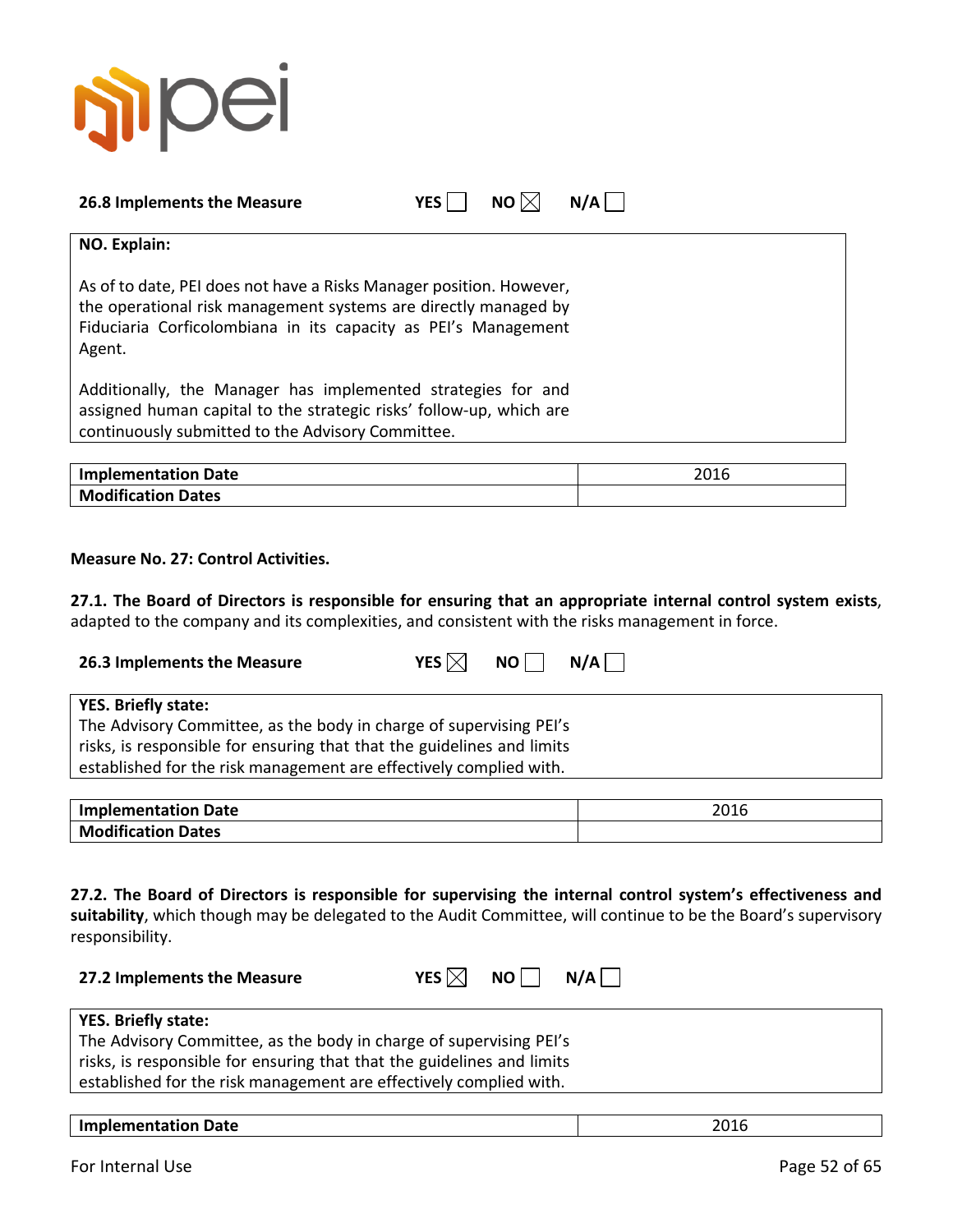

#### **Modification Dates**

**27.3. Within the company, the self-control principle is both applied and required**, and it is understood as the "*ability of the people involved in the different processes to consider the control as an inherent part of their responsibilities, fields of action, and decision-making*."

**27.3 Implements the Measure**  $YES \cap NO \cap N/A$ 

#### **N/A. Specify the rules preventing the recommendation's adoption:**

Because PEI is a trust with no associated personnel, the provision is not applicable.

| <b>Implementation Date</b> | N |
|----------------------------|---|
| <b>Modification Dates</b>  |   |

**Measure No. 28: Information and Communication.**

**28.1. The culture, philosophy, risk policies, and** exposure limits approved **are communicated downstream and horizontally within the company**, so that the organization, as a whole, considers the risks and control activities during its activities.

| 28.1 Implements the Measure                                                                                                                                  | <b>YES</b> | NO L | N/A $\boxtimes$ |
|--------------------------------------------------------------------------------------------------------------------------------------------------------------|------------|------|-----------------|
| N/A. Specify the rules preventing the recommendation's adoption:<br>Because PEI is a trust with no associated personnel, the provision is<br>not applicable. |            |      |                 |
| However, the Real Estate Manager includes the above in its internal<br>communication channels.                                                               |            |      |                 |

| Implementation Date       | $\sqrt{ }$<br>N. |
|---------------------------|------------------|
| <b>Modification Dates</b> |                  |

**28.2.** The company **has an upstream reporting information mechanism** (to the Board of Directors and the Top Management), which is truthful, understandable, and complete, so that it supports and enables an informed decision-making and managing and controlling the risks.

| 28.2 Implements the Measure                             | YES $\boxtimes$<br>NO II<br>$N/A$ |
|---------------------------------------------------------|-----------------------------------|
| <b>YES. Briefly state:</b>                              |                                   |
| The Real Estate Manager and the Advisory Committee have |                                   |
| upstream information reporting mechanisms meeting these |                                   |
| characteristics.                                        |                                   |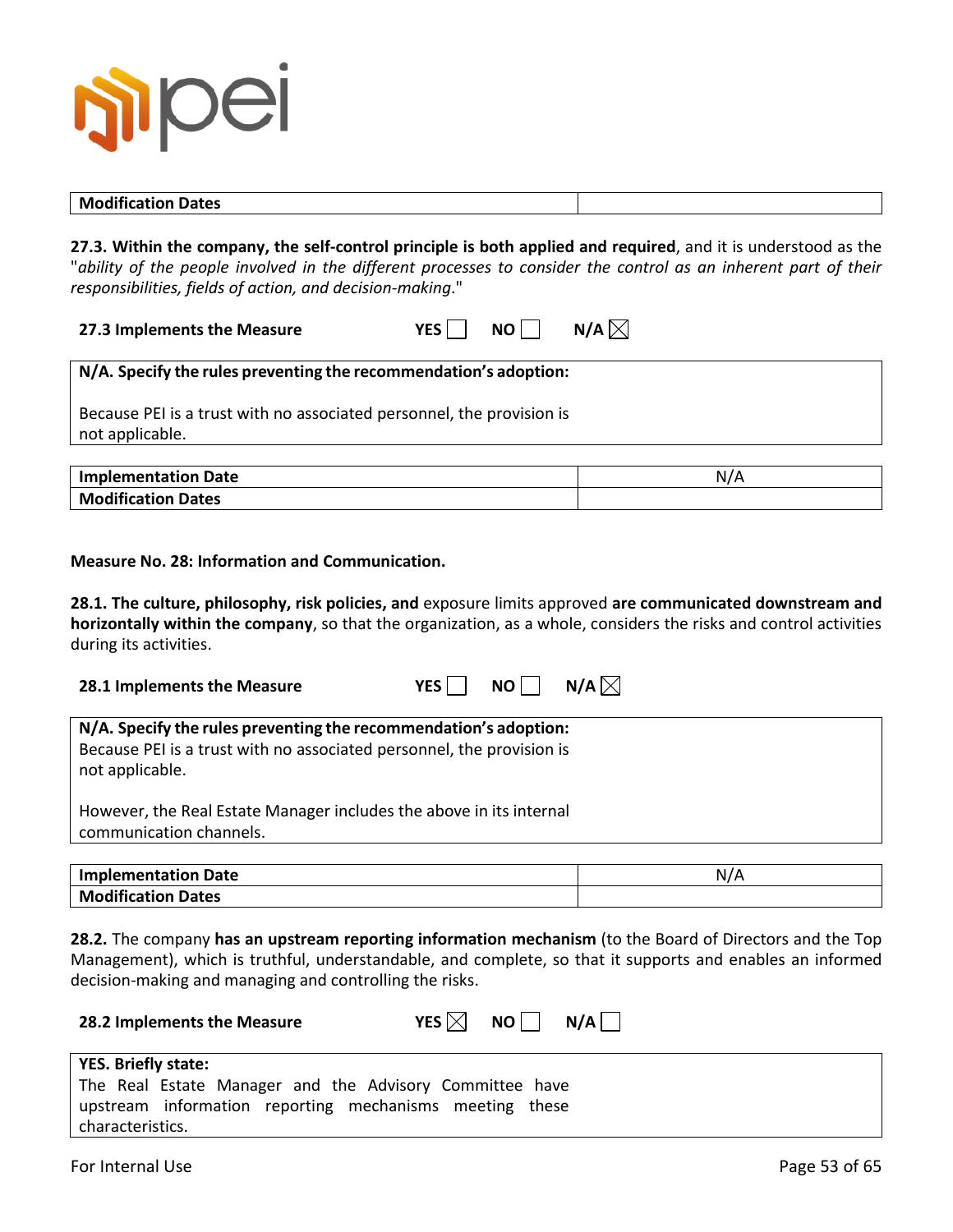

| <b>Implementation Date</b> | 2007 |
|----------------------------|------|
| <b>Modification Dates</b>  |      |

**28.3.** The company's **communication and information reporting mechanisms** enable: i. The Top Management to involve the entire company, highlighting its responsibilities in connection with the risks' management and the controls' definition; and ii. The company's staff to understand their role in the risks' management and the identification of controls, as well as their individual contribution to the work of others.

| 28.3 Implements the Measure | YES $\times$ NO $\Box$ | N/A |  |
|-----------------------------|------------------------|-----|--|
| VFS Rriefly state:          |                        |     |  |

| . . בטי הורחות אמרי                                                 |
|---------------------------------------------------------------------|
| The Management Agent and the Real Estate Manager have               |
| communication mechanisms allowing an understanding of the           |
| personnel's role in the risks' management and the identification of |
| controls for PEI's proper operation.                                |

| <b>Implementation Date</b> | 2007 |
|----------------------------|------|
| <b>Modification Dates</b>  |      |

**28.4. There are internal report hotlines or "whistleblowers",** allowing employees to anonymously communicate illegal or unethical behaviors, or others that may be contrary to the company's risk management and controls culture. A report on these complaints is submitted to the Board of Directors of the company.



| N/A. Specify the rules preventing the recommendation's adoption:                                                                                                                                                                                                  |
|-------------------------------------------------------------------------------------------------------------------------------------------------------------------------------------------------------------------------------------------------------------------|
| Because PEI is a trust lacking legal standing, it has no employees that<br>could anonymously report illegal or unethical behaviors.                                                                                                                               |
| However, since 2019 PEI's Real Estate Manager has made available an<br>ethical mailbox through which the Real Estate Manager may be<br>confidentially and anonymously informed of any irregularity<br>connected with unethical conducts or violations of the law. |
| Similarly, PEI's Management Agent also has an internal hotline to<br>make anonymous complaints.                                                                                                                                                                   |

| <b>Implementation Date</b>            | $N_{\ell}$ |
|---------------------------------------|------------|
| $\cdots$<br><b>Modification Dates</b> |            |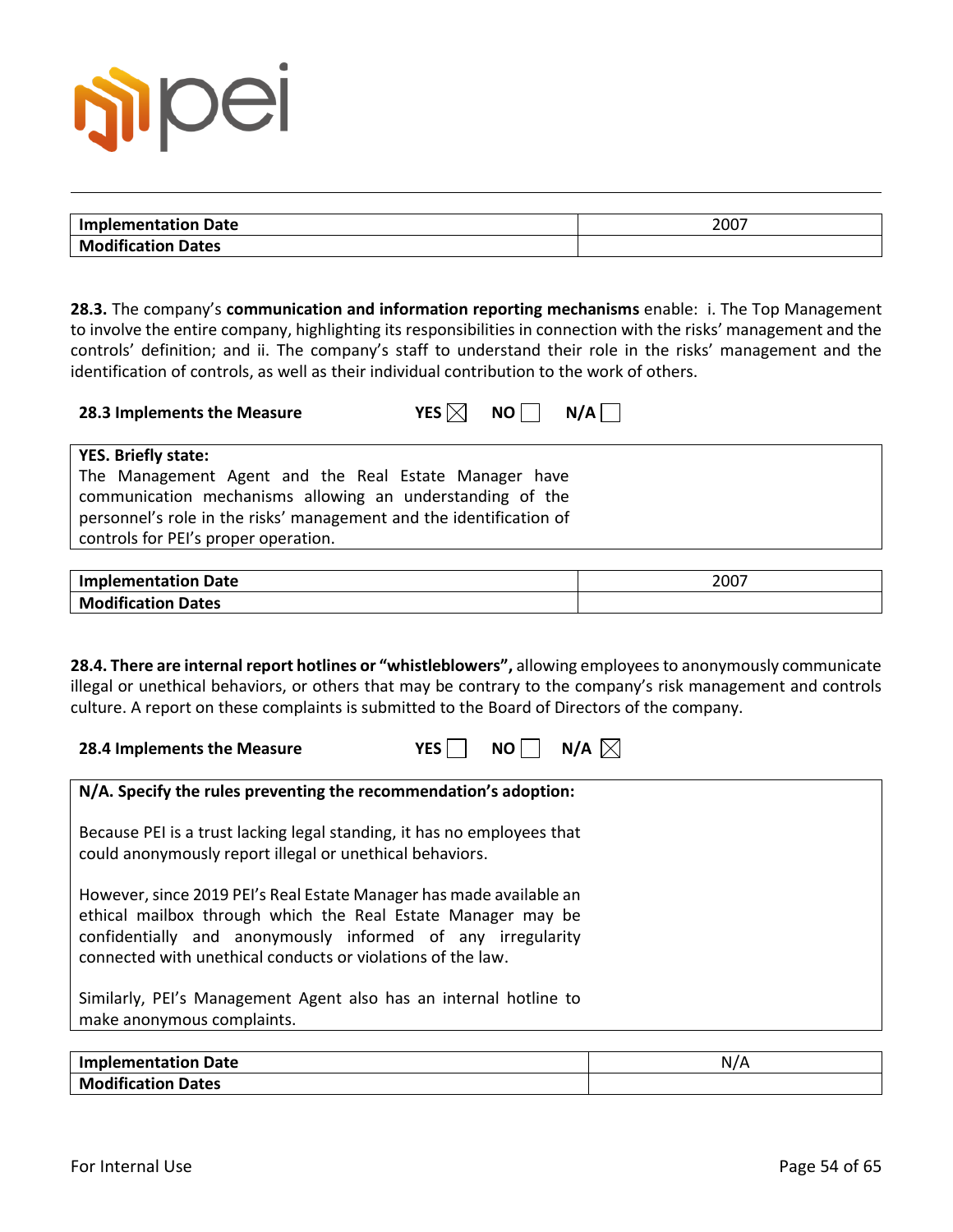

**Measure No. 29: Control Architecture's Monitoring.**

**29.1. The company's Board of Directors, through the Audit Committee, is responsible for the supervision of the effectiveness of the different components of the Control Architecture.**

| 29.1 Implements the Measure |  |  | YES NO N/A $\boxtimes$ |
|-----------------------------|--|--|------------------------|
|-----------------------------|--|--|------------------------|

| N/A. Specify the rules preventing the recommendation's adoption:   |  |
|--------------------------------------------------------------------|--|
| Because of its legal nature, PEI does not have an Audit Committee. |  |
| However, both the Real Estate Manager and the Management Agent     |  |
| have an internal auditor.                                          |  |
|                                                                    |  |

| <b>Implementation Date</b> | N/A |
|----------------------------|-----|
| <b>Modification Dates</b>  |     |

**29.2.** In the company, the **monitoring duties aimed at providing assurance of the Control Architecture's effectiveness,** mainly involve the **internal audit in collaboration with the Statutory Auditor** in those matters that are competence thereof and, particularly, that referring to the financial information generated by company.

| 29.2 Implements the Measure |  |                                                         |  |  | YES $\boxtimes$ NO $\parallel$ N/A $\parallel$ |
|-----------------------------|--|---------------------------------------------------------|--|--|------------------------------------------------|
| <b>YES. Briefly state:</b>  |  |                                                         |  |  |                                                |
|                             |  | Wherever relevant, the Management Agent and Real Estate |  |  |                                                |

Manager's internal audit areas work hand in hand with the Statutory Auditor to assure PEI's Control Architecture.

| <b>Implementation Date</b> | 2007 |
|----------------------------|------|
| <b>Modification Dates</b>  |      |

**29.3. The company's internal auditing duty has Internal Audit Rules,** approved by the Audit Committee, which expressly include its scope and the topics referred to in recommendation 29.3.

| 29.3 Implements the Measure                                       | YES I I | $NO$   $N/A$ $\times$ |  |
|-------------------------------------------------------------------|---------|-----------------------|--|
| N/A. Specify the rules preventing the recommendation's adoption:  |         |                       |  |
| Because of its legal nature. PEL does not have an Audit Committee |         |                       |  |

| Because of its legal nature, PEI does not have an Audit Committee. |
|--------------------------------------------------------------------|
| However, both the Real Estate Manager and the Management Agent     |
| have an internal auditor.                                          |
|                                                                    |

| <b>Implementation Date</b>    |  |
|-------------------------------|--|
| Modification.<br><b>Dates</b> |  |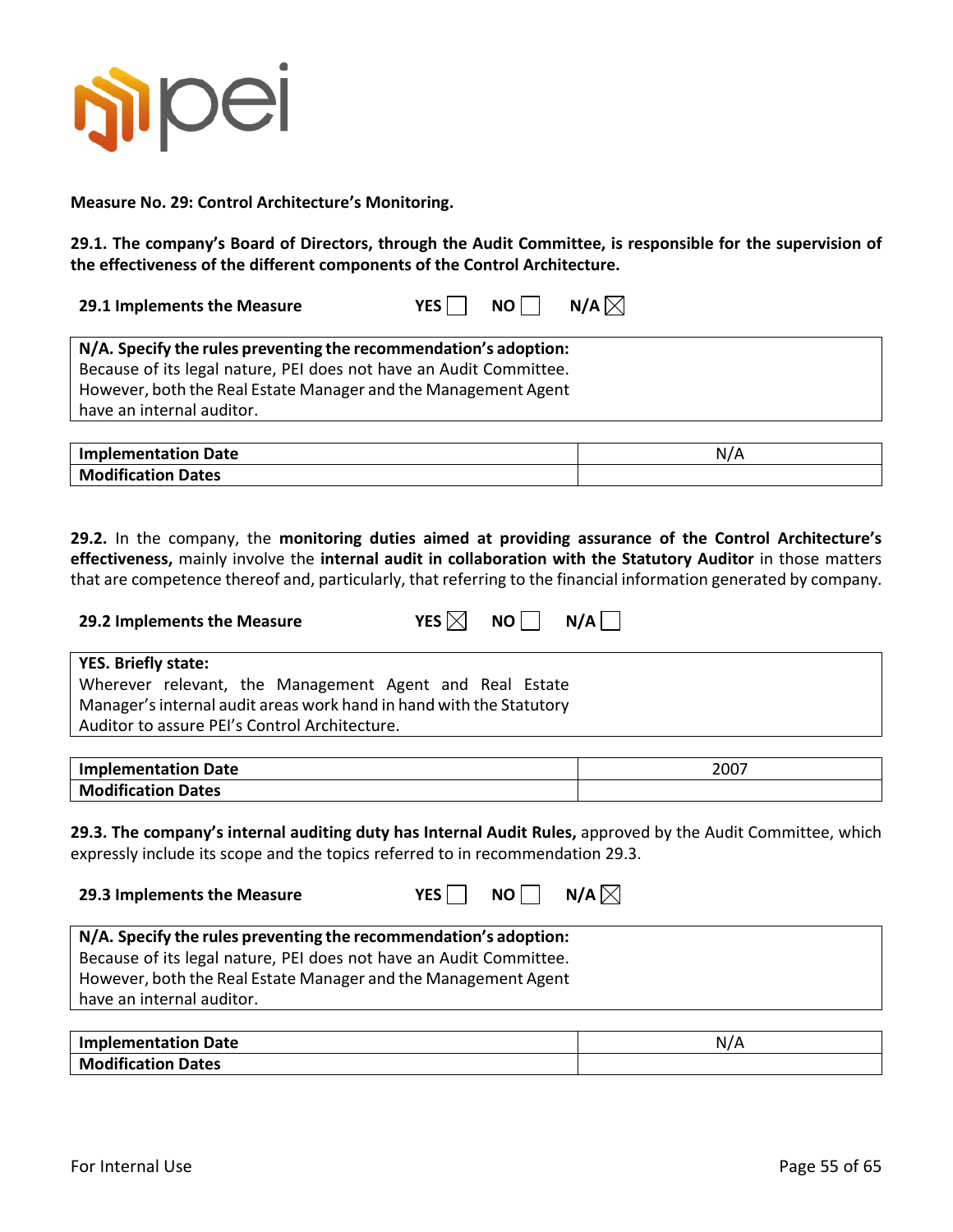

**29.4.** The **highest party responsible for the internal audit maintains an independent professional relationship** with the company or Conglomerate's Top Management who hired him/her, as a result of its exclusive operational dependency from the Audit Committee.

**N/A. Specify the rules preventing the recommendation's adoption:** Because of its legal nature, PEI does not have an Audit Committee. However, both the Real Estate Manager and the Management Agent have an internal auditor.

| <b>Implementation Date</b> | N/A |
|----------------------------|-----|
| <b>Modification Dates</b>  |     |

**29.5. The company's Board of Directors is responsible for the appointment and removal of the person in charge of the internal audit**, as proposed by the Audit Committee. And the removal or resignation of the person in

charge of the internal audit is be informed to the market.

**29.4 Implements the Measure**  $YES \bigcap NO \bigcap N/A$ 

| 29.5 Implements the Measure                                                                                                            | YES I | NO II | N/A $\boxtimes$ |  |
|----------------------------------------------------------------------------------------------------------------------------------------|-------|-------|-----------------|--|
| N/A. Specify the rules preventing the recommendation's adoption:<br>Because of its legal nature, PEI does not have an Audit Committee. |       |       |                 |  |
|                                                                                                                                        |       |       |                 |  |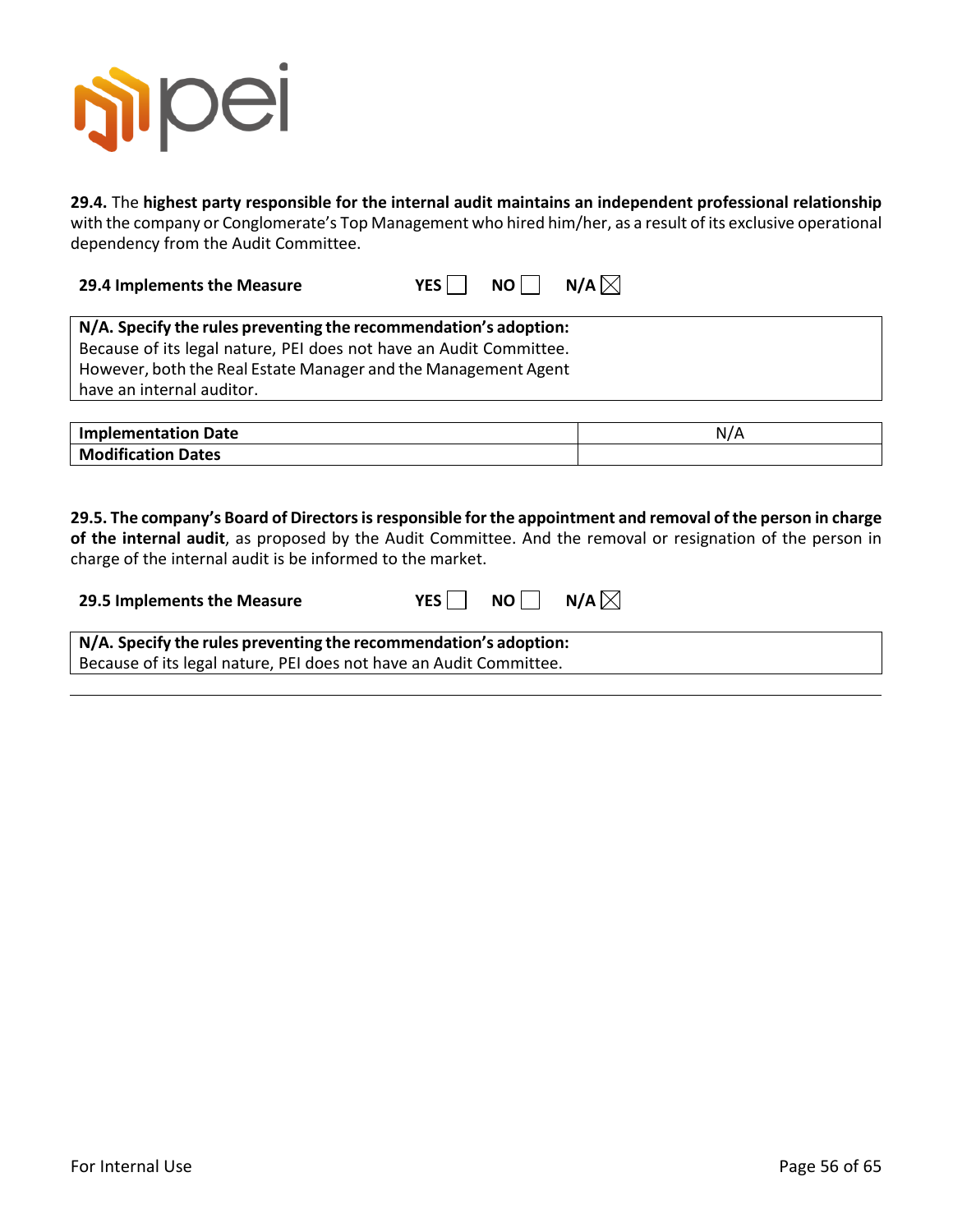

| <b>Implementation Date</b> | N/A |
|----------------------------|-----|
| <b>Modification Dates</b>  |     |

**29.6. The company or Conglomerate's Statutory Auditor is clearly independent from the company or Conglomerate.** This shall be declared in the relevant audit report.

| 29.6 Implements the Measure |  |  | YES $\Box$ NO $\boxtimes$ N/A $\Box$ |
|-----------------------------|--|--|--------------------------------------|
|-----------------------------|--|--|--------------------------------------|

| NO. Explain:                                              |  |
|-----------------------------------------------------------|--|
| PEI's statutory auditor is independent from PEI, but this |  |
| independence is not stated in the relevant audit report.  |  |

| <b>Implementation Date</b> | 2006 |
|----------------------------|------|
| <b>Modification Dates</b>  |      |

**29.7.** If the company acts as the Parent company of a Conglomerate, **the Statutory Auditor is the same for all of its companies, including off-shore companies**.

| 29.7 Implements the Measure                                      | <b>YES</b><br>NO II | N/A $\boxtimes$ |
|------------------------------------------------------------------|---------------------|-----------------|
| N/A. Specify the rules preventing the recommendation's adoption: |                     |                 |
| PEI is not part of a Conglomerate.                               |                     |                 |
|                                                                  |                     |                 |
| <b>Implementation Date</b>                                       |                     | N/A             |
| <b>Modification Dates</b>                                        |                     |                 |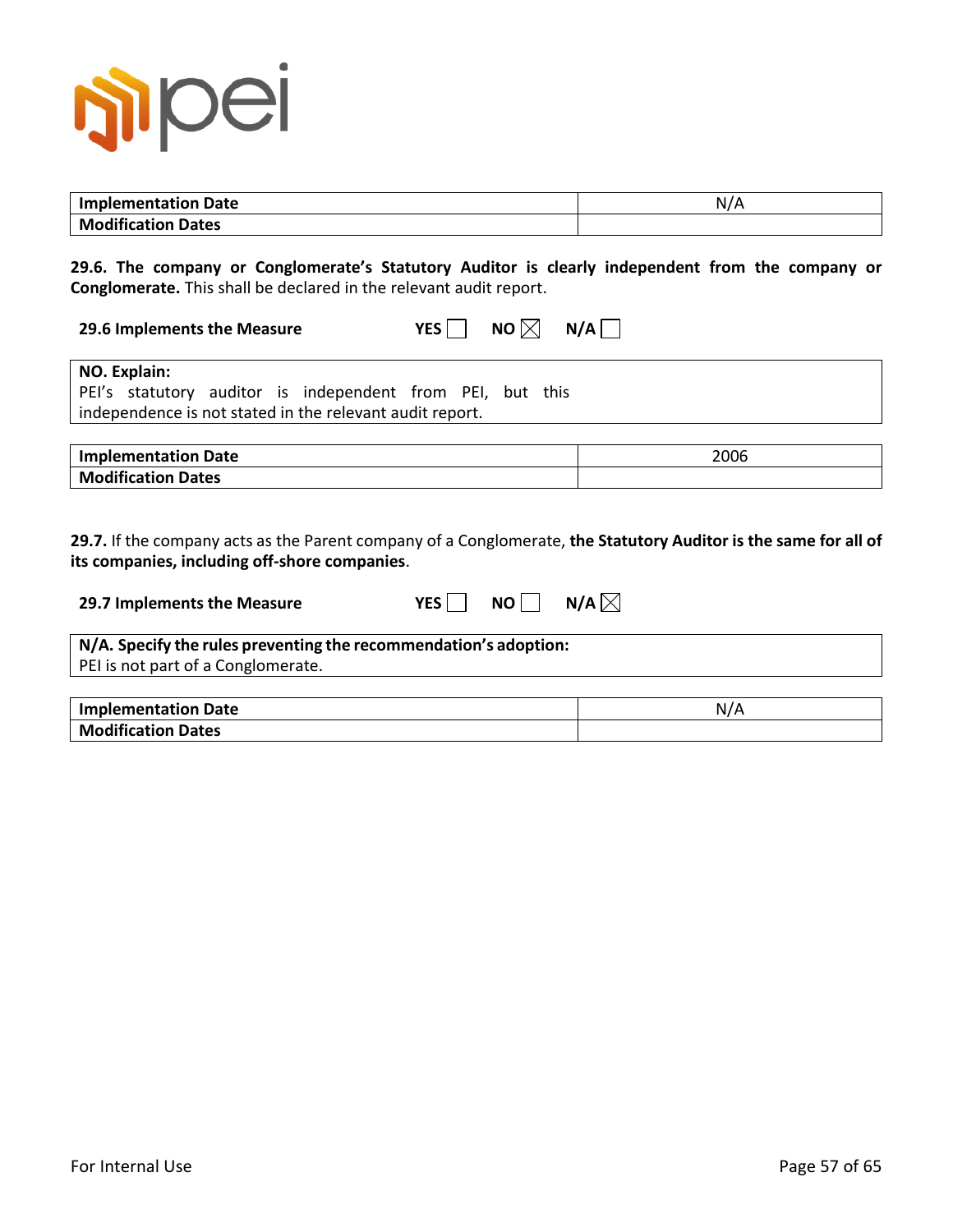

**29.8. The company has a Statutory Auditor's appointment policy,** approved by the Board of Directors and disseminated among the Shareholders, which includes the provisions established in recommendation 29.8.

| 29.8 Implements the Measure | YES NO N/A $\boxtimes$ |  |
|-----------------------------|------------------------|--|
|                             |                        |  |

| N/A. Specify the rules preventing the recommendation's adoption:                                                                                                                                                                                                  |
|-------------------------------------------------------------------------------------------------------------------------------------------------------------------------------------------------------------------------------------------------------------------|
| Due to its nature, PEI is not legally required to have a Statutory<br>Auditor and some of the provisions in recommendation 29.8 are not<br>applicable thereto.                                                                                                    |
| However, PEI has chosen to implement the best corporate<br>governance practices to frame the Statutory Auditor's<br>independence and in furtherance thereof, the managing partner of<br>PEI's account has rotated among several people from the auditing<br>firm. |

| plementation Date<br>Imn  | N. |
|---------------------------|----|
| <b>Modification Dates</b> |    |

**29.9.** In order to avoid excessive links between the company and the Statutory Auditing firm and/or its teams and maintain the independence thereof**, the company establishes a maximum contractual term ranging between five (5) and ten (10) years.** In the case of a Statutory Auditor that is an **individual not related to a firm, the maximum contractual term is five (5) years.**

| YES $ \times $<br>N/A<br>NO  <br>29.9 Implements the Measure                                                                                                                                                                                                         |
|----------------------------------------------------------------------------------------------------------------------------------------------------------------------------------------------------------------------------------------------------------------------|
| <b>YES. Briefly state:</b>                                                                                                                                                                                                                                           |
| Due to its nature, PEI is not legally required to have a Statutory<br>Auditor or comply with any corporate provisions in connection with<br>the maximum hiring term thereof.                                                                                         |
| However, PEI has chosen to implement the best corporate<br>practices to frame the Statutory Auditor's<br>governance<br>independence and in furtherance thereof, the managing partner of<br>PEI's account has rotated among several people from the auditing<br>firm. |
| PEI's has not hired a Statutory Auditor for a period exceeding 10                                                                                                                                                                                                    |

**Implementation Date** 2007 **Modification Dates**

years.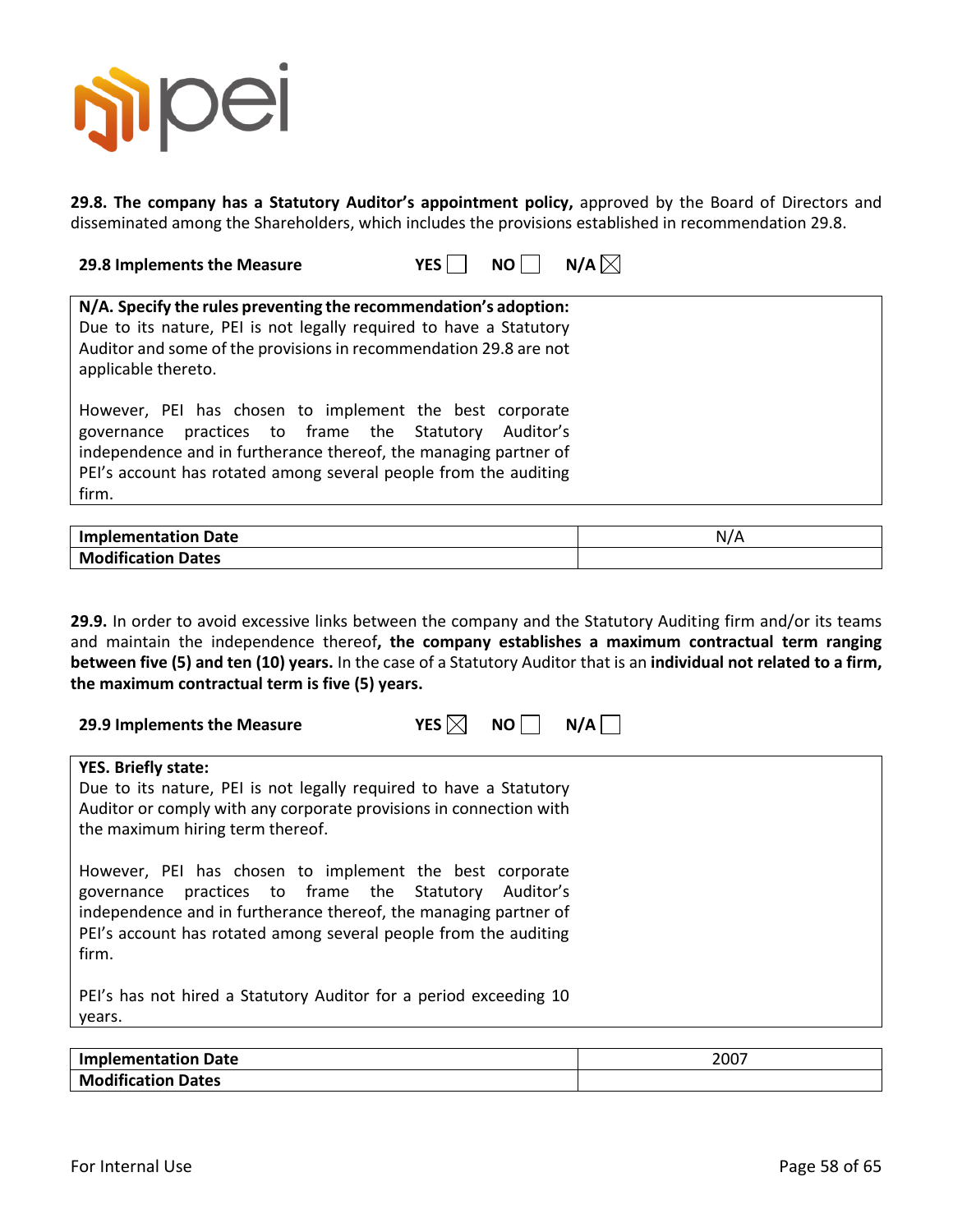

**29.10.** Within the maximum contractual term and upon reaching half thereof, the company **promotes a shift of the Statutory Auditing firm's partner assigned to the company** and its work teams. Upon completion of the relevant period, the firm must be mandatorily changed.

**29.10 Implements the Measure**  $YES$  **NO N/A** $\boxtimes$ 

| N/A. Specify the rules preventing the recommendation's adoption:                                                                                                                                                                                                     |
|----------------------------------------------------------------------------------------------------------------------------------------------------------------------------------------------------------------------------------------------------------------------|
| Due to its nature, PEI is not legally required to have a Statutory<br>Auditor or comply with any corporate provisions in connection with<br>the maximum hiring term thereof.                                                                                         |
| However, PEI has chosen to implement the best corporate<br>practices to frame the Statutory Auditor's<br>governance<br>independence and in furtherance thereof, the managing partner of<br>PEI's account has rotated among several people from the auditing<br>firm. |

| <b>Implementation Date</b> | 2006 |
|----------------------------|------|
| <b>Modification Dates</b>  |      |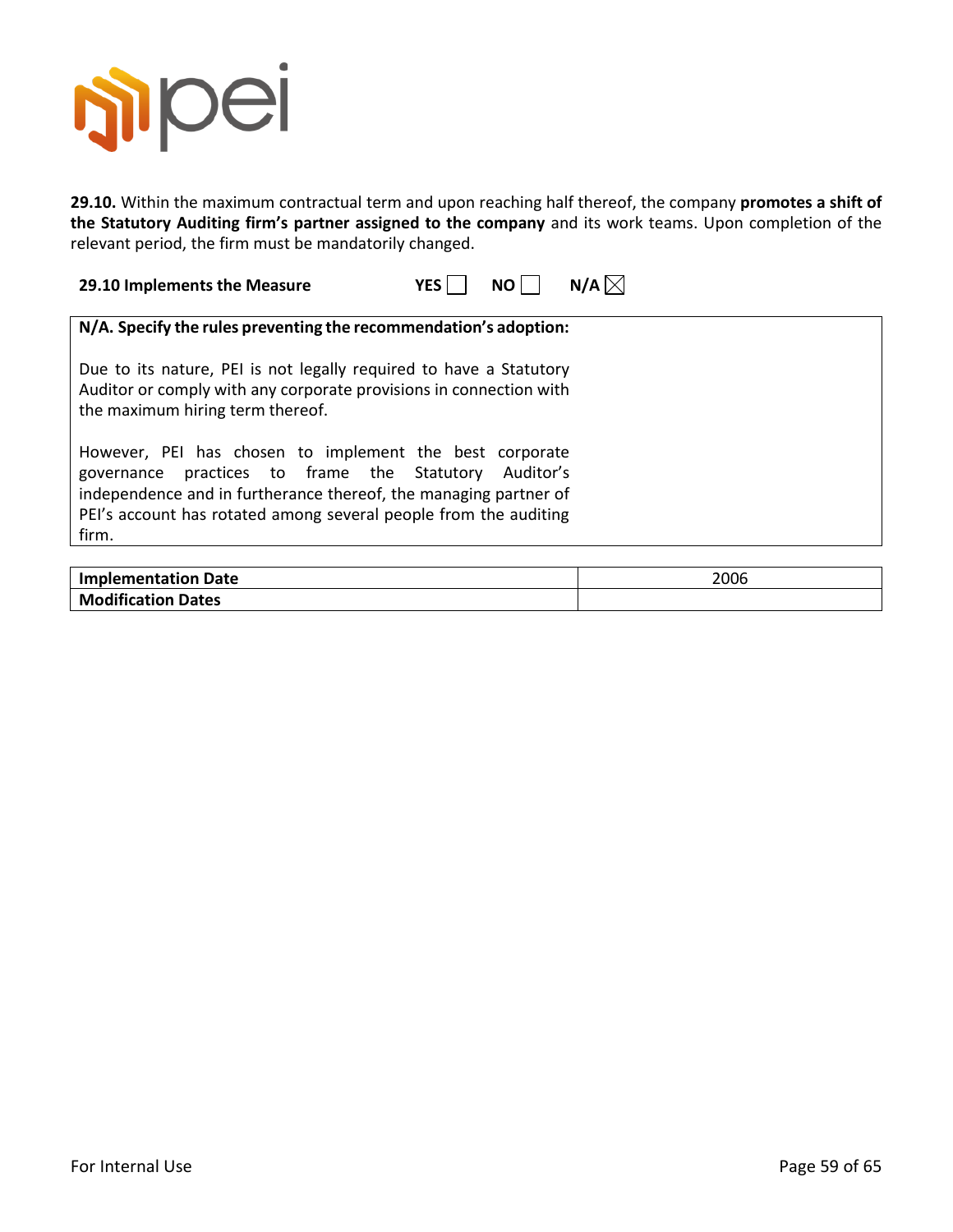

**29.11.** In addition to the current prohibition of contracting professional services **with the Statutory Auditor,** different from the financial audit and any others under the current provisions, the company extends this limitation to individuals or entities related to the Statutory Auditing firm, among them, companies belonging to its group, as well as companies broadly sharing their partners and/or managers with the Statutory Auditing firm.

**29.11 Implements the Measure**  $YES \bigcap NO \bigtimes N/A \bigcap$ 

| NO. Explain:<br>It has been deemed not to be necessary. |      |
|---------------------------------------------------------|------|
| <b>Implementation Date</b>                              | 2006 |
| <b>Modification Dates</b>                               |      |

**29.12.** In its public information, **the company discloses the total amount of the contract with the Statutory Auditor** and the proportion that the fees paid by the company represent compared to the total revenues of the firm from its statutory auditing activity.

| YES $\boxtimes$ | NO <sub>1</sub> | N/A |
|-----------------|-----------------|-----|
|-----------------|-----------------|-----|

| YES. Briefly state:                                                |       |  |
|--------------------------------------------------------------------|-------|--|
| The information is available in the Financial Statements posted on |       |  |
| the website.                                                       |       |  |
|                                                                    |       |  |
| l Imnlamantation Datal                                             | วกา ร |  |

| Implementation Date       | 2015 |
|---------------------------|------|
| <b>Modification Dates</b> |      |

#### **V. TRANSPARENCY AND FINANCIAL AND NON-FINANCIAL INFORMATION**

**Measure No. 30: Information disclosure policy.**

**30.1. The Board of Directors has approved an information disclosure policy** that identifies, at least, the information referred to in the recommendation.

| YES $\times$<br>NO I<br>30.1 Implements the Measure                                                                                                                                    | N/A  |
|----------------------------------------------------------------------------------------------------------------------------------------------------------------------------------------|------|
| <b>YES. Briefly state:</b><br>The Good Corporate Governance Code and the Investor relations<br>policy establish the current parameters applicable to PEI's<br>information disclosures. |      |
| <b>Implementation Date</b>                                                                                                                                                             | 2007 |
| <b>Modification Dates</b>                                                                                                                                                              | 2011 |
|                                                                                                                                                                                        | 2016 |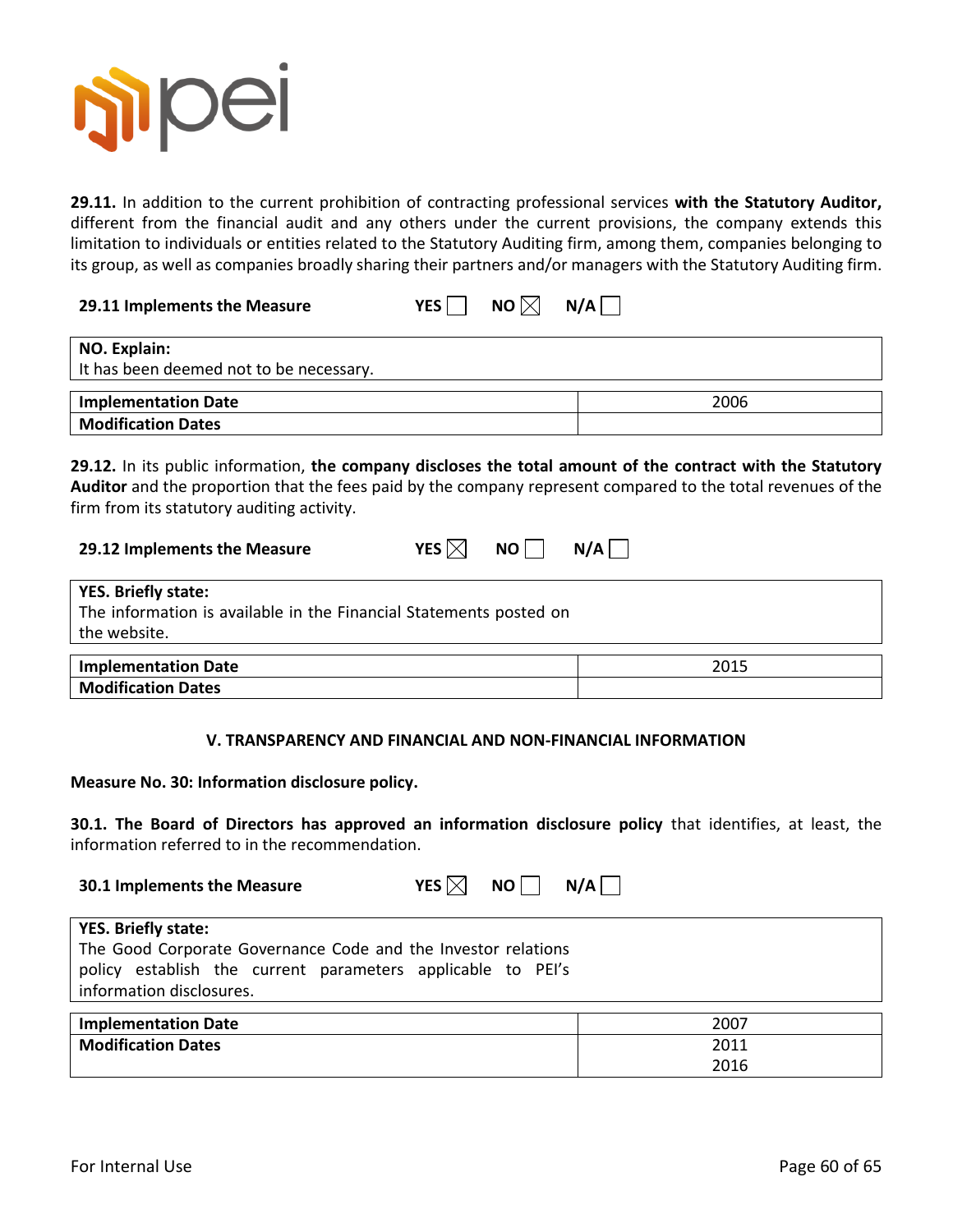

**30.2. In the case of Conglomerates, the information's disclosure to third parties is comprehensive, transversal, and refers to the set of companies,** allowing third parties to form a well-founded opinion on the Conglomerate's reality, organization, complexity, activity, size, and governance model.

**30.2 Implements the Measure**  $YES \cap NO \cap N/A$ 

| N/A. Specify the rules preventing the recommendation's adoption: |  |
|------------------------------------------------------------------|--|
| PEI is not part of a Conglomerate.                               |  |
|                                                                  |  |

| <b>Implementation Date</b> | N7A |
|----------------------------|-----|
| <b>Modification Dates</b>  |     |

#### **Measure No. 31: Financial Statements.**

**31.1**. **If the Statutory Auditor's report has any observations**, such remarks and the actions proposed by the company to solve the relevant issue, shall be submitted by the Audit Committee's Chair to the Shareholders General Assembly.

| 31.1 Implements the Measure | YES $\boxtimes$ NO N/A |  |
|-----------------------------|------------------------|--|
|                             |                        |  |

**YES. Briefly state:** Although PEI does not have an Audit Committee, any observations shall be submitted to the Investors General Assembly by the statutory auditor's legal representative. Both the audited financial statements and the statutory auditor's

certified opinion are periodically posted on the vehicle's website.

| <b>Implementation Date</b> | 2007 |
|----------------------------|------|
| <b>Modification Dates</b>  |      |

**31.2. Whenever the Board of Directors decides not to uphold the Statutory Auditor's observations** and/or emphasized paragraphs**, such a position is properly explained and justified in a written report submitted to the General Assembly**, specifying the contents and scope of the discrepancy.

| N/A. Specify the rules preventing the recommendation's adoption: |  |
|------------------------------------------------------------------|--|

**YES** NO N/A $\boxtimes$ 

The Advisory Committee does not have this duty.

| <b>Implementation Date</b> | $N$ /, |
|----------------------------|--------|
| <b>Modification Dates</b>  |        |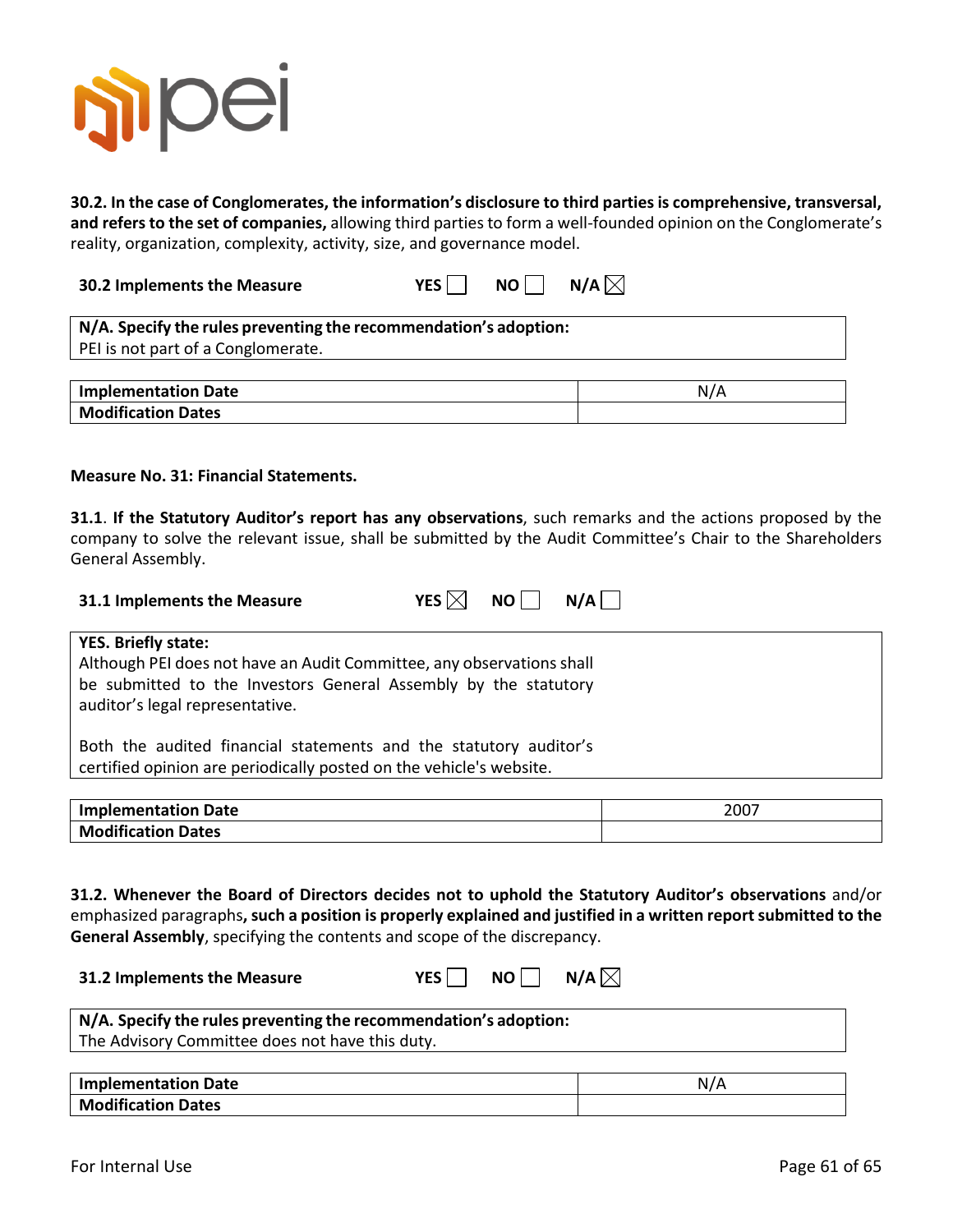

**31.3 Transactions with or between Related Parties**, including transactions between companies part of the Conglomerate and which, through objective parameters such as the volume of the transaction, percentage of the assets, sales, or other metrics, are classified as material by the company, **shall be included with detail in the public financial information. Off-shore transactions shall also be mentioned.**

**31.3** Implements the Measure YES NO N/A $\boxtimes$ 

| N/A. Specify the rules preventing the recommendation's adoption:     |
|----------------------------------------------------------------------|
| As of to date, PEI has not entered in any material transactions with |
| Related Parties.                                                     |
|                                                                      |

| <b>Implementation Date</b> | N/A |
|----------------------------|-----|
| <b>Modification Dates</b>  |     |

#### **Measure No. 32: Information to the markets.**

**32.1.** Within the information disclosure policy's framework, the Board of Directors (or the Audit Committee), **adopts the measures necessary to ensure that all of the company's financial and non-financial information required** under the current laws **by the financial and capital markets is transmitted thereto**, in addition to any other it deems relevant to Investors and customers.

| 32.1 Implements the Measure                                                        | YES $ \times $ | $NO$ $\vert$ | N/A |
|------------------------------------------------------------------------------------|----------------|--------------|-----|
| YES. Briefly state:<br>The Good Corporate Governance Code approved by the Advisory |                |              |     |
| Committee adopts these measures.                                                   |                |              |     |
|                                                                                    |                |              |     |

| <b>Implementation Date</b> | 2007 |
|----------------------------|------|
| <b>Modification Dates</b>  | 2011 |
|                            | 2016 |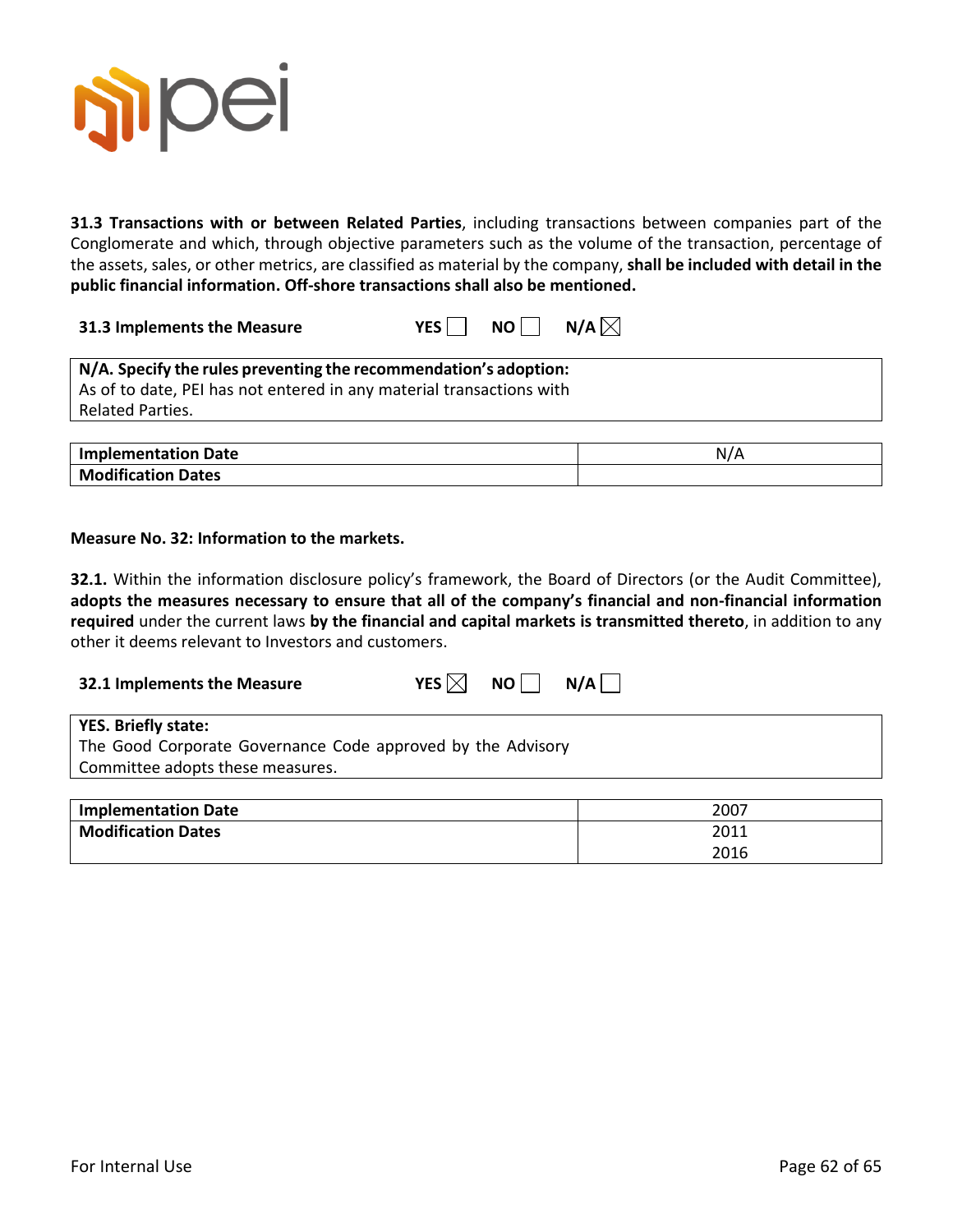

**32.2. The company's website is organized in a friendly fashion,** so that users may easily access the information associated with or related to the Corporate Governance.

| 32.2 Implements the Measure                                         | YES $\boxtimes$<br>N/A<br><b>NO</b> |  |
|---------------------------------------------------------------------|-------------------------------------|--|
|                                                                     |                                     |  |
| <b>YES. Briefly state:</b>                                          |                                     |  |
| PEI's website is organized in a manner aimed at pointing out any    |                                     |  |
| matters related to its Corporate Governance.                        |                                     |  |
|                                                                     |                                     |  |
| Also, the Real Estate Manager has been working to incorporate in    |                                     |  |
| PEI's website the requirements to obtain the IR recognition granted |                                     |  |
| by the Colombian Stock Exchange for its compliance with and         |                                     |  |
| excellence in the disclosure of information to the market.          |                                     |  |

| <b>Implementation Date</b> | 2007 |
|----------------------------|------|
| <b>Modification Dates</b>  |      |
|                            |      |

**32.3.** The company's website includes, at least, the links referred to in recommendation 32.3.

| 32.3 Implements the Measure                                                                                                                                                                                    | <b>YES</b><br><b>NO</b> | N/A $\boxtimes$ |
|----------------------------------------------------------------------------------------------------------------------------------------------------------------------------------------------------------------|-------------------------|-----------------|
| N/A. Specify the rules preventing the recommendation's adoption:<br>In that applicable to PEI, the website includes some of the financial<br>and non-financial information referred to in recommendation 32.2. |                         |                 |
| Implanacutation Dota                                                                                                                                                                                           |                         | $N1/\Lambda$    |

**Implementation Date** Note 2008 and 2008 and 2008 and 2008 and 2008 and 2008 and 2008 and 2008 and 2008 and 2008 and 2008 and 2008 and 2008 and 2008 and 2008 and 2008 and 2008 and 2008 and 2008 and 2008 and 2008 and 2008 a **Modification Dates**

**32.4. The media** generally used by company to communicate information to the markets, **are documents that may be printed, downloaded, and shared**.

| 32.4 Implements the Measure                           | YES $\boxtimes$<br>NO I | N/A |
|-------------------------------------------------------|-------------------------|-----|
| YES. Briefly state:                                   |                         |     |
| The documents may be printed, downloaded, and shared. |                         |     |

| Implementation Date       | 2007 |
|---------------------------|------|
| <b>Modification Dates</b> |      |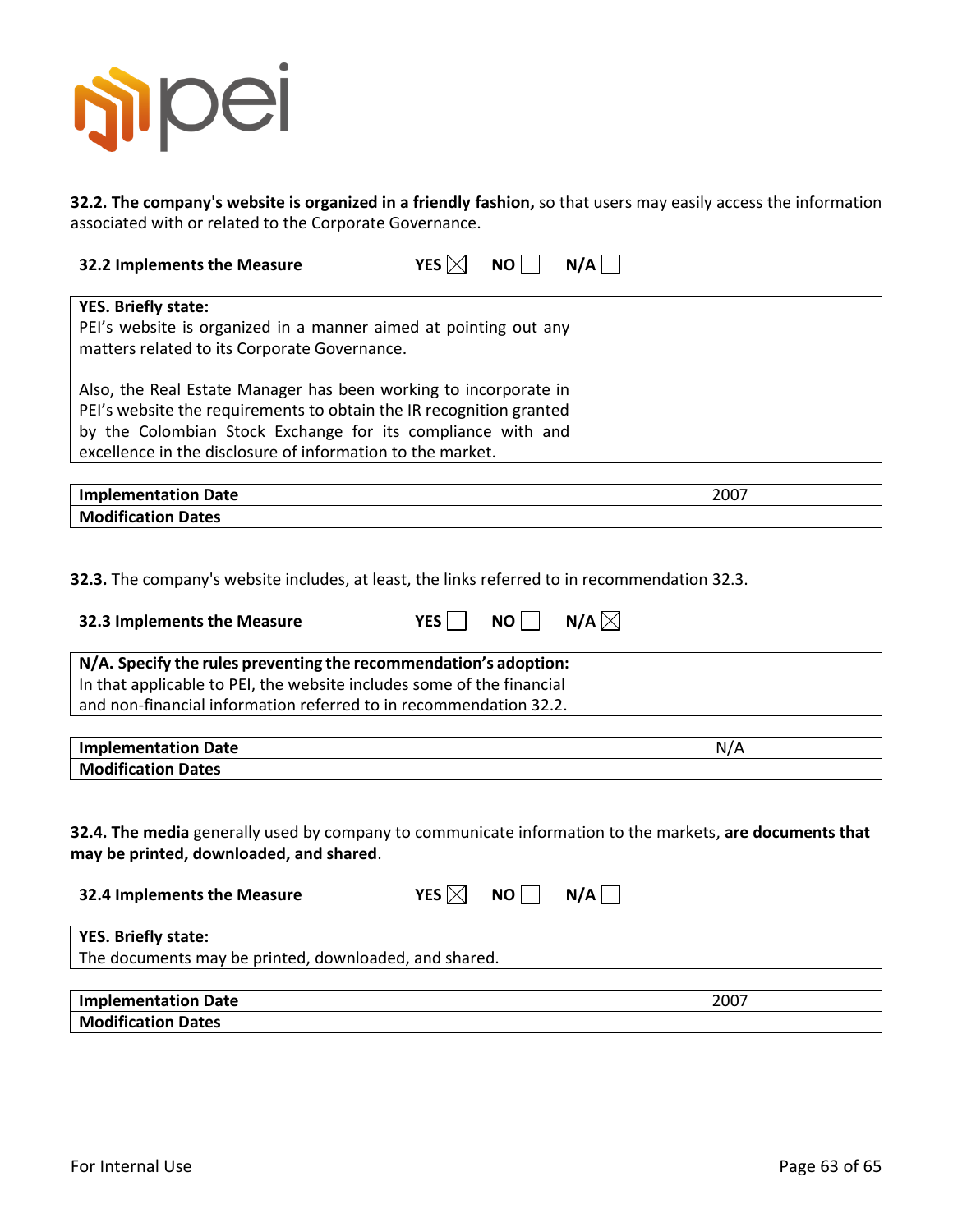

**32.5. If the company is large and complex,** it annually publishes on its website an explanatory report on the Control Architecture's organization, methods, and procedures implemented, aimed at providing a correct and secure financial and non-financial information, and safeguarding the entity's assets and its operations' efficiency and security. The Control Architecture's information is supplemented with a risk management report.

| 32.5 Implements the Measure |  |  | YES $\boxtimes$ NO $\Box$ N/A $\Box$ |
|-----------------------------|--|--|--------------------------------------|
|-----------------------------|--|--|--------------------------------------|

| <b>YES. Briefly state:</b>                                            |
|-----------------------------------------------------------------------|
| Because of its nature, PEI's Control Architecture is comprised by the |
| Management Agent and the Real Estate Manager. Its organization,       |
| methods, and procedures are included in the Real Estate Manager's     |
| Annual Management Report and the Management Agent's Annual            |
| Report.                                                               |

| <b>Implementation Date</b> | 2007 |
|----------------------------|------|
| <b>Modification Dates</b>  |      |

#### **Measure No. 33: Annual Corporate Governance Report.**

**33.1. The company prepares, on a yearly basis, a Corporate Governance Report** that the Board of Directors is responsible for, following the Audit Committee's review and favorable report. The Corporate Governance Report is submitted together with the rest of the year-end documents.

| 33.1 Implements the Measure | YES $\Box$ NO $\Box$ N/A $\boxtimes$ |  |  |
|-----------------------------|--------------------------------------|--|--|
|-----------------------------|--------------------------------------|--|--|

| N/A. Specify the rules preventing the recommendation's adoption:<br>The Advisory Committee neither has this duty, nor an Audit<br>Committee. |
|----------------------------------------------------------------------------------------------------------------------------------------------|
| However, the Real Estate Manager's Annual Management Report<br>includes a chapter on Corporate Governance.                                   |

| <b>Implementation Date</b> | N, |
|----------------------------|----|
| <b>Modification Dates</b>  |    |